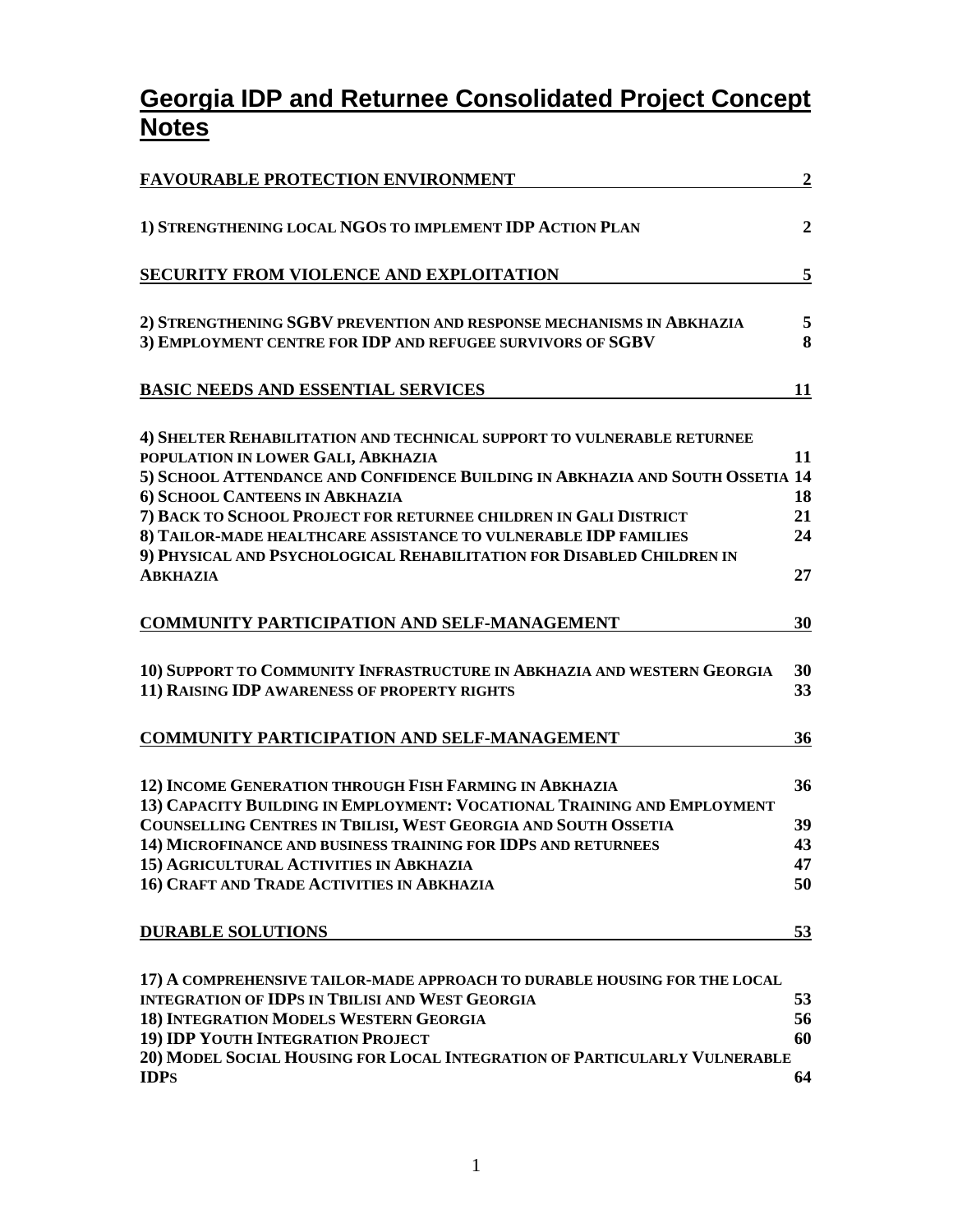# <span id="page-1-0"></span> **Favourable Protection Environment**

| <b>Project Title</b>      | Strengthening local NGOs to implement IDP Action Plan      |
|---------------------------|------------------------------------------------------------|
| <b>Agency</b>             | <b>UNHCR</b>                                               |
| <b>RBM Sectors</b>        | <b>Co-operation with Partners</b>                          |
| <b>Overall Objectives</b> | Equip local NGOs with professional skills to assist in     |
|                           | implementation of Georgian government's IDP Action Plan    |
| <b>Beneficiaries</b>      | Direct: 30 local NGOs in five regional centres;            |
|                           | Indirect: approximately 200,000 IDPs who will benefit from |
|                           | increased capacity of local NGOs                           |
| <b>Partners</b>           | <b>Catholic Refugee Services</b>                           |
| <b>Duration</b>           | 10 months                                                  |
| <b>Estimated cost</b>     | 206,075 USD                                                |

# **1) Strengthening local NGOs to implement IDP Action Plan**

# **Summary of identified gaps**

15 years after the conflict, many IDP remain economically and socially marginalised. The Government of Georgia's earlier focus on the return of IDPs constrained efforts to facilitate local integration. However a new political impetus has arisen in Georgia with the endorsement of the government's National IDP Strategy and the development of its Action Plan. This will create an entirely new support platform for efforts to find durable solutions for IDPs.

However the relevant government departments, including the Ministry for Refugees and Accommodation (MRA), require capacity building if the Action Plan is to be implemented effectively. At present the highly centralized structure of MRA obstructs timely response to IDP issues.

The effective implementation of the government's Action Plan will require capacity building of the relevant government departments, as well as the active engagement of local organisations working directly with the IDP community.

Local organizations would benefit from a re-training to ensure that they are well prepared to submit proposals and implement projects of a sufficient caliber to professionally and effectively address the real needs of the beneficiaries. Although the staff of many agencies have undergone a variety of trainings in the past, staff turnover and new methodologies introduced, as well as an interest to ensure that the IDPs are including in the planning process, suggests that the launching of the Action Plan represents a critical time to strengthen the skills of local NGOs.

# **Activities proposed:**

Catholic Refugee Services (CRS) will create a comprehensive network of interested and eligible local NGOs covering the regions of Georgia most affected by displacement. These local NGOs have experience working in a range of areas, including peacebuilding, education, providing access to information and civic education.

This project will be implemented in two phases:

*Phase One: Three months*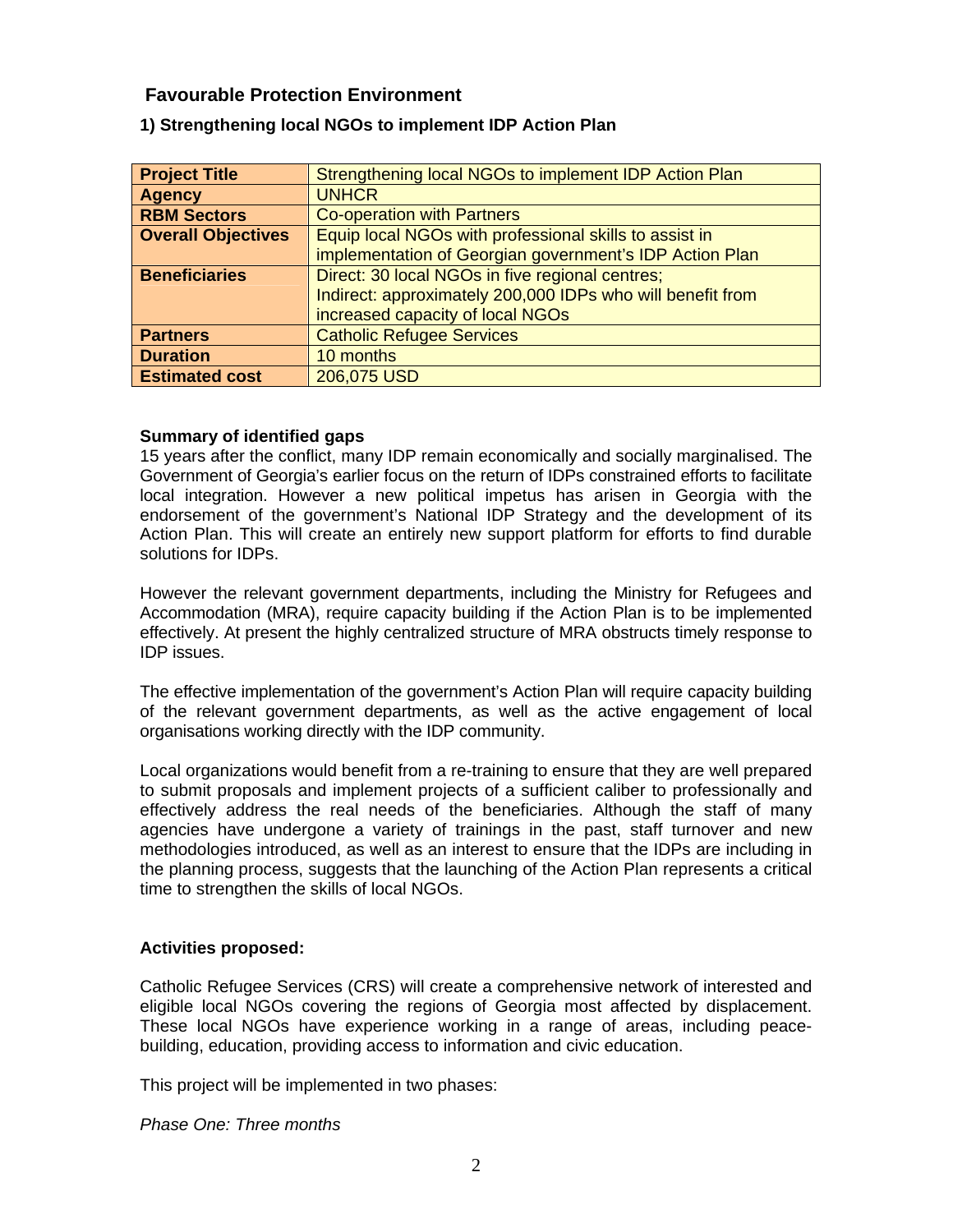# *1. NGO Development Centres*

Five NGO development centres will be established, to be managed by locally relevant implementing partners, in Gali, Gori, Kutaisi, Tbilisi and Zugdidi. These centres will host capacity-building activities and will provide space for regular meetings with the IDPs and the representatives of various government ministries involved in the implementation of the IDP Action Plan

# *2. NGO Training*

Regular training sessions will be hosted in the centres, to build the capacity of the local NGOs and better equip them to contribute to the implementation of the Action Plan. Training sessions will be tailored to meet specific local needs. Typical training modules will include, for example: advocacy, partnership building, strategic planning, organisational assessment, program design & evaluation, financial management & reporting.

#### *Phase Two: Seven months*

# *1. Intra-regional network of NGO Development Centres*

This activity will capitalise on the strengthened local relationships between beneficiary groups created in Phase One, to develop advocacy messages and strategies that are particular to each region. This will also enable stronger advocacy in respect of those IDP issues that are common to all regions

# *2. Public Awareness Campaigns*

Within the framework of the NGO Development Centre network, two public awareness campaigns will be launched. The focus is expected to be on critical social issues that affect all IDPs. Stakeholders at the Centres will work together to determine, design and organise the themes and format of the public awareness campaigns.

No new offices will need to be opened for the purpose of this project, as relevant partners in each of the target areas are already operational. CRS staff will support the partners through its country office in Tbilisi, from where project staff will travel to the target regions to manage and monitor the project.

# **Expected Outcomes**

1. Through the establishment of NGO development centres and regular training sessions, thirty local NGOs acquire the institutional capacity to support the implementation of the national IDP Action Plan.

2. Information-sharing meetings are organised between local government, local NGOs and citizens regarding the implementation of the IDP Action Plan, as a result of which local NGOs and participating local authorities understand and fulfil their responsibilities regarding IDP rights in Georgia.

3. Local NGO networks develop joint advocacy strategies and engage in public awareness-raising on IDP issues.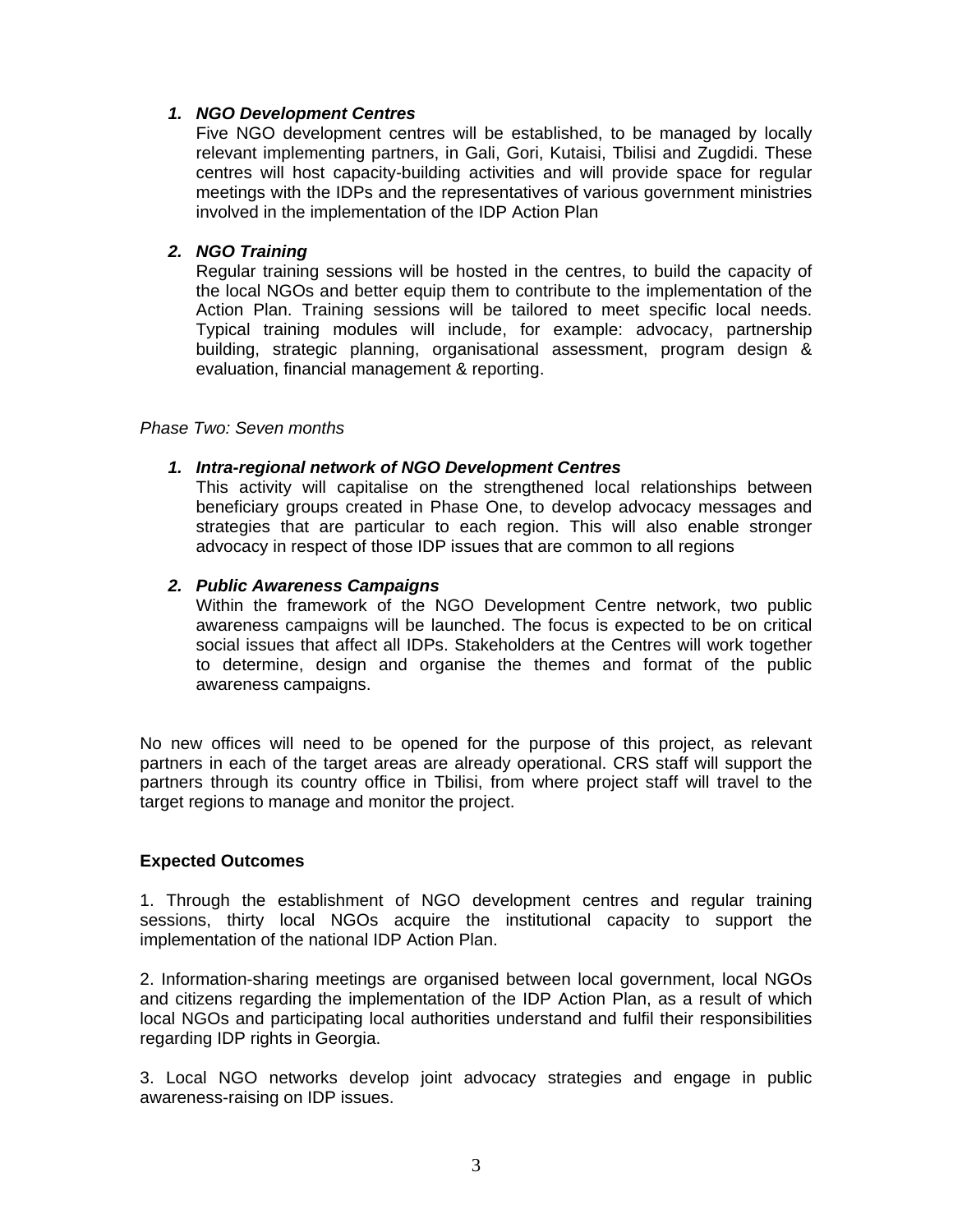This project will foster long-term sustainability, by investing in local partners that have long-standing ties to their communities and remain committed to the principles of IDP protection.

# **Suggested Costs**

| Item description                   | <b>Item Cost USD</b> |
|------------------------------------|----------------------|
| Program Manager                    | 9,366                |
| <b>Administrative Officer</b>      | 1,833                |
| <b>Finance Officer</b>             | 1,740                |
| <b>Driver</b>                      | 1,425                |
| <b>Regional Technical Advisors</b> | 4,800                |
| <b>Fringe Benefits</b>             | 2,155                |
| <b>Air Travel</b>                  | 5,400                |
| <b>Vehicle Expenses</b>            | 285                  |
| Accommodation                      | 14,400               |
| Meals / per diem                   | 31,008               |
| <b>Supplies &amp; Stationary</b>   | 248                  |
| Contractual                        | 30,240               |
| Sub-awards to local NGOs           | 94,175               |
| Sub-awards for mini-projects       | 12,500               |
| <b>Other Direct Costs</b>          | 21,386               |
|                                    |                      |
|                                    |                      |
| Total \$                           | 206,075 USD          |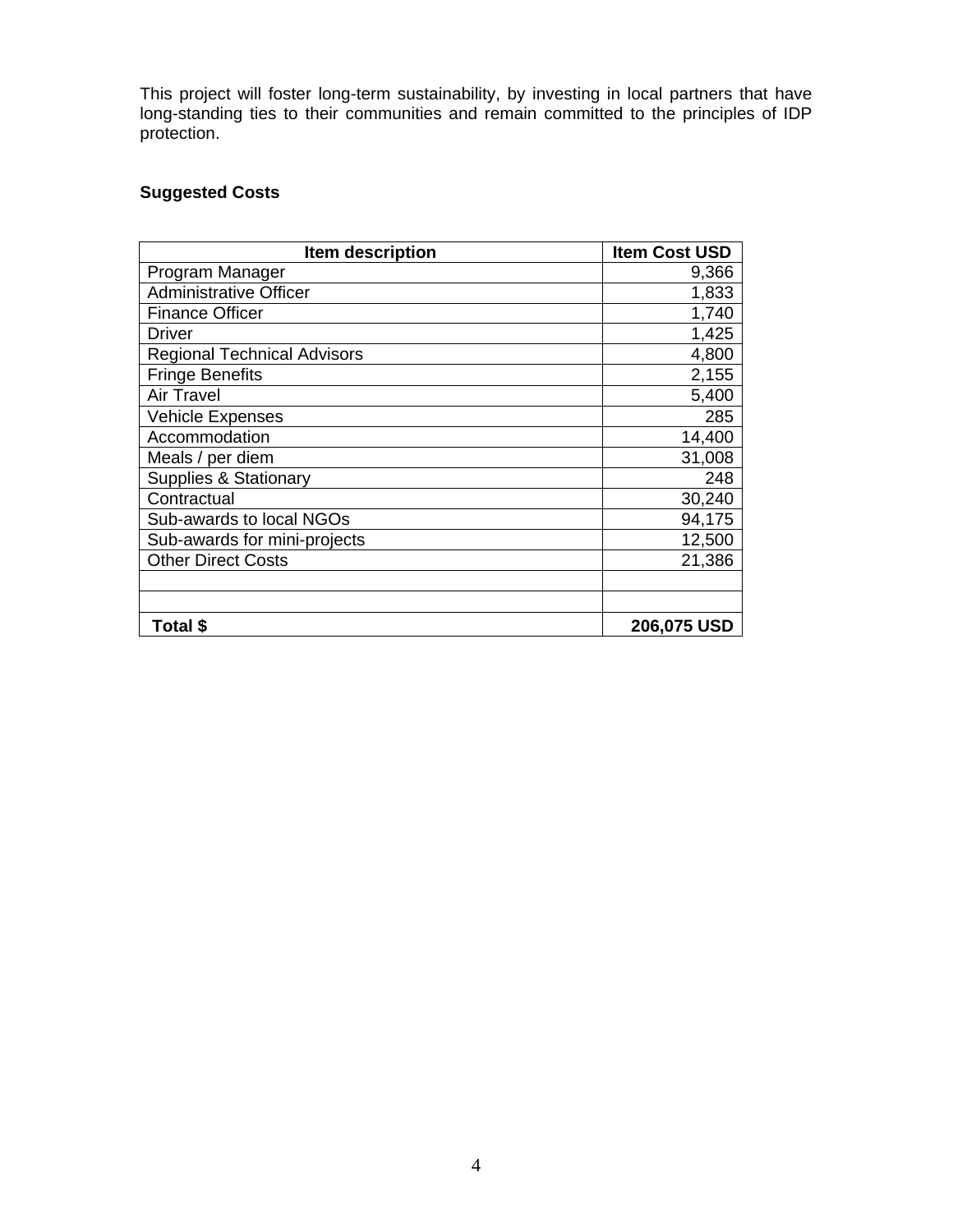# <span id="page-4-0"></span> **Security from Violence and Exploitation**

| <b>Project Title</b>      | Strengthening SGBV prevention and response mechanisms in          |
|---------------------------|-------------------------------------------------------------------|
|                           | Abkhazia                                                          |
| <b>Agency</b>             | <b>UNHCR</b>                                                      |
| <b>RBM Sectors</b>        | <b>Gender-based violence</b>                                      |
| <b>Overall Objectives</b> | To improve SGBV prevention and response mechanisms                |
|                           | including shelter, medical and psychosocial services, income-     |
|                           | generation for survivors and raising community awareness          |
| <b>Beneficiaries</b>      | Direct: returnees and local population living in eastern Abkhazia |
|                           | (Gali, Ochhamchire, Tkvarcheli)                                   |
|                           | Indirect: local authorities, doctors, law enforcement             |
| <b>Partners</b>           | Avangard, Alashara, AWA (local NGOs)                              |
| <b>Duration</b>           | 12 Months                                                         |
| <b>Estimated cost</b>     | 60,820 USD                                                        |

# **2) Strengthening SGBV prevention and response mechanisms in Abkhazia**

# **Summary of the identified gaps:**

Approximately 45,000 people have returned to Abkhazia (primarily Gali). The socioeconomic situation in Gali and adjacent districts of Abkhazia has not improved in recent years. The infrastructure (electricity, telecommunications, roads, water, etc.) is still in a state of collapse. Public services such as health care and education are inadequate.

There is a lack of detailed information on the prevalence of SGBV within the returnee population. Anecdotal evidence indicates that many incidents go unreported, as victims are not aware of their rights and lack faith in law enforcement mechanisms. Existing SGBV projects, implemented by local NGOs with the assistance of UNHCR, indicate that women in Abkhazia have a limited understanding of their rights, and often view domestic violence as something to be accepted as part of traditional behaviour.

The armed conflict has led to disruption of health services and a lack of capacity to deal with the health needs of, in particular, women and young girls. In the villages few functioning referral hospitals and health centres exist, while the absence of psychosocial services for SGBV survivors is even more striking. Consultation/crisis centres are lacking, while the low level of organizations working on SGBV means that survivors do not know where to go for help.

This project is in line with the priorities of the Georgian government's National Strategy and Action Plan for IDPs: Objectives 1.2 ("Provision of assistance to presumed returnees").

#### **Activities Proposed**

Specific activities will include:

- *1. Establishing shelter to guarantee physical safety* 
	- Creating the safe space for women and children victims of violence by establishing a crisis center/shelter. The location of this shelter will be determined in light of local circumstances and the availability of existing services.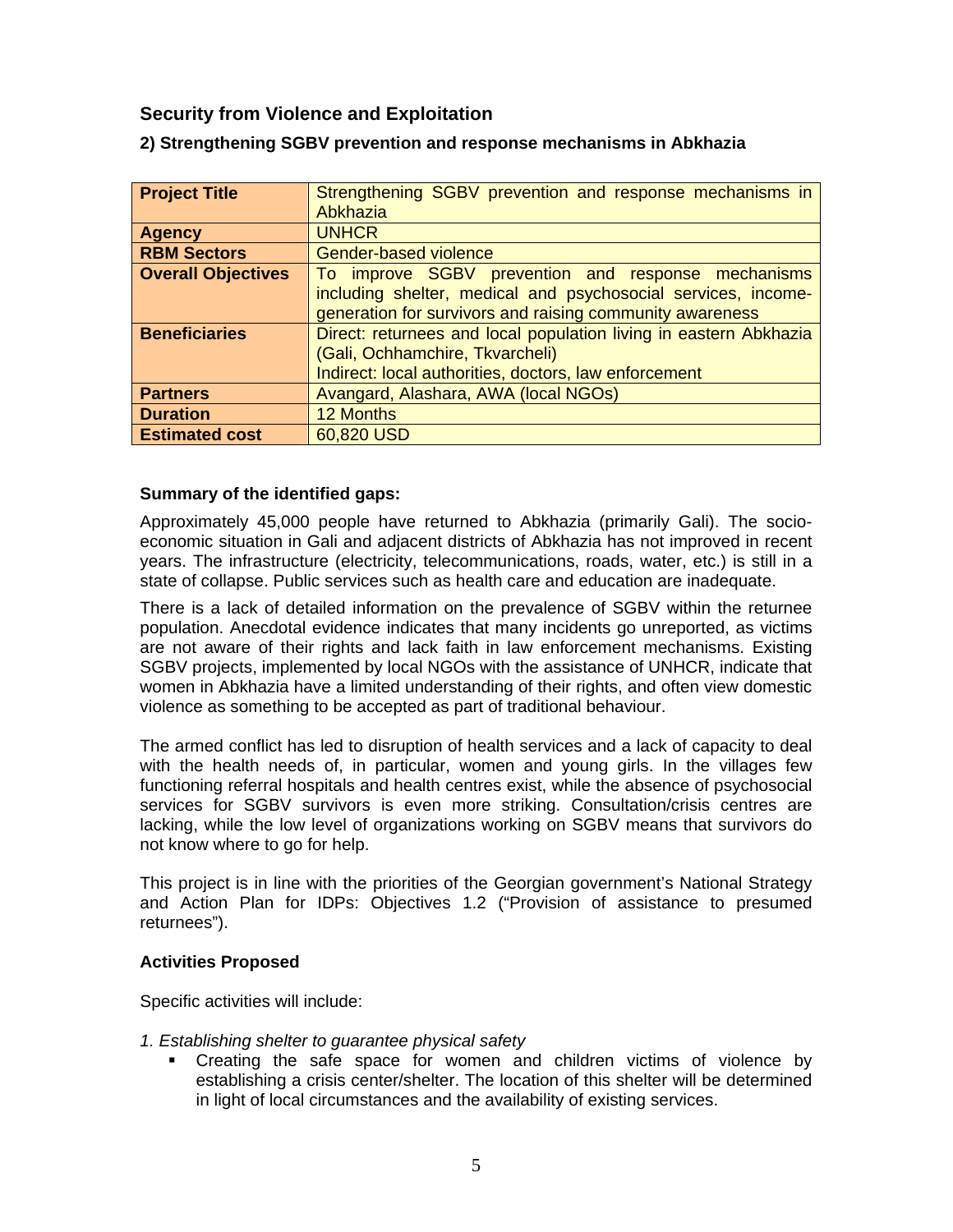- *2. Improving healthcare for SGBV survivors* 
	- To train health care, law enforcement bodies, professionals in the field of SGBV prevention and response. Trainings will be provide in three towns of Eastern Abkhazia and will target, the head of village administrations, representatives of law enforcement bodies, gynecologists, local community leaders, etc.
	- The provision of basic medical equipment and essential medical supplies to upgrade the service provision of medical points in the villages. This will be informed by a preliminary assessment of: the condition of medical points in the villages; the accessibility of existing healthcare services to the local population (especially women, children and young girls); basic equipment available. The project will help rehabilitate the medical points, and prepare professional staff to work with special attention to women and young girls)
- *3. Improving legal and psychosocial response mechanisms* 
	- The provision of psychosocial support to aid the rehabilitation of victims of violence. Consultative work will be provided (psychological, medical, legal consultations).
	- **EXT** Legal assistance will also be provided to SGBV survivors, include assisting appeals before the courts.
- *4. Income-generating projects* 
	- To support rehabilitation and integration of SGBV survivors and to reduce economic hardship, by maintaining small-scale income-generation projects for and by women. This will contribute to the economic independence of women in the community.

#### *5. Raising community awareness on SGBV*

- To raise awareness on SGBV issues, public discussions will be organized with different target groups. This will comprise media-campaigns, information campaigns (posters, leaflets etc.). The purpose will be to advocate the rehabilitation and re-integration of victims in the community.
- The project will also provide gender education and sexual education for teenagers at schools and at community centers. This will address life skills, violence, sexual violence, human rights. Trainings for youth and school teachers will be provided on the topics including the issues of domestic violence, gender, human rights, women's rights.

#### **Expected Outcomes**

- **Information on SGBV is disseminated and discussed publicly;**
- Safe spaces for protection and rehabilitation of the victims of violence created;
- **Response mechanisms (psychological, legal) are strengthened;**
- Medical points in the villages equipped, professional staff trained;
- Network of organizations providing care and support to the victims of violence created;
- Gender education conducted at the schools and for youth, so as to raise the gender sensitiveness of the society will be raised ;
- By involving teachers and parents in gender education at schools, community support for measures against SGBV is improved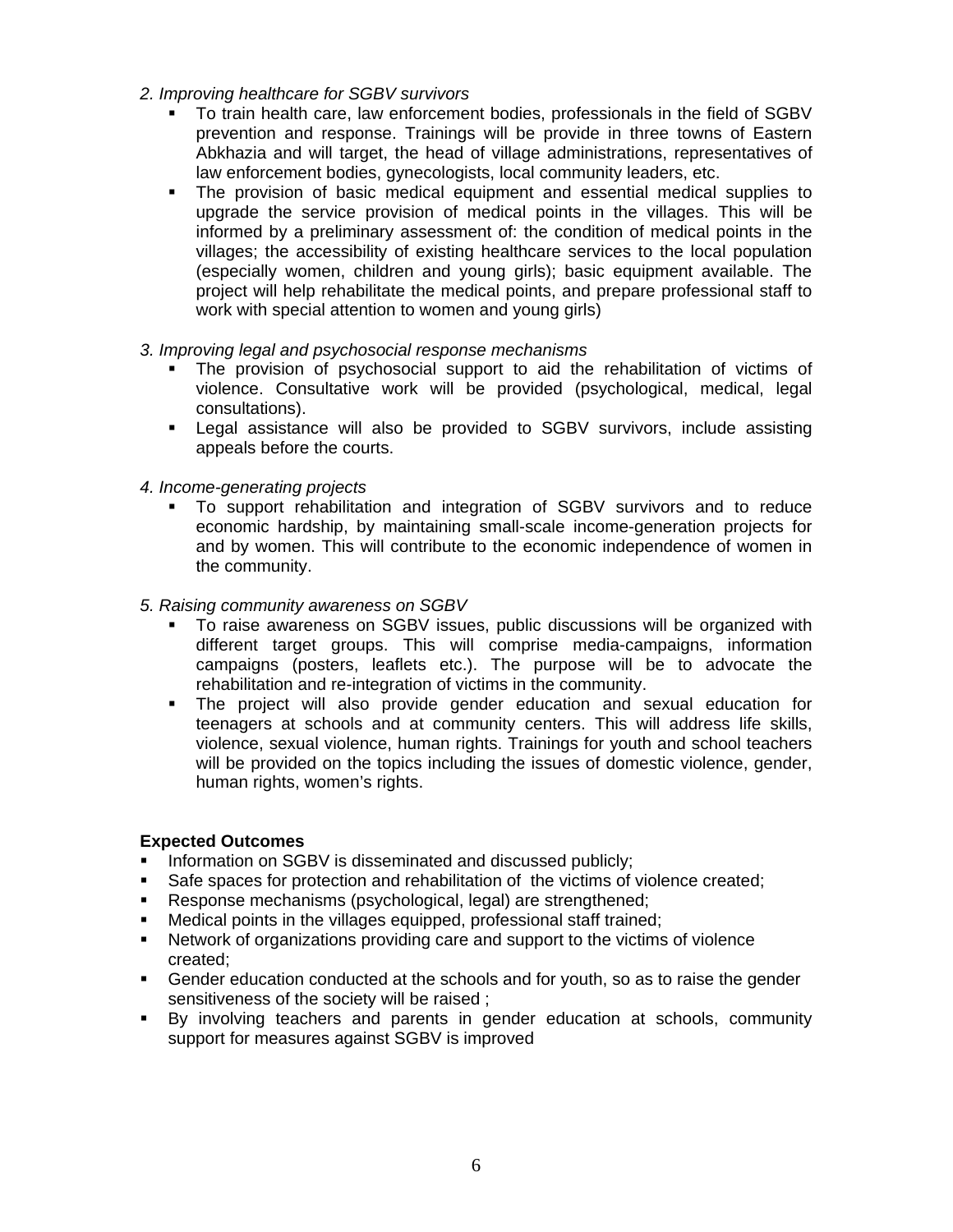# **Suggested Costs**

| Item description                     | <b>Unit</b> | # of units  | <b>Cost</b><br>per<br>unit        | Total \$ |
|--------------------------------------|-------------|-------------|-----------------------------------|----------|
| <b>Personnel Costs</b>               |             |             |                                   |          |
| Project coordinator                  | Month       | 12          | 200                               | 2,400    |
| Project assistant                    | Month       | 12          | 150                               | 1,800    |
| Seminar facilitators                 | Month       | 12          | 120                               | 1,440    |
| Physician                            | Month       | 12          | 150                               | 1,800    |
| Helpline counselor (two)             | Month       | 12          | 100                               | 1,200    |
|                                      |             |             | <b>Sub-total Personnel Costs:</b> | 8,640    |
| <b>Project Costs</b>                 |             |             |                                   |          |
| Awareness-raising sessions for       | Lump        |             |                                   |          |
| professionals                        | Sum         | $\mathbf 1$ | 3,000                             | 3,000    |
| Awareness-raising sessions for       | Lump        |             |                                   |          |
| youth                                | Sum         | 1           | 1,980                             | 1,980    |
| Seminars/discussions                 | Monthly     | 12          | 100                               | 1,200    |
|                                      | Lump        |             |                                   |          |
| Establishment of crisis centre       | Sum         | 1           | 10,000                            | 10,000   |
|                                      | Lump        |             |                                   |          |
| Information campaigns                | Sum         | 1           | 3,000                             | 3,000    |
| Help-line in Ochmachira, Gali        | Month       | 12          | 100                               | 1,200    |
|                                      | Lump        |             |                                   |          |
| Income generating activities         | Sum         | 1           | 10,000                            | 10,000   |
|                                      | Lump        |             |                                   |          |
| Rehabilitation of medical points     | Sum         | 1           | 10,000                            | 10,000   |
|                                      |             |             | <b>Sub-total Personnel Costs:</b> | 40,380   |
| <b>Transportation / Travel costs</b> |             |             |                                   |          |
|                                      | Lump        |             |                                   |          |
| Car and fuel expenses                | Sum         | 1           | 11,800                            | 11,800   |
|                                      |             |             |                                   |          |
| <b>TOTAL (USD)</b>                   |             |             |                                   | \$60,820 |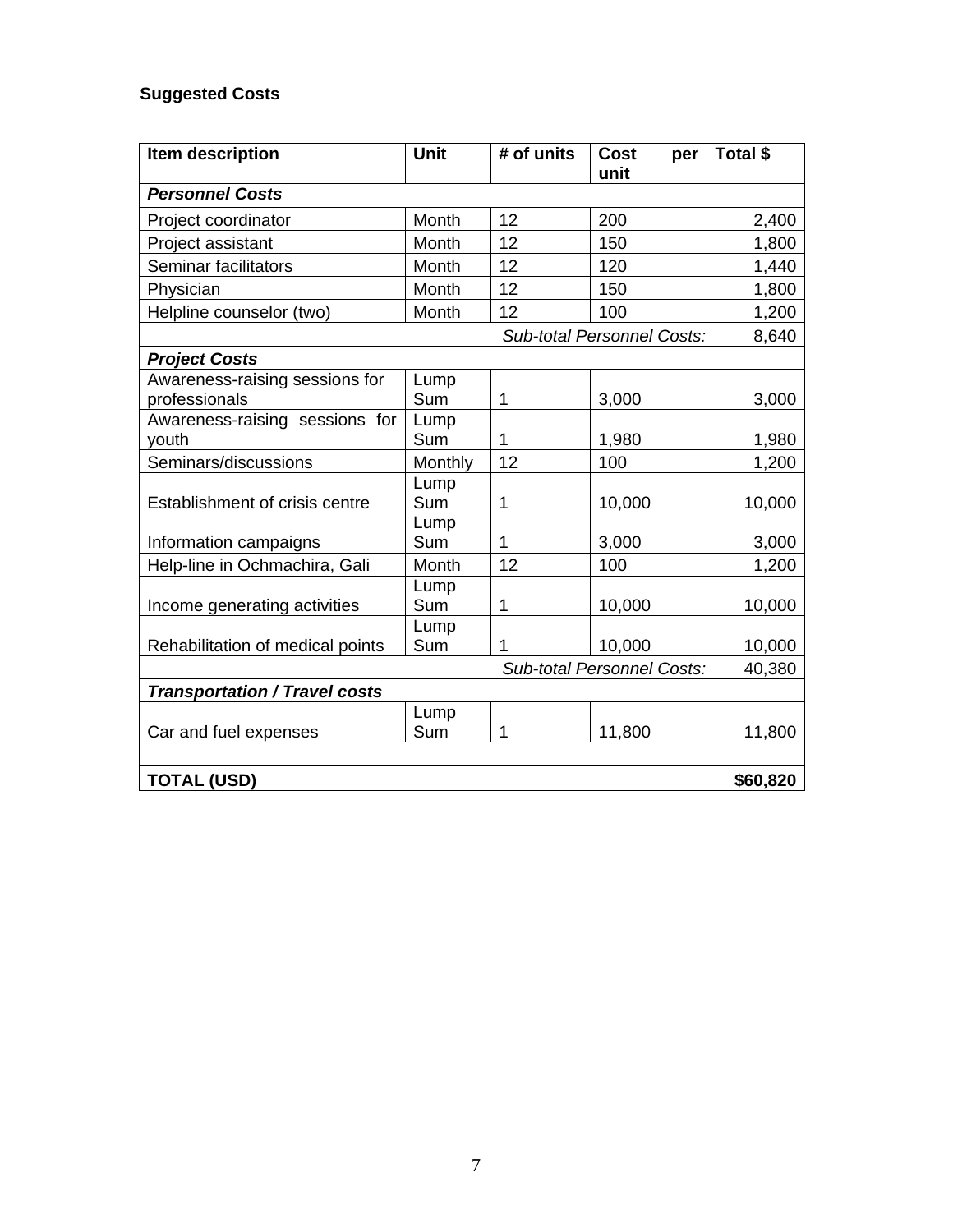| <b>Project Title</b>      | Employment centre for IDP and refugee survivors of SGBV     |
|---------------------------|-------------------------------------------------------------|
| <b>Agency</b>             | <b>UNHCR</b>                                                |
| <b>RBM Sectors</b>        | Self-reliance and livelihoods; Gender-based violence        |
| <b>Overall Objectives</b> | Empower refugee and IDP survivors of SGBV by assisting them |
|                           | to find employment                                          |
| <b>Beneficiaries</b>      | <b>IDP and refugee survivors of SGBV in Tbilisi</b>         |
| <b>Partners</b>           | <b>Georgian Women's Employment Supporting Association</b>   |
|                           | "Amagdari"                                                  |
| <b>Duration</b>           | 12 months                                                   |
| <b>Estimated cost</b>     | 63,237 USD                                                  |

# <span id="page-7-0"></span>**3) Employment centre for IDP and refugee survivors of SGBV**

#### **Summary of identified gaps**

In mid-2006, the government of Georgia adopted two important pieces of legislation to protect against forms of sexual and gender based violence (SGBV). The new policies are slowly being implemented and an action plan for 2007-8 has been adopted. However, the infrastructure needed for its implementation, such as state-run safe houses or referral mechanisms are not yet in place. Equally, there are limited programmes aimed at addressing the social and economic needs of SGBV survivors.

Until adequate state mechanisms are put in place to assist survivors of violence in refugee and asylum seeker communities, UNHCR provides access to a safe house, legal counseling, medical assistance and psycho-social assistance. However UNHCR is unable to provide detailed information on the prevalence of SGBV in refugee and IDP communities at present, as its SGBV projects are in the early stages of implementation.

IDP and refugee women, living in a harsh psychological and stressful situation as a consequence of their protracted displacement, are often unable to escape violence as they cannot attain economic self-sufficiency. There are no favorable conditions for them to realize their own skills, be trained and employed in paid competitive specialties, and obtain their own labor economic independence. Single women heads of households are in a particularly vulnerable position, as women without male protection have a lower status in the community.

This project is in line with the priorities of the Georgian government's National Strategy and Action Plan for IDPs: Objective 2.2 ("To improve the socio-economic conditions of IDPs").

#### **Activities proposed:**

Over the course of one year Amagdari will assist and empower 100 women. The target group will include IDP and refugee survivors of SGBV, who are living in the Tbilisi safe house or undergoing psychosocial consultations, as well as IDP and refugee survivors residing in the collective centres of Tbilisi.

Amagdari will open a specialized centre to seek employment for those women who have sufficient skills, and will empower those in need of additional vocational training so as to bring their educational / vocational profile in line with market needs.

Specific activities will include: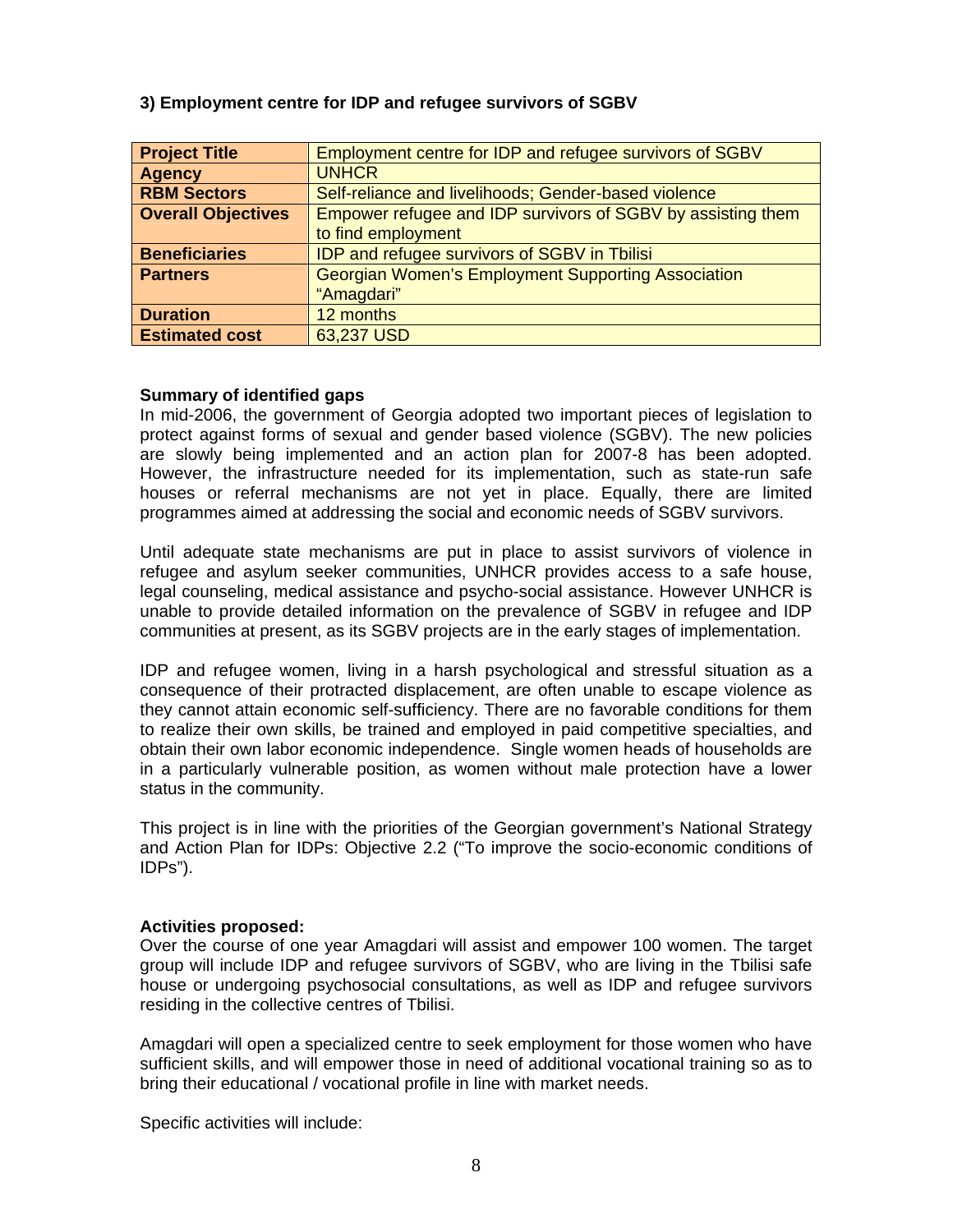# *1. Profiling*

Amagdari will conduct profiling of the SGBV survivors to create a computer database of their education, professional-qualification, and qualification. On the basis of this profiling the conditions for their differentiated employment will be defined and relevant target groups created.

#### *2. Vocational Training*

Each target group will undergo specialized vocational trainings or retraining courses in compliance with the requirements of the labour market, building on the existing level of their qualification and education.

# *3. Business Training*

Those who whish to start their own businesses, will be exposed to 3 (10 day) business trainings on organizational matters and legal basis of the business, business management/skills, market survey, accounting/reporting, taxation, lease, credit, insurance legislation, drafting of business plans, advertising, fund raising, human resource management etc…

# *4. Development of Business Plans and identification of funds*

After the trainings the survivors will be assisted in drafting their own business plans. After the business trainings the centre will invite competent business consultants who will avail consultations to the survivors in developing their business plans. The survivors will present their business plans to seek financial support from the invited donor organizations, large businessmen, patrons, banking and micro financial institutions, competent public organizations, embassies of foreign countries, NGOs and representatives of international organizations and mass media.

#### *5. Training for public sector employment*

The centre will conduct 2 (10 day) training for the target group of 16 women survivors of SGBV who wish to work in public sector on "the prospects of management of development and work of non-governmental organizations."

#### *6. Language Training Courses*

The centre will avail 5 month English language training courses, 2 month training courses in office software management and free legal consultations in the sphere of business.

#### **Expected Outcomes**

• Survivors, exiting safe house or the aggressive and abusive environment, together with the consultations and assistance provided by the implementing partners mentioned above, become retrained, empowered and employed for them to start their lives with no fears of economic constrains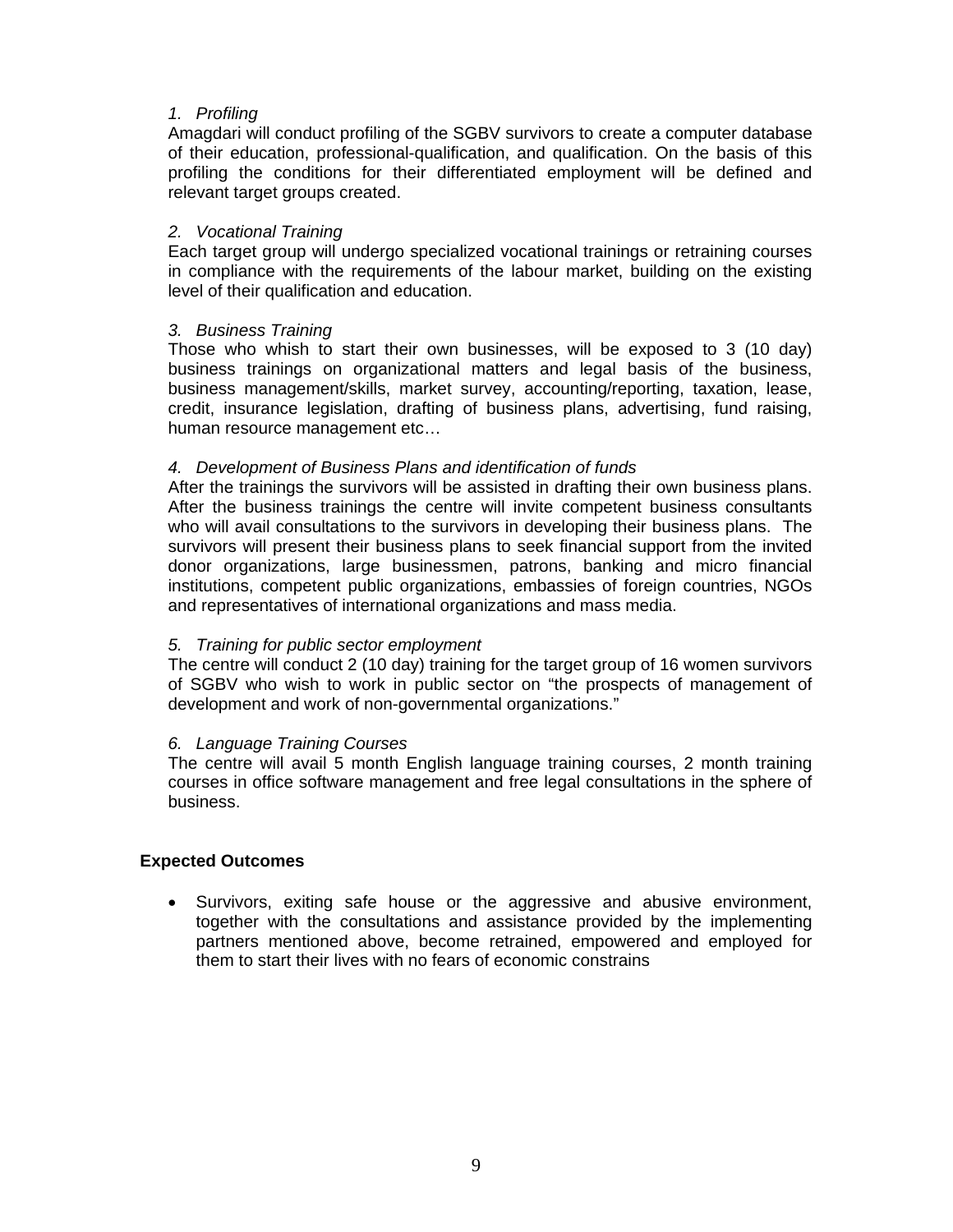# **Suggested Costs**

| Item description                         | Unit     | # of  | Cost per        | Total \$ |
|------------------------------------------|----------|-------|-----------------|----------|
|                                          |          | units | unit            |          |
| <b>Office Rent</b>                       | Month    | 12    | 600             | 7,200    |
| <b>Electronic Equipment</b>              | Lump Sum |       | 2700            | 2,700    |
| Project staff costs                      | Month    | 12    | 2066            | 24,792   |
| <b>Training costs</b>                    | Lump Sum |       | 10,600          | 10,600   |
| <b>Office Equipment</b>                  | Lump Sum |       | 3,595           | 3,595    |
| <b>Transport Costs</b>                   | Month    | 10    | 392             | 3,920    |
| Consultants' Fees: business organization | Month    | 3     | 230             | 690      |
| Consultants' Fees: legal rights          | Month    | 5     | 318             | 1,590    |
| Miscellaneous expenses (stationary,      |          |       |                 |          |
| communication, electricity, advertising) | Lump Sum |       | 3,650           | 8,150    |
|                                          |          |       |                 |          |
|                                          |          |       | <b>Total \$</b> | 63,237   |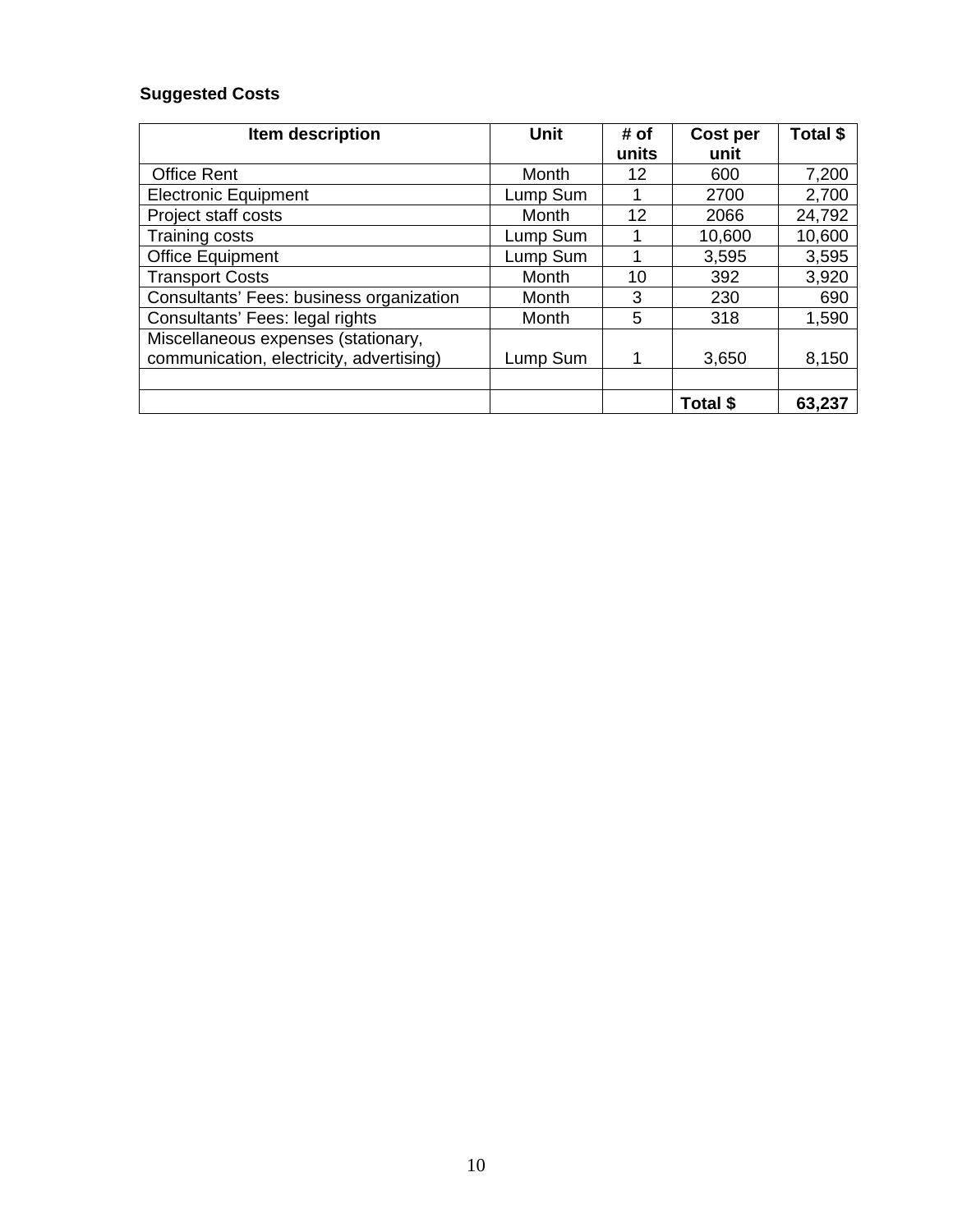# <span id="page-10-0"></span> **Basic Needs and Essential Services**

# **4) Shelter Rehabilitation and technical support to vulnerable returnee population in lower Gali, Abkhazia**

| <b>Project Title</b>      | Shelter Rehabilitation and technical support to vulnerable<br>returnee population in lower Gali, Abkhazia                                                                                                            |
|---------------------------|----------------------------------------------------------------------------------------------------------------------------------------------------------------------------------------------------------------------|
| <b>Agency</b>             | <b>Danish Refugee Council</b>                                                                                                                                                                                        |
| <b>RBM Sectors</b>        | Shelter/Other Infrastructure; Self-reliance and livelihoods                                                                                                                                                          |
| <b>Overall Objectives</b> | 100 returnee families in Abkhazia, Gali District and local<br>communities (primarily mixed families) in Ochamchire and<br>Tkvarcheli District are provided with improved housing conditions<br>and technical support |
| <b>Beneficiaries</b>      | Returnee and local population in Abkhazia                                                                                                                                                                            |
| <b>Partners</b>           |                                                                                                                                                                                                                      |
| <b>Duration</b>           | 12 months                                                                                                                                                                                                            |
| <b>Estimated cost</b>     | 335,280 USD                                                                                                                                                                                                          |

# **Summary of identified gaps**

Approximately 45,000 people have returned to Abkhazia (primarily Gali), where the shelter situation continues to be a priority. The majority of returnees as well as the local population continue to live in seriously damaged houses or temporary shelters. These conditions jeopardise the IDP's security, health, and dignity. A vast number of returnees as well as local population live in circumstances which do not meet the basic standards: leaking roofs, lack of windows and doors, instable construction of walls and roofs form part of daily life for vulnerable families. Frequently they occupy facilities that were never designed for living space, i.e. garages or ruins of their destroyed homes. The situation is of a humanitarian nature, and brings the overall living conditions to a standard below acceptable levels of dignity and security.

A shelter assessment which DRC carried out in Gali area reflects the seriousness of the housing problems faced by returnees in the region. Damage within the four locations to be targeted by this intervention was at 73%, three times higher than the regional average. DRC's work in the districts adjacent to Gali confirms that shelter damage is substantial in the districts of Ochamchire and Tkvarcheli, and that the local population often live in similar conditions to that of returnees.

To date, the contribution of the authorities to the solution of the problem has been minimal, while the role of the international community has been limited due to the lack of funding and strategies. Although rehabilitation work to date has been effective, it has served a small percentage of those in actual need.

This project is in line with the priorities of the Georgian government's National Strategy and Action Plan for IDPs: Objectives 1.2 ("Provision of assistance to presumed returnees").

#### **Activities proposed**

Targeting for Ochamchire and Tkvarcheli will be done in close collaboration with local village authorities as no overall shelter assessment has been performed in those districts. Ongoing project implementation has provided additional assessment information and detailed local knowledge. The involvement of returnees in other DRC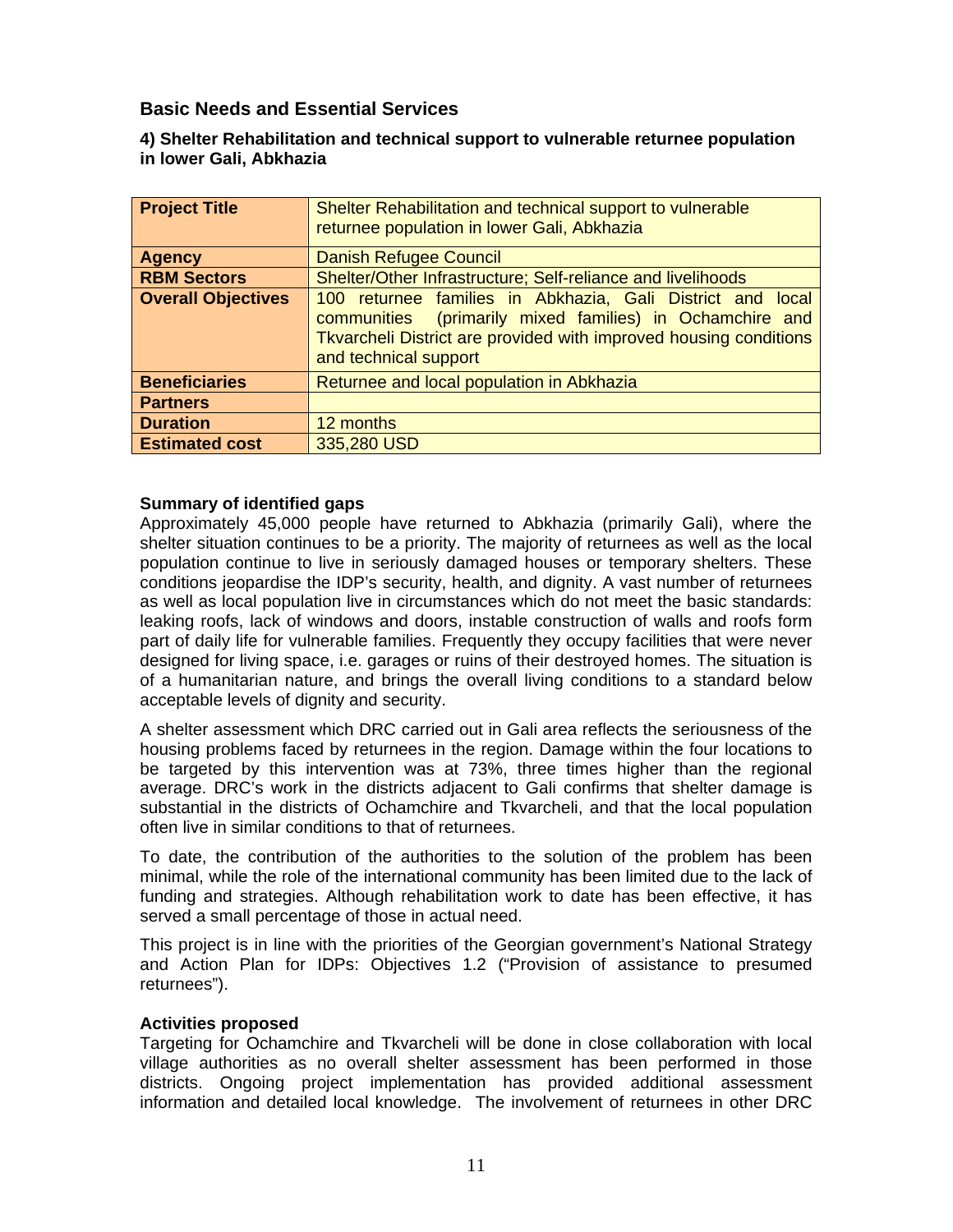projects has enabled a greater understanding of both the shelter and economic situations of returnees.

Specific activities will include:

# *(i) Establishment of Local Initiative Groups*

In coordination with local, district authorities and village representatives DRC will establish local Initiative Groups (IG). The Main task of IGs is to prepare preliminary list of most vulnerable potential beneficiaries. IG will also delegate potential skilled workers, later employed as a DRC Mobile Construction Team and volunteers who will support most vulnerable families in rehabilitation works with unskilled work force. Final beneficiary lists will be prepared after assessment of the humanitarian needs based on social vulnerability criteria is performed by DRC Field Community Mobilizers.

# *(ii) Development of Individual Work Plans*

DRC engineers will prepare individual bills of quantities which will target roof and at least one of the rooms for rehabilitation, depending on family size and particular needs. DRC engineers will also develop individual work plans for each beneficiary as well for village Mobile Construction Team. Organization of tender will follow after the bills of quantities are prepared for all houses. At that point DRC will hire a driver with the truck in order to support procurement as well as distribution of construction material to the beneficiaries.

# *(iii) Vocational Training*

At the same time, Community Mobilizers together with Engineers will conduct vocational trainings for people proposed by village Initiative Group for Construction Mobile Team. In addition, Community Mobilizers will organize series of village meetings in order to promote volunteerism and select volunteers who will perform unskilled work for the most vulnerable families.

# *(iv) Implementation and monitoring of rehabilitation work*

Actual implementation of rehabilitation works will follow immediately after vocational trainings and village meetings are finished. DRC will carry out daily field visits and monitoring in order to ensure timely implementation of the rehabilitation works as well as to give technical support to the beneficiaries.

# **Expected Outcomes**

- Up to 100 households (350 beneficiaries) in lower Gali Region, Ochamchire and Tkvarchel Districts, Abkhazia, live in improved accommodation by the end of 2009
- Up to 300 people in Gali Region, Ochamchire and Tkvarchel Districts are mobilized as a volunteers
- Up to 24 people in Gali Region, Ochamchire and Tkvarchel Districts are trained and become skilled construction workers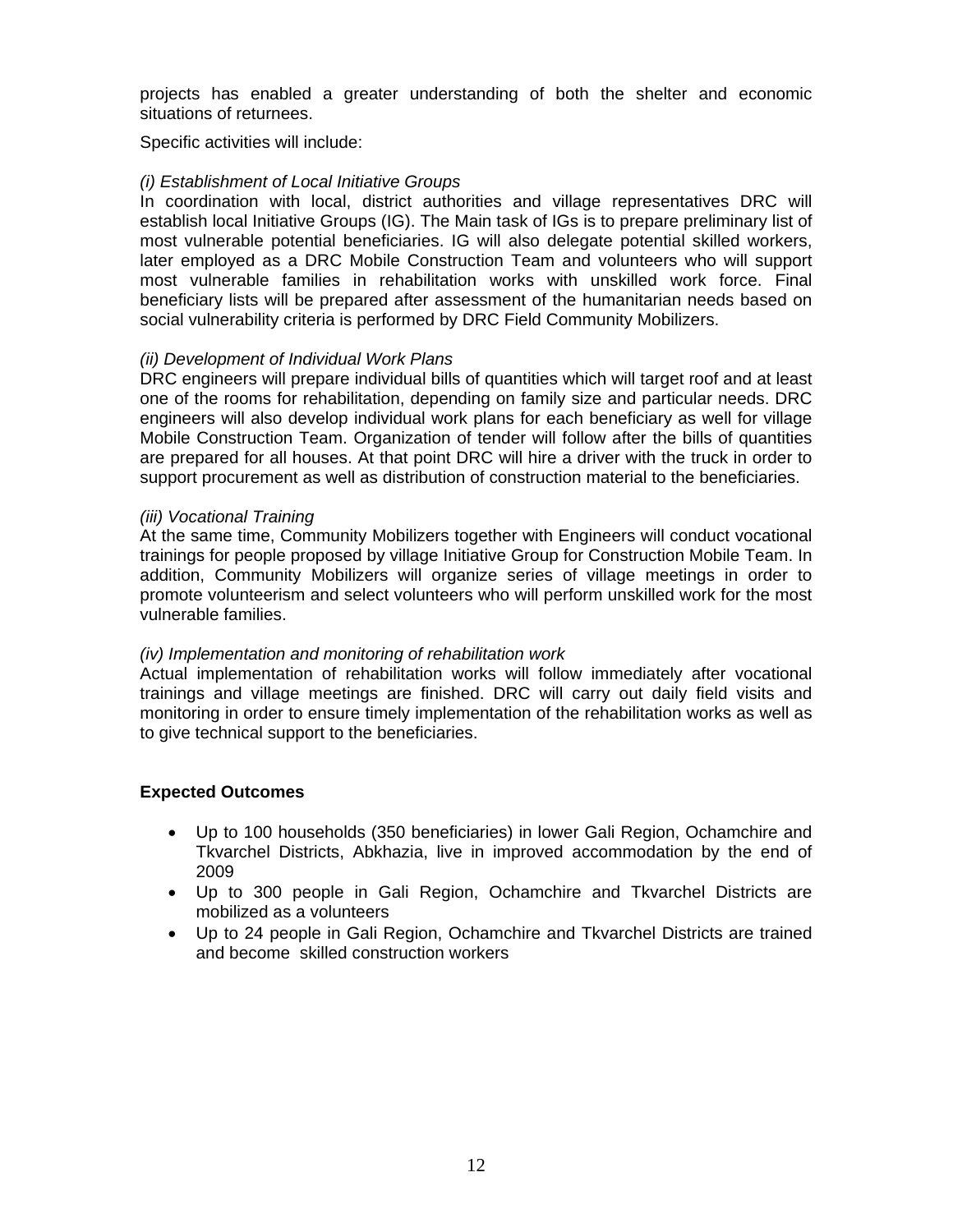# **Suggested Costs**

| Item description                                        | <b>Unit</b> | # of  | Cost per | Total \$ |
|---------------------------------------------------------|-------------|-------|----------|----------|
|                                                         |             | units | unit     |          |
| Construction material for 100 houses                    | house       | 100   | 2,000    | 200,000  |
| <b>Contracted services (village Construction Mobile</b> |             |       |          |          |
| Team, 6 people per village for 8 months)                | month       | 48    | 250      | 12,000   |
| <b>Tools for Construction Mobile Team</b>               | set         | 4     | 600      | 2,400    |
| Expat Project Manger (50% of time)                      | month       | 12    | 3,500    | 42,000   |
| Engineers (2)                                           | month       | 24    | 600      | 14,400   |
| <b>Field Community Mobilizers (2)</b>                   | month       | 24    | 550      | 13,200   |
| Loaders (4 loaders for 10 months)                       | month       | 40    | 200      | 8,000    |
| Rented truck + driver (10 months)                       | month       | 10    | 400      | 4,000    |
| Rented vehicles (2 for 12 months)                       | month       | 24    | 350      | 8,400    |
| Fuel for truck and vehicles (800 liters per month)      | liter       | 9600  | 1.30     | 12,480   |
| Warehouse rent                                          | month       | 10    | 1,000    | 10,000   |
| Office supplies                                         | lump sum    | 12    | 300      | 3,600    |
| Communication (phone and internet costs)                | lump sum    | 12    | 400      | 4,800    |
|                                                         |             |       |          |          |
|                                                         |             |       | Total \$ | 335,280  |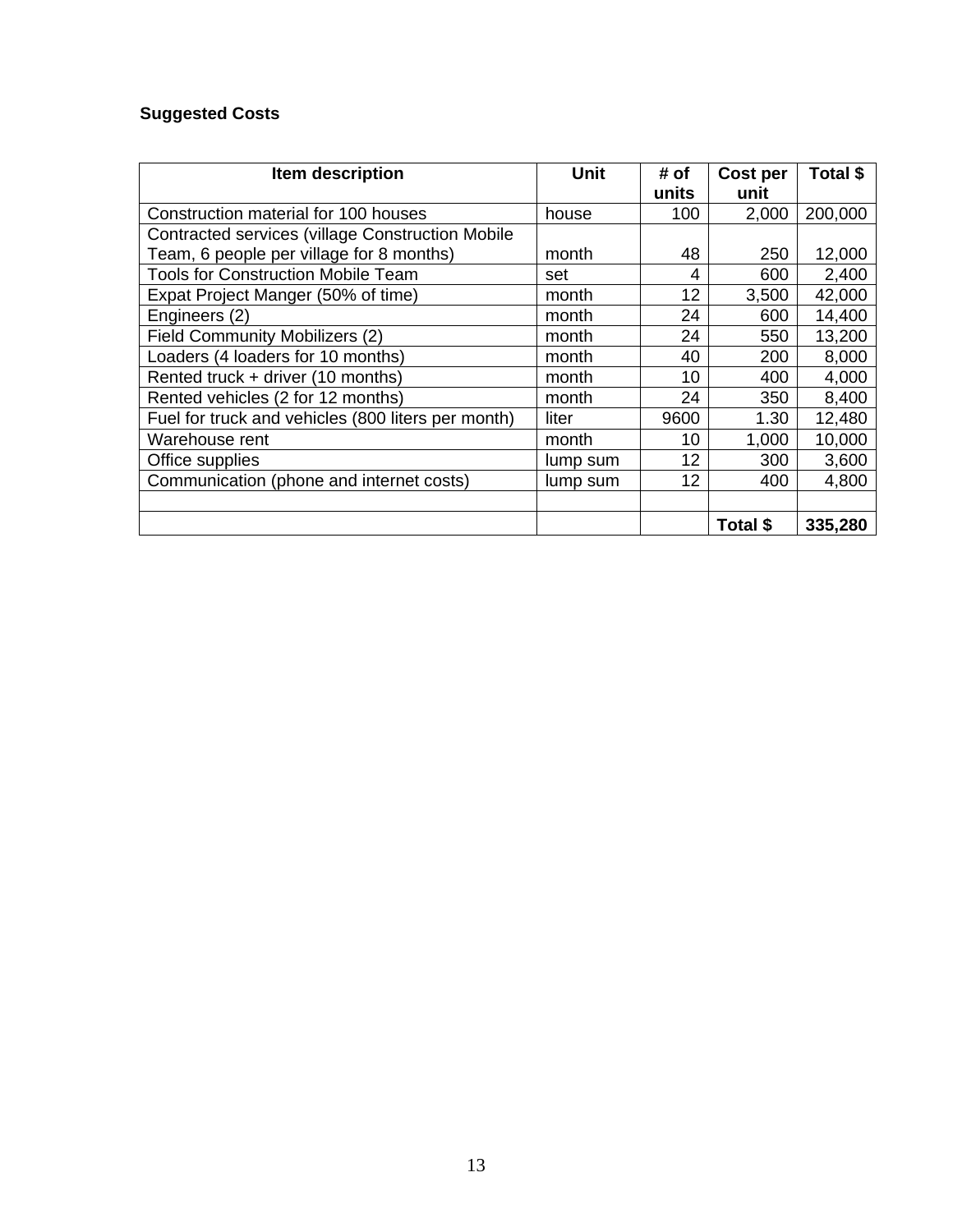| <b>Project Title</b>      | School Attendance and Confidence Building in Abkhazia and     |
|---------------------------|---------------------------------------------------------------|
|                           | <b>South Ossetia</b>                                          |
| <b>Agency</b>             | Danish Refugee Council and Norwegian Refugee Council          |
| <b>RBM Sectors</b>        | <b>Education</b>                                              |
| <b>Overall Objectives</b> | To improve the education of children of Abkhazia and South    |
|                           | Ossetia                                                       |
| <b>Beneficiaries</b>      | Returnees and local population affected by the war in         |
|                           | Ochamchire, Tkvarcheli and Gali regions and in South Ossetia. |
| <b>Partners</b>           | UNICEF, local IDP and returnee self-organisations; Existing   |
|                           | parents- and school board                                     |
| <b>Duration</b>           | <b>12 Months</b>                                              |
| <b>Estimated cost</b>     | <b>USD 432,710</b>                                            |

# <span id="page-13-0"></span>**5) School Attendance and Confidence Building in Abkhazia and South Ossetia**

#### **Summary of identified gaps**

The overall condition of the returnee population in Abkhazia and South Ossetia is very fragile. Children and youth in particular are facing serious problems, as schooling for returnees is an issue barely addressed by the *de facto* administration. At the same time, continuing ethnic friction is promulgated among children and youth through an educational system that limits dialogue among ethnic groups, and politicizes the children's right to primary education.

DRC currently implements a UNHCR-funded pilot project targeting 60 families in Abkhazia whose children either do not attend school ore have a low attendance. There is currently no precise data to illustrate the dimension of this problem, but the current DRC project has found that, on average, some 20% of all children in the returns area do not attend school regularly. In some areas, more than 30% of children and youth either have dropped out, or have never attended school. There are reasons for this problem: families do not have sufficient funds to cover the indirect costs of education; schools are too far away for the children to walk, particularly in wintertime; the conditions in the schools are difficult so schools are often places where children become sick - another reason why parents are hesitant to send children to school; educational services are limited and the children are barely taught in basic subjects. The situation in South Ossetia is believed to be worse.

Besides low attendance rates, there is a lack of dialogue between the target groups to be a major obstacle for social stabilization and reintegration. Children and youth in particular grow up with rather mono-ethnic perceptions which do not reflect the reality of Abkhazia and South Ossetia. This provides a demand for networking which focuses on creative activities at local levels.

This project is in line with the priorities of the Georgian government's National Strategy and Action Plan for IDPs: Objective 1.2 ("Provision of assistance to presumed returnees").

#### **Activities proposed:**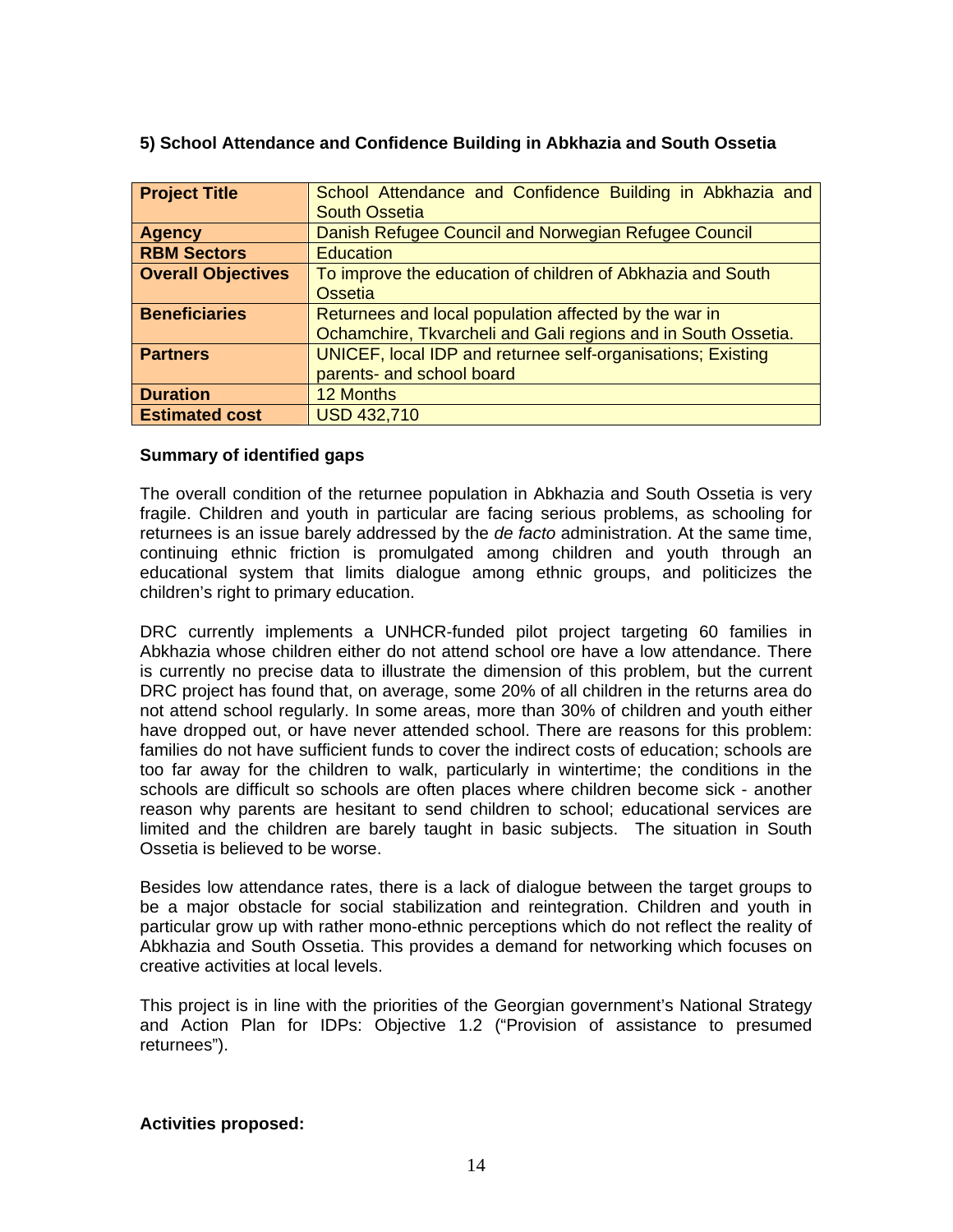This project addresses these issues with a strong focus on increasing school attendance through multiple and well-targeted interventions with the *de-facto* authorities, the community, and at the family level. Following a rights-based approach, the concept of duty bearers will be introduced by a carefully targeted advocacy campaign and supported by concrete activities in the schools. Parents councils, operational in most schools in Abkhazia, will be the vehicle for developing and implementing school projects to foster school attendance, which secures both accurate interventions and sustainability. The project also foresees joint interventions among targeted schools, opening the door to dialogue activities at the local level among peers.

The target population is children and youth not attending school regularly. A special emphasis will be given to girls' education, as girls are much more affected by domestic work or domestic care-taking responsibilities for sick or invalid family members. The project places special emphasis on the responsibilities of the state (and quasi-state) actors, primarily at the local level.

The project has two overall objectives, with the activities as detailed below.

# **(a) To increase school attendance**

The project is planned to meet the specific demands and issues of the most vulnerable families, and to give the schools the possibility to identify and meet specific schoolrelated needs, directly benefiting some 2000 pupils. This result will be achieved by an advocacy intervention and two grant schemes.

# *(i) Advocacy campaign in Abkhazia:*

DRC will engage with local and central authorities, school administrations and parent councils in a joint awareness-raising campaign on the issue of school non-attendance drop outs in Abkhazia in general and in the project area in particular. The message of this campaign will be developed in close cooperation with all players, but will focus on the overall objective of supporting primary education as a right in Abkhazia. The main objective is to reach a consensus among authorities, school administrations, and parent councils of 10 schools on the need to include school non-attendees into the educational system.

#### *(ii) School grants in Abkhazia:*

As stated above, the educational system in Abkhazia is in need of support, from the rehabilitation of buildings, to the provision of transport for the children, the training of the teachers, the construction of playgrounds, etc. Through the current project, DRC has become aware that most schools in Abkhazia have well-organized parent councils which do voluntary work that is beneficial to the school and the rights of the children in the school. These parent councils will be a key partner in the implementation of this project.

Within this project intervention, DRC will support 10 schools in Eastern Abkhazia, offering them all considerable but manageable school grants. These grants will benefit up to 1,000 pupils. The parent councils will be used to ensure the parents' involvement in the project, as they will identify what issues shall be addressed with the school grants, aiming at the overall objective of increased school attendance.

# *(iii) Individual family grants in Abkhazia and South Ossetia:*

Most vulnerable families whose children are either not enrolled in school or rarely attend have specific needs which need to be addressed, to secure their children's education. Experience shows that these needs are very individual and cannot be generalized. Therefore, individual assistance for these families is the best solution.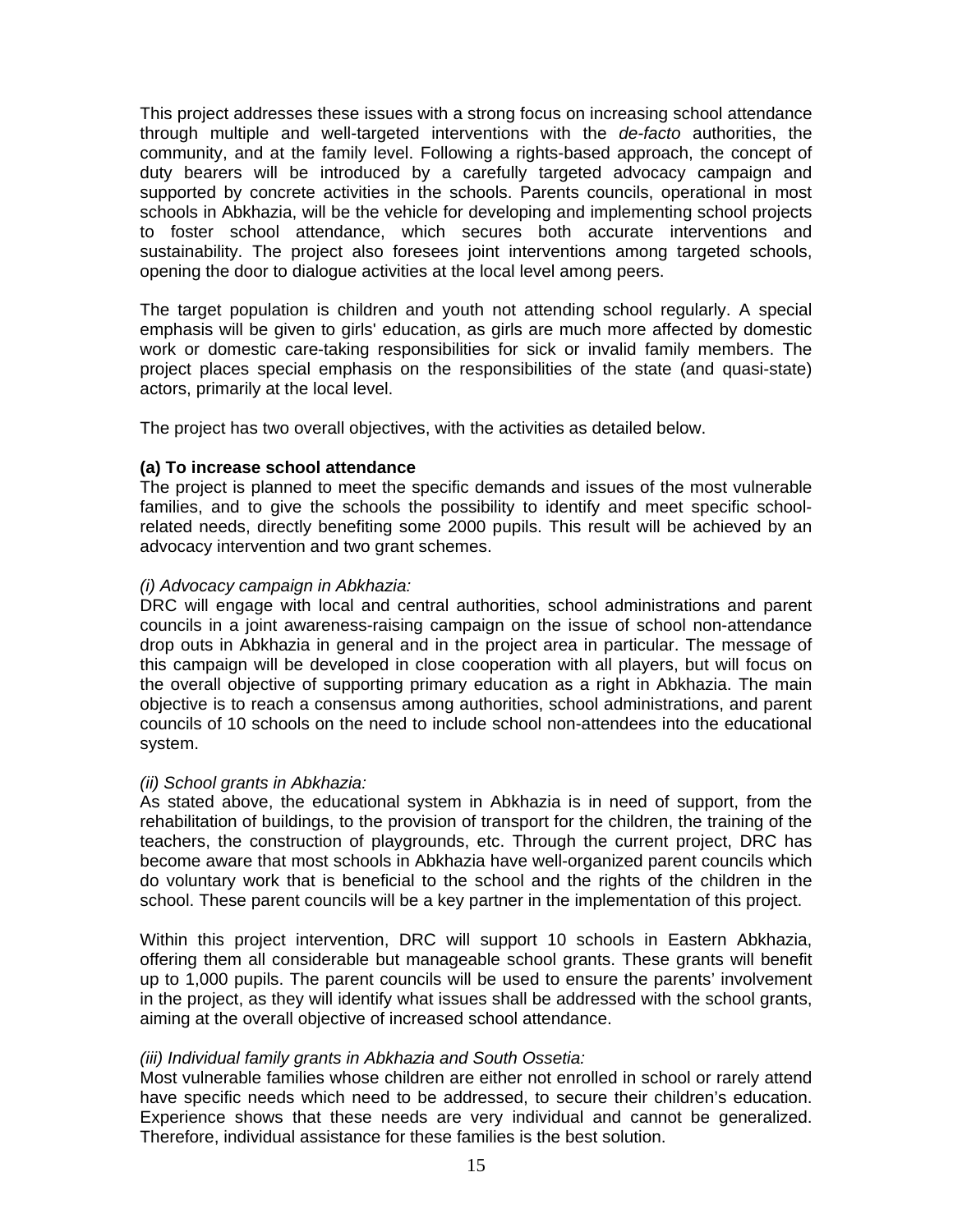To assist the families individually, DRC and NRC's local partners will conduct interviews to identify specific needs and, in a consultative process, define the best form of aid. In DRC´s experience in Abkhazia, some of the main problems that prevent these children from going to school are: lack of proper clothing in the winter, lack of transport, economic difficulties, and illness due to lack of proper food and shelter. Hence, these individual grants will include winter clothing, bicycles, medical treatment, food security grants, and especially income generating grants, with legal consultation.

Within this proposed project, DRC and NRC will provide up to 200 families with individual grants. It is anticipated that this will hugely improve the children's attendance.

# **(b) To foster dialogue among children and youth in Abkhazia and South Ossetia.**

To support activities that will foster open dialogue between the youth in Abkhazia, DRC will seek to increase positive communication among schools and the children in general, and reduce prejudices among the ethnic groups in Eastern Abkhazia and South Ossetia.

A 2007 psychological assessment indicated that a high proportion of the parents from the most vulnerable families are suffering from post-traumatic stress as a result of 15 years of displacement due to the war. When children are living isolated together with there parents, there is a high possibility that the children will also develop different sorts of depression. A number of psychological reports show that games and other creative activities can help to prevent psychological illness, and therefore have a positive effect on the child's development. During the assessment, both parents and children requested more creative activities for children, and even local authorities are requesting more activities of this kind.

DRC and NRC will combine this demand with dialogue activities beyond ethnic borders. By supporting five joint sports or dancing events between the schools, DRC and NRC will put more focus on creative and positive dialogue among all ethnic groups in Abkhazia and South Ossetia, and hereby create new friendships and give the children positive experiences that contrast with their everyday life. DRC and NRC will aim to establish regular networks among the schools, following up on the joint activities in the years to come.

# **Expected Outcomes**

- The primary result of this project is to increase the school attendance in 10 schools from its current level to 95%. This, on average, will be an increase in school attendance of up to 20% per school compared to the current level.
- 10 School grants identified by the parents and school board have been implemented and will address the individual needs for each school. This will benefit approximately 1000 school children.
- 200 of the most vulnerable families have received individual assistance, focusing on strengthen the education of the children.
- 10 joint cultural sports events have been held between 20 schools including activities for 2000 children, and networks has been created between the schools.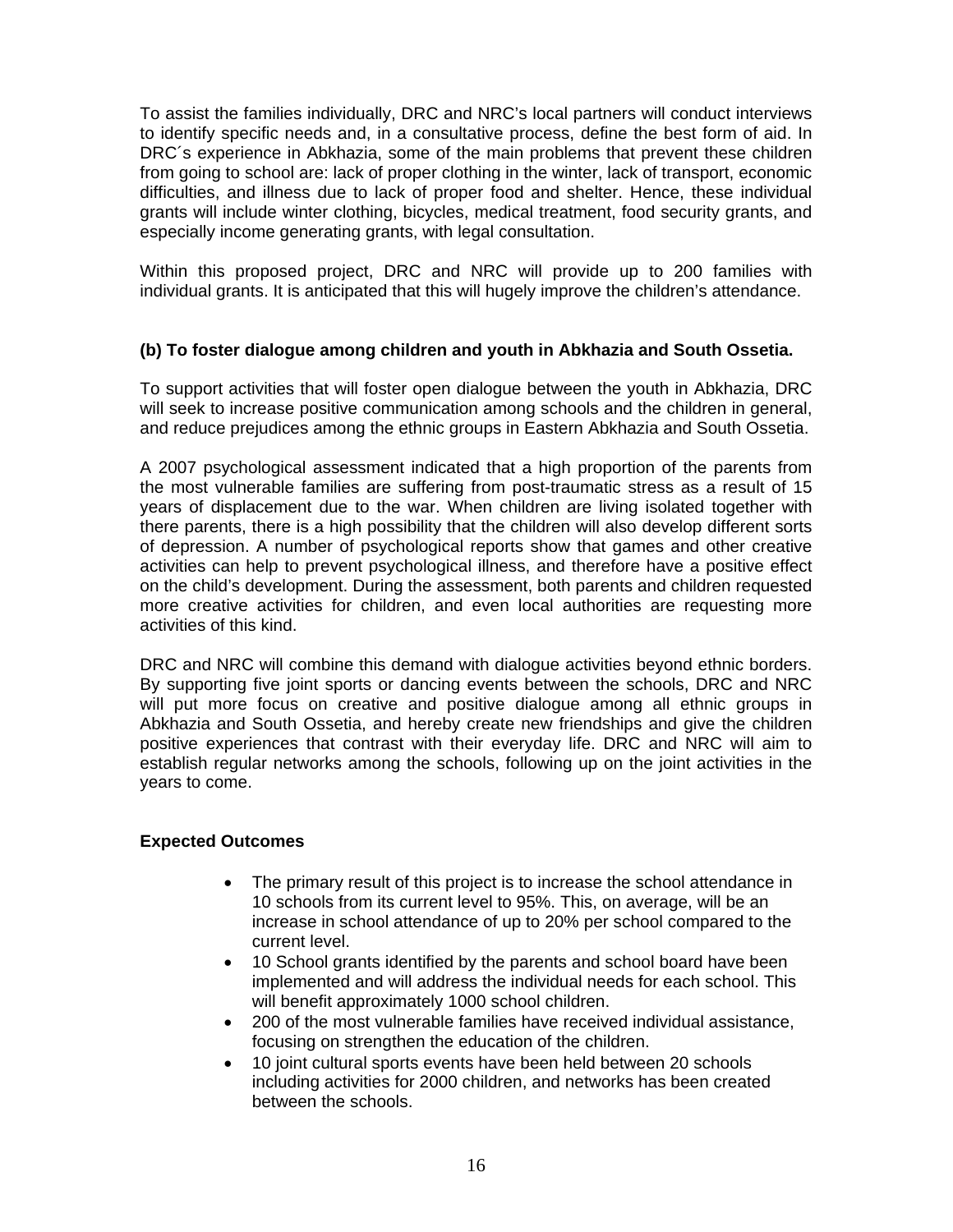• An overall contribution to confidence building between local and returnee populations in Abkhazia and South Ossetia

# **Suggested Costs in USD**

| <b>Item Description</b>         | Cost (USD) |
|---------------------------------|------------|
| Advocacy activities             | 3,600      |
| School grants                   | 96,000     |
| Individual assistance           | 90,000     |
| <b>Reconciliation events</b>    | 78,000     |
| <b>Expat Project Management</b> | 77,840     |
| Local staff (5 persons)         | 5,400      |
| Transport                       | 24,400     |
| Staff training                  | 4,400      |
| Monitoring & Evaluation         | 3,400      |
| Finance & Administration        | 2,920      |
| Office rent & maintenance       | 9,000      |
| IT equipment                    | 4,400      |
| Vehicle                         | 26,800     |
| Audit                           | 7,250      |
| <b>Bank transfer</b>            | 1,800      |
| Visibility                      | 1,500      |
|                                 |            |
| <b>TOTAL</b>                    | \$432,710  |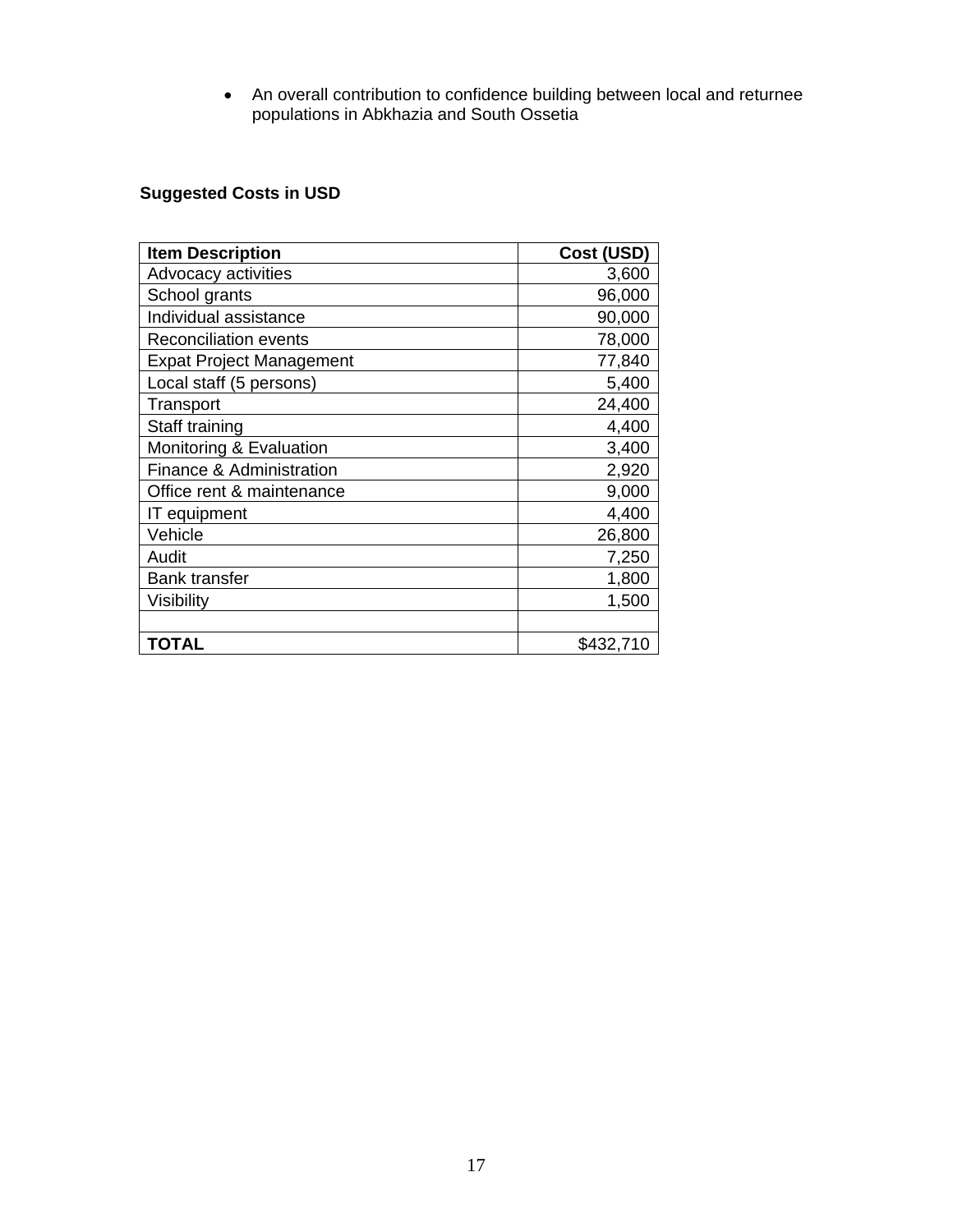# <span id="page-17-0"></span>**6) School Canteens in Abkhazia**

| <b>Project Title</b>      | <b>School Canteens in Abkhazia</b>                             |
|---------------------------|----------------------------------------------------------------|
| <b>Agency</b>             | <b>World Vision</b>                                            |
| <b>RBM Sectors</b>        | <b>Education</b>                                               |
| <b>Overall Objectives</b> | To support education with an emphasis on fighting short-term   |
|                           | hunger and improving school attendance, concentration and      |
|                           | learning capacity among school children in Abkhazia            |
| <b>Beneficiaries</b>      | 640 children from returnee and local communities in 8 villages |
| <b>Partners</b>           |                                                                |
| <b>Duration</b>           | 12 Months                                                      |
| <b>Estimated cost</b>     | 81,760 USD                                                     |

#### **Summary of the identified gaps:**

The socio-economic situation in Gali and adjacent districts of Abkhazia has not improved in recent years. The infrastructure (electricity, telecommunications, roads, water, etc.) is still in a state of collapse. Public services such as health care and education are inadequate. Thus, the living conditions of returnees remain extremely poor, with deficient housing, limited economic opportunities and a general lack of public services.

A preliminary school assessment carried out in summer 2006 shows that up to 70% of schools do not have functioning canteen facilities. Even where there is a canteen, on average only 30% of students can afford to purchase food on a regular basis. Children spend an average of 8 hours at school (including 2 hours walking to and from school 5-6 km in total). Most children either cannot afford to have breakfast in the morning or can only afford tea. 90% of children do not bring food to school to eat during the day. The reason for this is either the simple lack of food at home or the lack of access to food market in rural communities.

As a result, teachers state that most children lack concentration, feel weak, and have headaches and illnesses provoked by hunger and micronutrient deficiency. The paediatrician hospital facilities of Abkhazia state that in general children's diet is insufficient in proteins and iron. Only 30% of children in Abkhazia are food secure and receive a balanced diet. Thus, anaemia and other micronutrient deficiencies seem to be prevalent.

During recent monitoring visits to schools, a great concern was raised by the teachers and school directors on the lack of resources to provide a meal for 'at risk' children, which could significantly affect attendance rates once WFP assistance phases out.

This project is consistent with the priorities of the Georgian government's National Strategy and Action Plan for IDPs: Objectives 1.2 ("Provision of assistance to presumed returnees").

#### **Activities Proposed**

World Vision (WV) will work in the three most underdeveloped districts in Abkhazia: Gali, Tkvarcheli and Ochamchira and the scope of this project will cover 8 villages where there are existing UNHCR-funded Social Community Centres. World Vision and four LNGOs, with the support of UNHCR, have launched an innovative program to establish Social Community Centres in eight villages in Gali, Ochamchira, and Tkvarcheli districts, in order to provide support services to at-risk population groups. Each SCC has already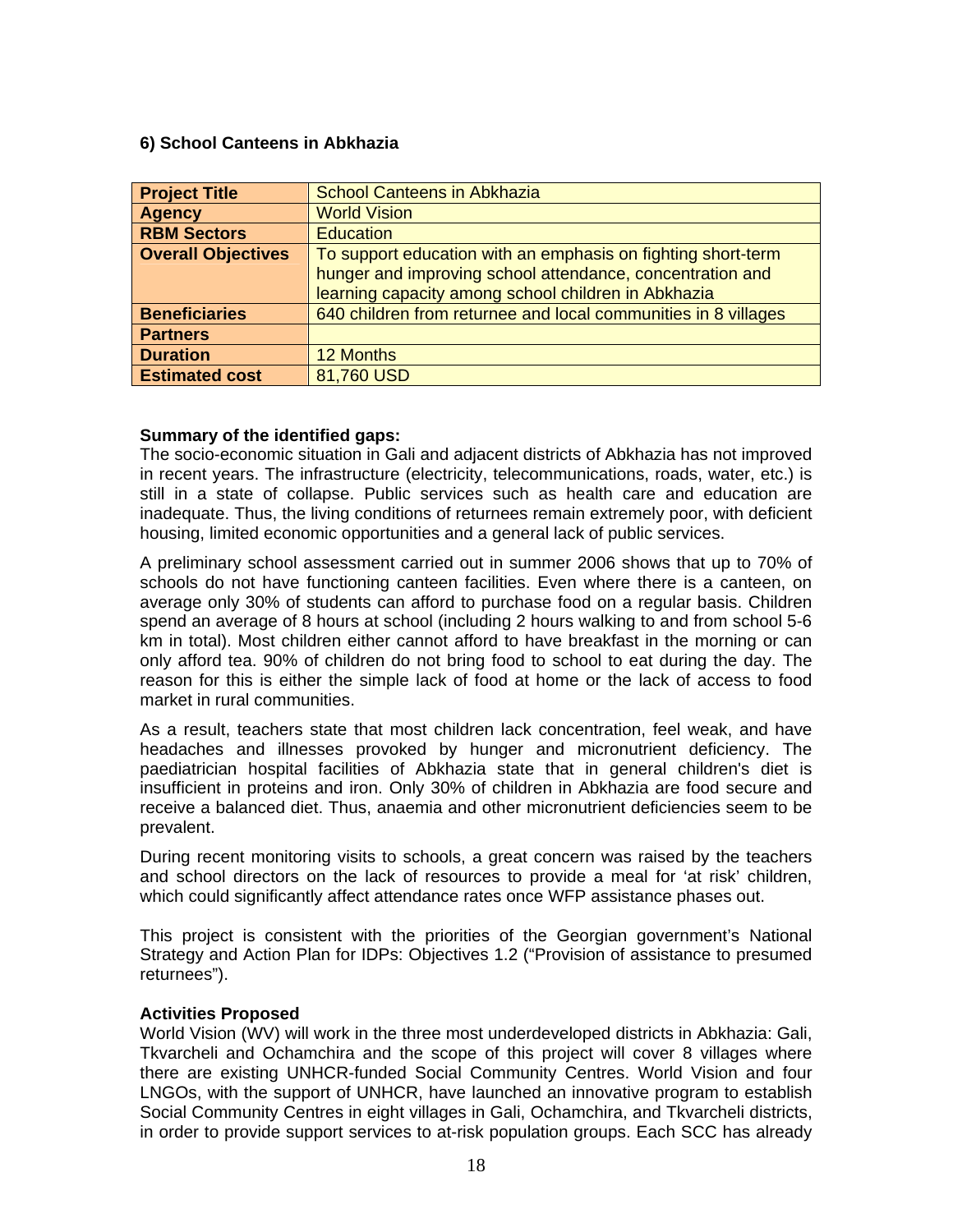formed a Community Initiative Group (CIG), comprised of eight members - one community member per each activity section, the head of each village's local administration, plus three additional community members (parents or teachers).

Approximately 70% of project beneficiaries will be returnees. Specific activities of this project will include:

# *1. Mobilization of Parent Committees*

Through Community Initiative Groups, a Parent Committee will be formed in each school in order to address the issue of low food security in the community.

# *2. Proposal Writing Training*

Following the mobilization of Parent Committees, one week proposal-writing training will be conducted for CIG/Parent Committee members of all 8 SCCs. The purpose of the trainings will be to teach CIG/Parent Committee members how to transform their project ideas into project proposals.

# *3. Creation of Community Proposals on Sustainable School Canteens*

Following the Proposal Writing training, each CIG/Parent Committee will be tasked to develop a proposal on Sustainable School Canteen. Maximum budget of 5,000 USD will be allocated for each community and a set of criteria will be defined for approving each project, such as community participation, project feasibility, sustainability etc. Each community will be assisted by experienced WV staff in the process of proposal development.

# *4. Approval of Proposals and Procurement of Inputs*

Approval Committee, which will consist of WV and CIG representatives, will make the final approval of the proposals. Projects will be approved only once all the criteria have been met. Once the projects are approved, detailed Implementation Plan will be designed with the CIG members with clearly defined roles and responsibilities of each project participant. Following the approval of each project, WV will produce project award documents that will specify the ownership of project equipment and/or inputs as well as management of project finances. Procurement of all project inputs will be conducted by WV and delivered to the communities.

# *5. Business Management Training*

Following the award of grants for School Canteen project proposals, WV will conduct Business Management Training for each community. This will consist of Accounting, Market Assessment, Business Expansion, Customer Service etc. This training will ensure that all project participants have sufficient capacity to successfully run the business.

#### *6. Operating School Canteens*

Each school canteen will be managed by CIG, which will meet on weekly basis in order to discuss different issues that might arise in the running of school canteens. WV staff will conduct regular monitoring of the running of each school canteen and provide technical assistance on 'as need basis.

# **Expected Outcomes**

- 8 School Canteens operating in 3 districts in Abkhazia and providing regular meals to school students
- 640 school students increase their food security by having an access to school canteens
- 80% of 'at risk' school students increase attendance rate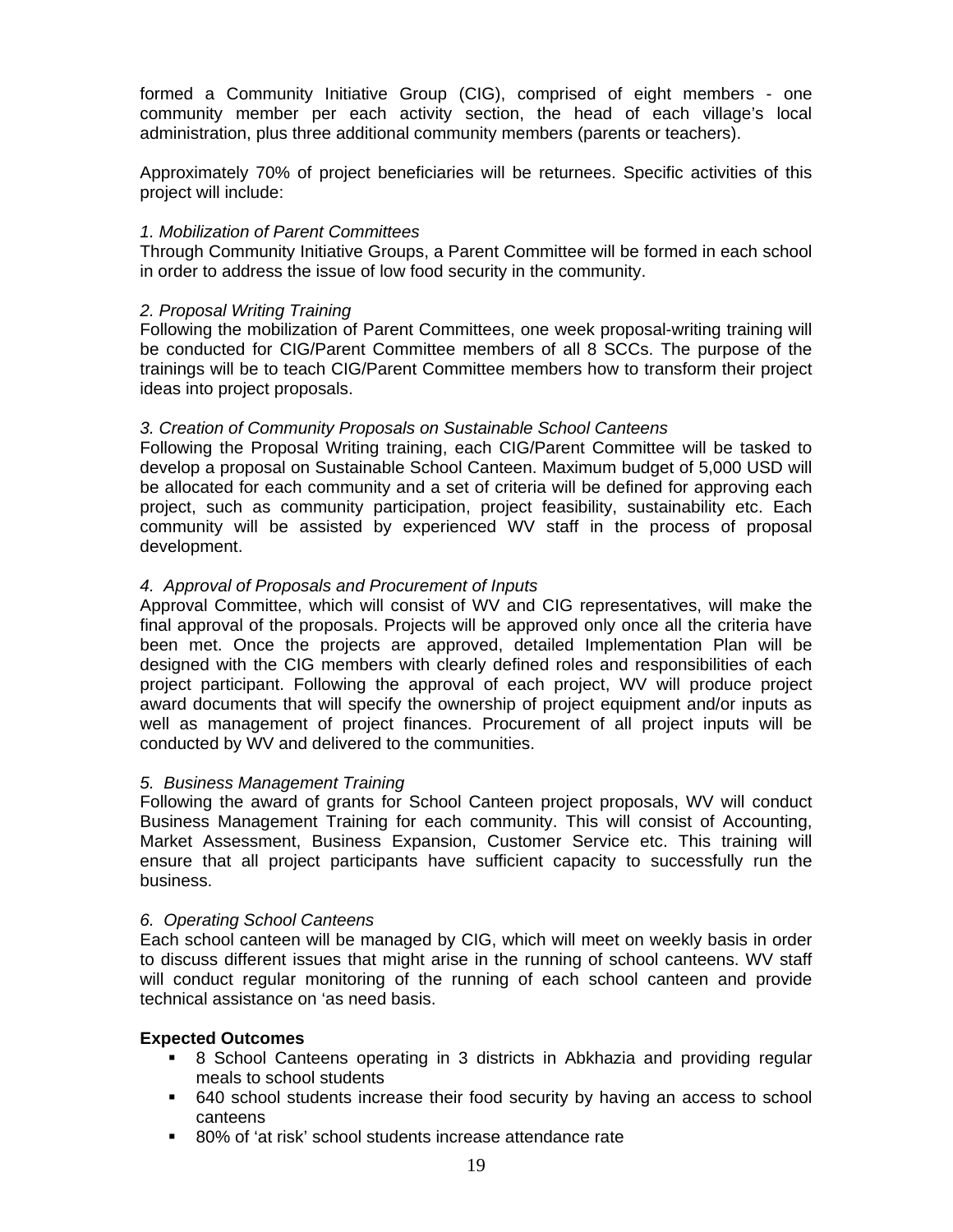640 returnee school students increase their concentration

# **Suggested Costs**

| Item description             | <b>Unit</b> | # of units | Cost per unit | Total \$ |
|------------------------------|-------------|------------|---------------|----------|
| Salaries (WV Staff)          | month       | 12         | 1,890         | 22,680   |
| Contract-labor               | month       | 12         | 353           | 4,240    |
| <b>Local Transport</b>       | month       | 12         | 975           | 7,800    |
| Program Administration       | month       | 12         | 227           | 7,040    |
| <b>School Canteen Grants</b> | pond        | 8          | 5000          | 40,000   |
|                              |             |            |               |          |
| <b>TOTAL</b>                 |             |            |               | 81,760   |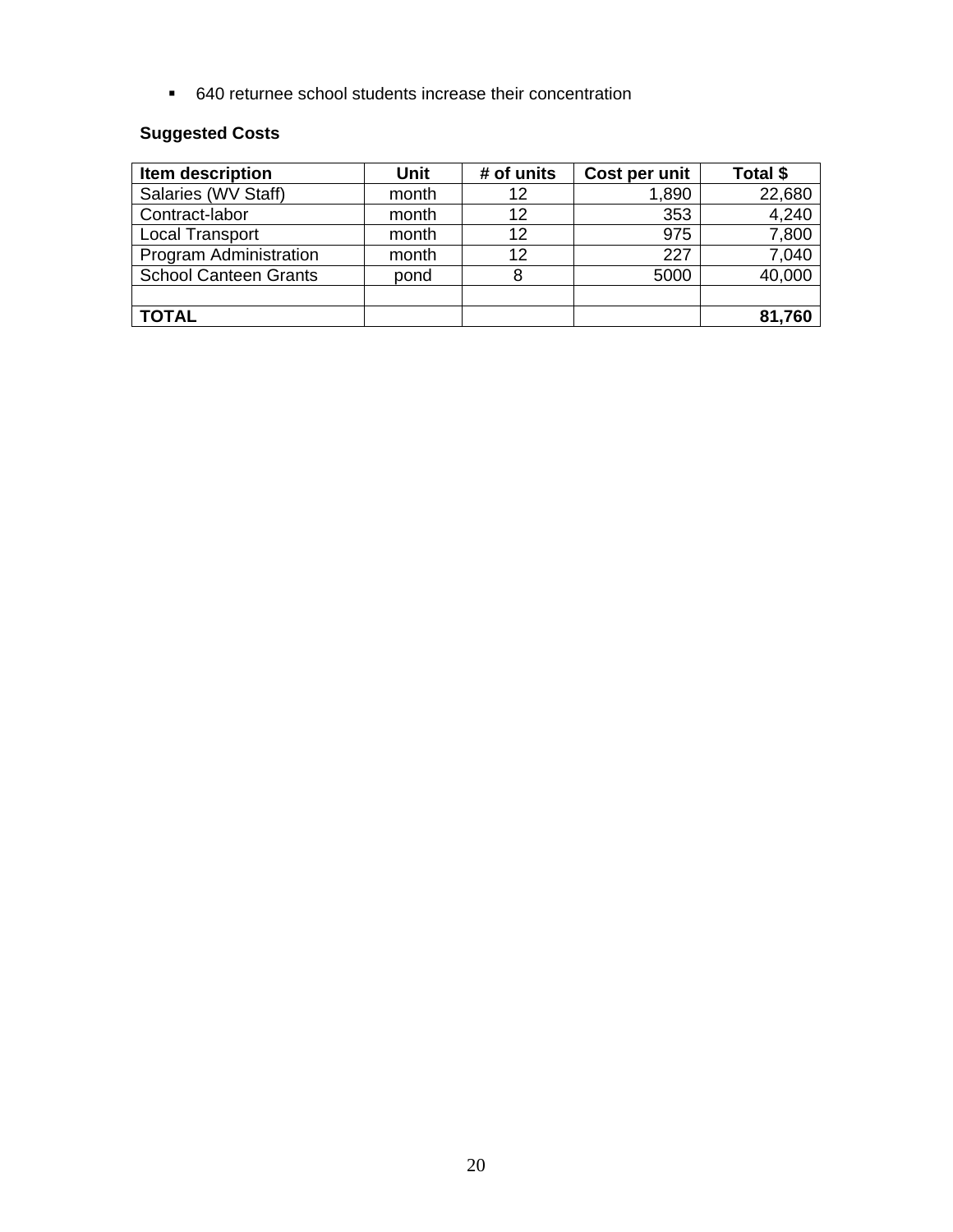# <span id="page-20-0"></span>**7) Back to School Project for returnee children in Gali District**

| <b>Project Title</b>      | Back to School Project for returnee children in Gali District      |
|---------------------------|--------------------------------------------------------------------|
| <b>Agency</b>             | <b>World Vision</b>                                                |
| <b>RBM Sectors</b>        | <b>Education</b>                                                   |
| <b>Overall Objectives</b> | Improve the social wellbeing of children and their families in the |
|                           | targeted towns through:                                            |
|                           | - Increased formal education system reintegration skills           |
|                           | - Increased ability of families to take care of their children's   |
|                           | education and general wellbeing                                    |
|                           | - Increased availability of sustainable local resources            |
| <b>Beneficiaries</b>      | Returnee children who dropped out of formal school system and      |
|                           | their families (80 children and 200 close family members           |
|                           | including parents/care takers, siblings);                          |
|                           | 4 Local NGO staff                                                  |
| <b>Partners</b>           | Samurzakan (local NGO)                                             |
| <b>Duration</b>           | 12 Months                                                          |
| <b>Estimated cost</b>     | 80,370 USD                                                         |

# **Summary of the identified gaps:**

The socio-economic situation in Gali and adjacent districts of Abkhazia has not improved in recent years. The infrastructure (electricity, telecommunications, roads, water, etc.) is still in a state of collapse. Public services such as health care and education are inadequate. Thus, the living conditions of returnees remain extremely poor, with deficient housing, limited economic opportunities and a general lack of public services.

Some children have started to fall out of the formal education system, usually because families are too poor to send them to school. In most cases, parents are unemployed because of the lack of opportunities in the region. All parents have been psychologically affected by the war, hindering their capacity to provide a normal life for their children. In addition, around 20% of the families assessed admit that they need their children to stay at home in order to help with domestic tasks.

Aggravating this situation is the fact that many returnee children were born during or just after the Abkhaz-Georgian war and are affected by Post Traumatic Stress Disorder (PTSD) and in urgent need of psychological assistance. There are several cases of children who abandoned school 2 or 3 years ago and now feel too uncomfortable to return due to age difference with other children in their school. There are very few International NGOs based in Abkhazia dealing with vulnerable children at the moment, while the local authorities and NGOs have very scarce means to promote the reintegration of children within the formal education system.

This project is consistent with the priorities of the Georgian government's National Strategy and Action Plan for IDPs: Objective 1.2 ("Provision of assistance to presumed returnees").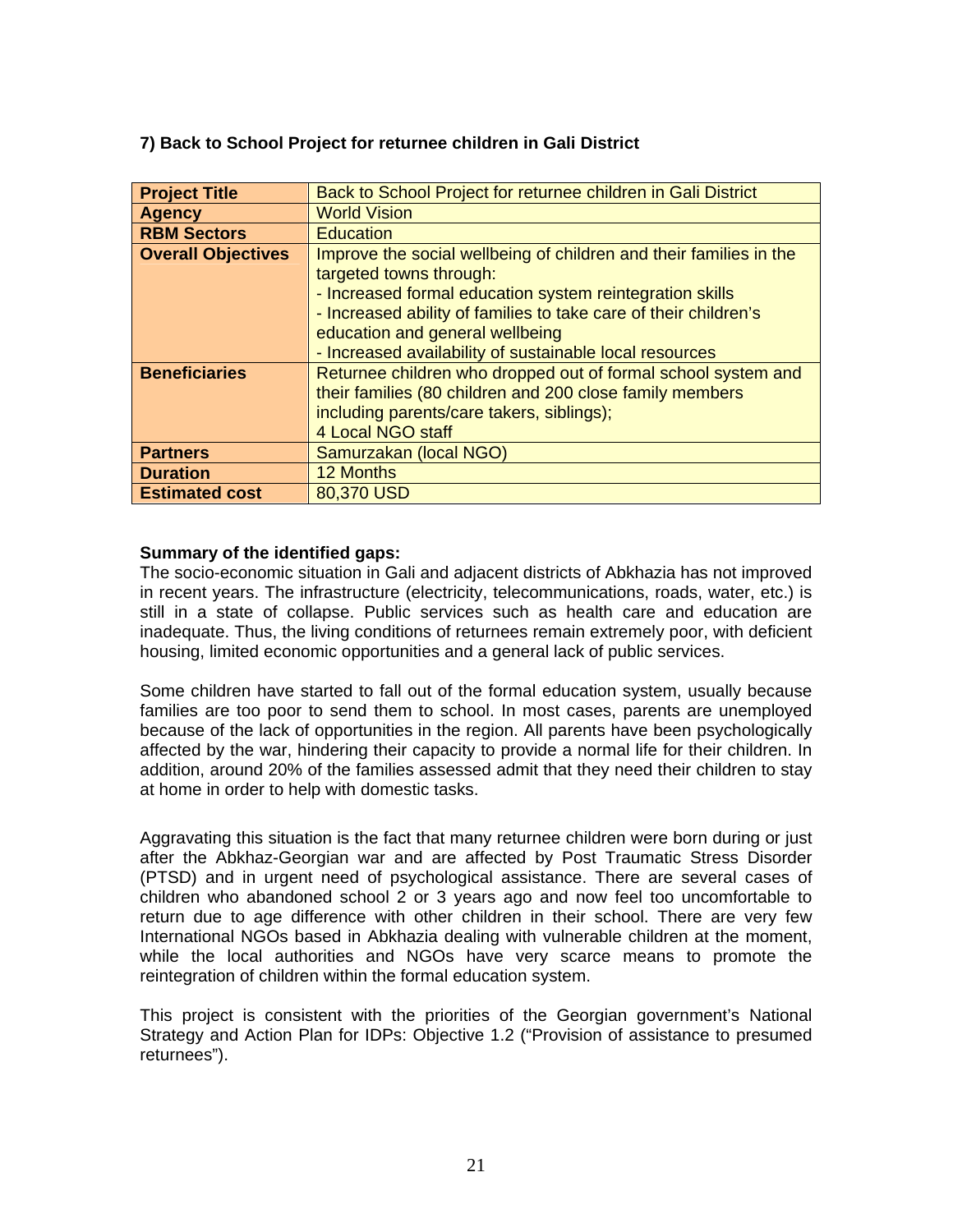# **Activities Proposed**

The concept of the proposed project is to build on the successes and lessons learnt from the World Vision Back to School project, which was very successful and is often cited as a model in work with children in Abkhazia. This new project will apply a two fold methodology in achieving its goal: (i) providing support to children, and (ii) providing support to the children's parents and families. Preliminary lists of project beneficiaries (unschooled and at risk children) have been identified through field research in collaboration with our local partners

Activities will be targeted at bringing children back into socializing, developing their communication skills, their capacity to concentrate and to memorize, accepting discipline and homework. In addition, the psychological support will improve their emotional attitude towards life. These efforts will at the same time be supported with the work done by social workers and the psychologists with the parents. As a result of our support, parents will be able to take better care of their household and by extension will be better able to support their children's education and general care.

Educational activities are more aimed at bringing the children back into a learning process, accepting progressive discipline, improving their communication skills, their capacity to concentrate and their emotional attitude towards life, rather than on purely academic learning (reading, writing and calculation will be covered). All children will be assessed by a psychologist to follow up as needed.

Specific activities will include:

- 1) Needs assessment, final beneficiary identification and preparation of activities curriculum and materials.
- 2) Providing educational activities for 80 children at Gali Youth House (GYH) and afterschool tuitions.
- 3) Monitoring and evaluation of educational activities with children.
- 4) Providing psychological support activities for 80 children at GYH and psychologist/social worker consultations. Providing canteen services at GYH.
- 5) Distribution of "Back to school kit".
- 6) Social and psychological family counseling needs assessment and design of an individual working plan for each family.
- 7) Training for local NGO staff in adapted education for children with difficult family backgrounds. (including WV's Child Protection training)
- 8) Social workers participate in a baseline assessment and training to provide assistance to targeted children and their families through community resources mobilization (including WV's Child Protection training)
- 9) Psychologists receive training to provide assistance to targeted children and their families through individual and group therapy (including WV's Child Protection training).

# **Expected Outcomes**

• Increased formal education system reintegration skills for targeted children: at least 50% of the targeted children will reintegrate into the formal educational system the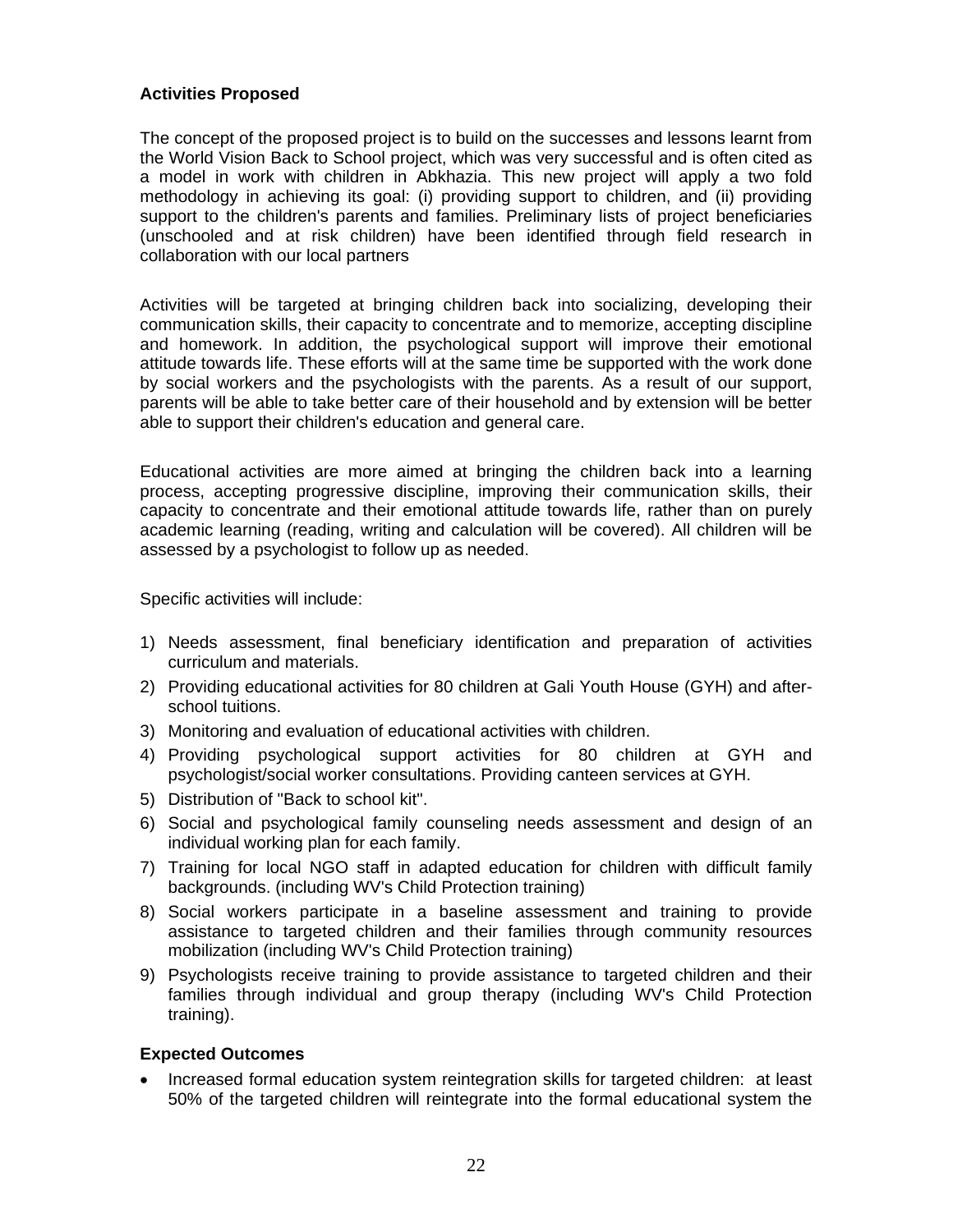following school year and 90% of reintegrated children will remain in the school system in the next school year.

- 40% of children are expected to have less conflictive attitudes towards their peers by the end of the educational course and 60% of the children will make general progress in literacy and calculation skills by the end of the educational course.
- Increased ability of targeted families to take care of their children's education and general wellbeing: at least 60% of families state that their overall emotional and social family situation has improved due to the project.
- At least 60% of parents support their children to reintegrate into the formal education system by the last month of the children's course. At least 40% of parents' prioritize higher their children's education out of other daily life priorities than before the project.
- Sustainable local resources made available: The local partner staff are retrained in their respective specialties and state the training is useful for their work in the project.
- Local NGOs receive know-how as organizations in addressing the issue of unschooled children through the project and are able to carry out follow up support in an autonomous manner.
- Local authorities and NGOs state having a better understanding of the issue of unschooled children

| Item description                    | Unit     | # of units | Cost per unit | Total \$ |
|-------------------------------------|----------|------------|---------------|----------|
| Salaries (WV Staff)                 | month    | 12         | 770           | 9,240    |
| Contract labor<br>(teachers,        | month    | 12         | 1058          | 12,690   |
| psychologists, social worker,       |          |            |               |          |
| cook, coordinator)                  |          |            |               |          |
| <b>Local Transport</b>              | month    | 12         | 550           | 6,600    |
| Kitchen Equipment                   | Lump sum |            | 1500          | 1,500    |
| <b>Educational Equipment</b>        | Lump sum | 1          | 2000          | 2,000    |
| Program Administration              | month    | 12         | 612           | 7,340    |
| <b>Individual Starting Kit</b>      | child    | 80         | 100           | 8,000    |
| Income Generation<br>Family         | family   | 20         | 1000          | 20,000   |
| Assistance                          |          |            |               |          |
| Meals                               | month    | 5          | 1000          | 4,000    |
| Stationary and books                | child    | 80         | 100           | 8,000    |
| <b>Educational Materials</b><br>and | Lump sum | 1          | 1000          | 1,000    |
| Games                               |          |            |               |          |
|                                     |          |            |               |          |
| <b>TOTAL</b>                        |          |            |               | \$80,370 |

# **Suggested Costs**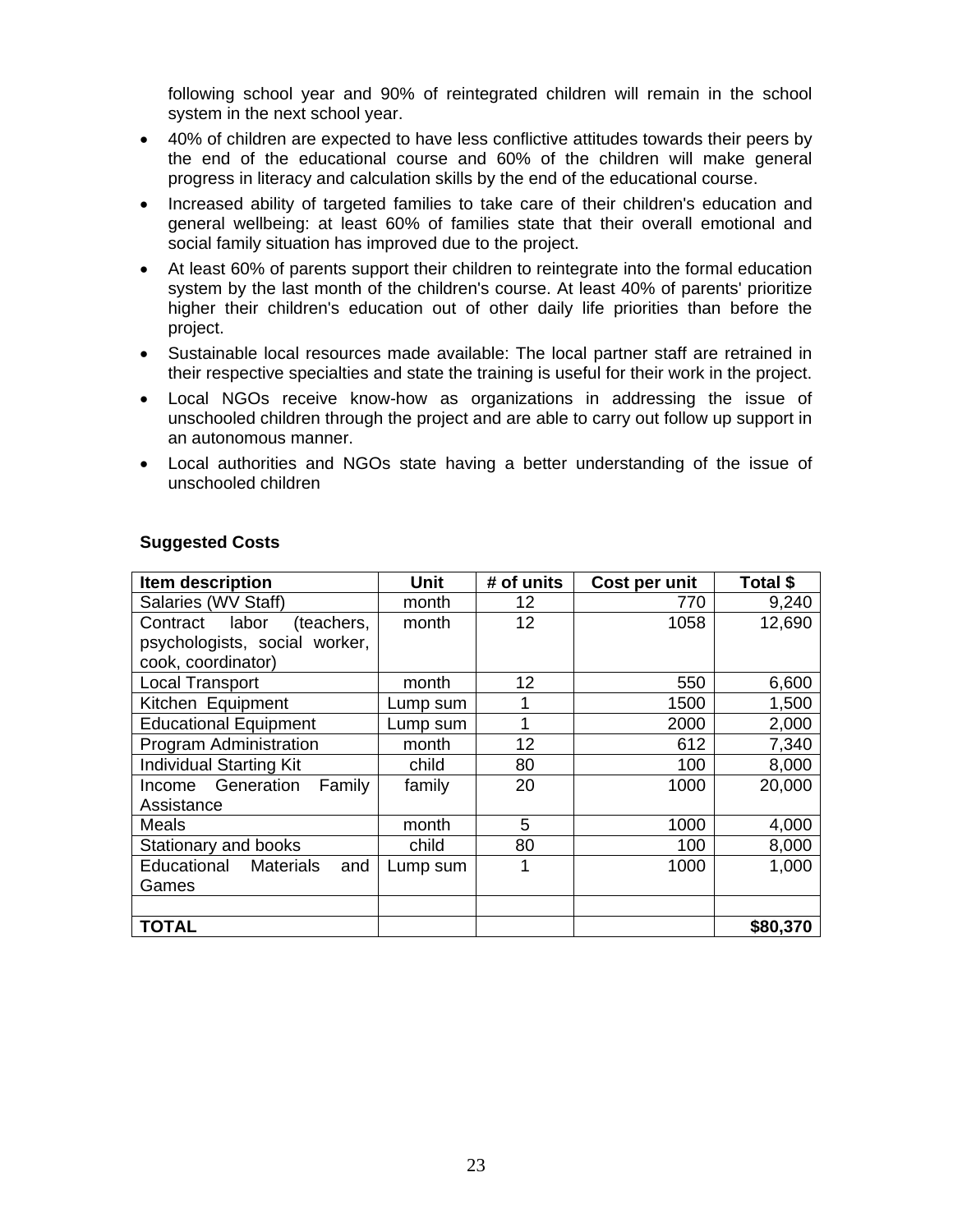| <b>Project Title</b>      | Tailor-made healthcare assistance to vulnerable IDP families                                                                                                                                                      |
|---------------------------|-------------------------------------------------------------------------------------------------------------------------------------------------------------------------------------------------------------------|
| <b>Agency</b>             | <b>UNHCR</b>                                                                                                                                                                                                      |
| <b>RBM Sectors</b>        | <b>Primary Health Care; Health Education</b>                                                                                                                                                                      |
| <b>Overall Objectives</b> | Improve standards of health care in the IDP community by raising<br>awareness on public health, providing necessary household and<br>hygiene items, and providing information about local healthcare<br>providers |
| <b>Beneficiaries</b>      | <b>IDPs living in Zugdidi district, western Georgia</b>                                                                                                                                                           |
| <b>Partners</b>           | <b>Grassroots Support Centre (GSC)</b>                                                                                                                                                                            |
| <b>Duration</b>           | 12 months                                                                                                                                                                                                         |
| <b>Estimated cost</b>     | 46,223 USD                                                                                                                                                                                                        |

#### <span id="page-23-0"></span>**8) Tailor-made healthcare assistance to vulnerable IDP families**

# **Summary of identified gaps**

Poverty in western Georgia is high with the majority of the population generating limited income from subsistence agriculture and small trade. The high number of IDPs in western Georgia adds an additional burden on the limited local resources.

IDPs are entitled to various benefits but their monthly IDP allowance is not even enough to cover basic needs. Just under half of all IDPs live in collective centers, where conditions do not meet minimum shelter standards. Families live in overcrowded conditions, which create tensions and make it difficult for children to study. Some IDPs living in private sector accommodation face equally difficult conditions, though there is less information available on this group, which generally receives less attention

IDPs face serious difficulties accessing adequate health services. Limited access to safe drinking water, aggravated by a lack of awareness on public health, causes the spread of infectious diseases. The state health care system does not cover medicine, which many IDPs can not afford to buy. Inadequate distribution means that state-run programs often do not reach those most in need. After food, health expenditure is the second most significant expenditure item for IDP households. Hygiene problems are accentuated by the lack of essential hygiene and household items. Within the IDP community, women often have the most acute health care needs, yet are often primarily responsible for ensuring the basic health needs of their families.

#### **Activities & Outcomes:**

The project will assist the beneficiaries in realising their right to health care and other entitlements as citizens of Georgia and IDPs. These activities will contribute to the changes in the lives of women, men, elderly and children. Each of these groups will be involved in the decision-making process and identifying their family and community needs. The needs of women will be directly addressed with some material assistance such as the provision of hygiene items and cooking facilities.

Specific activities will include: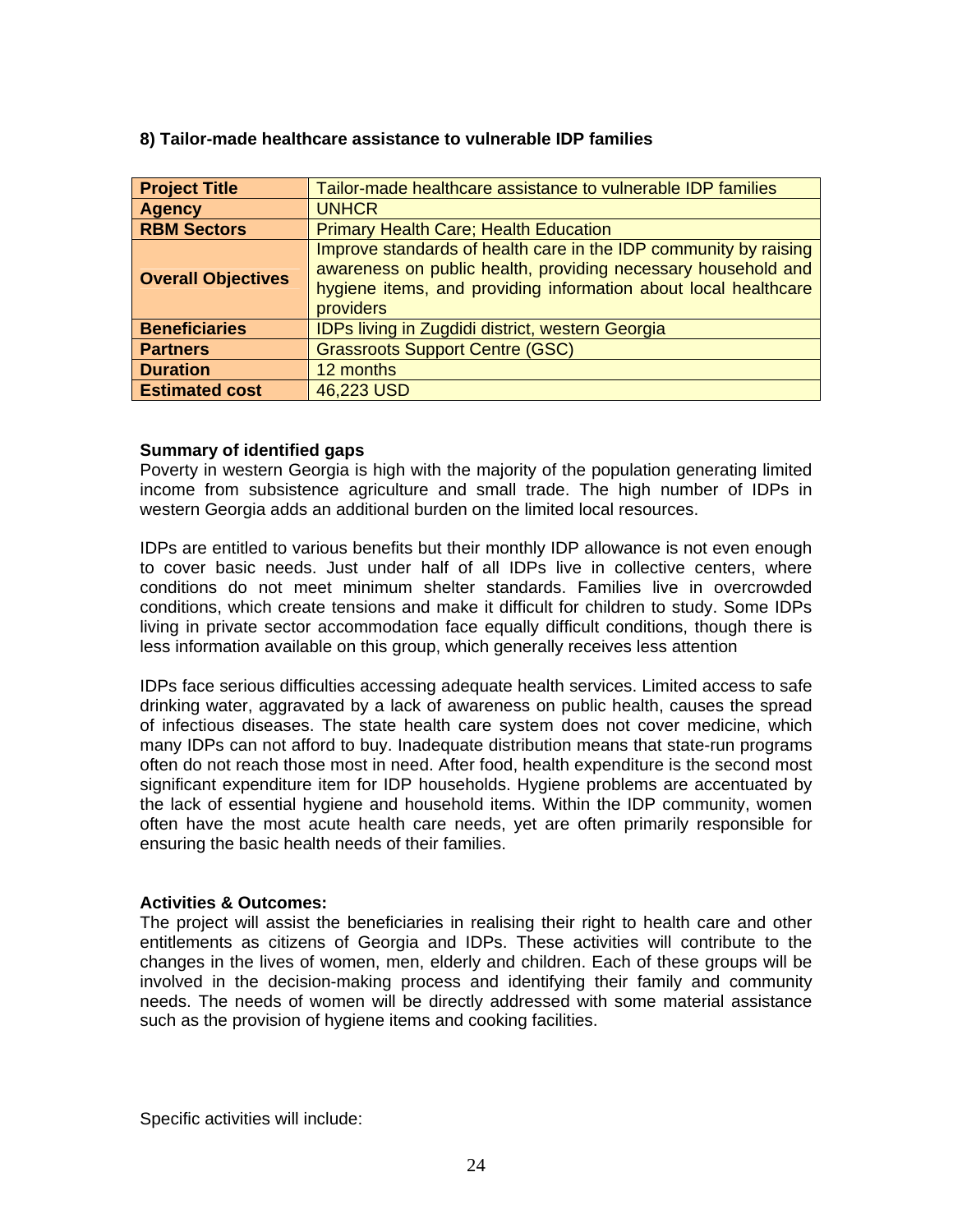#### *1. Needs Assessment*

Needs assessments with IDP families in targeted locations, using the Age-Gender-Diversity Mainstreaming method of UNHCR. In order to plan and implement this tailormade project, first, the nature of vulnerability must be assessed according to economic abilities, their social and human capital. The baseline household survey during the preparatory phase of the project will define the prevalent health problems and Health and health-care seeking of the beneficiaries.

#### *2. Raising awareness on health issues*

Health awareness-raising campaigns will be conducted. The health topics will include cardio-vascular diseases, respiratory tract diseases, infectious diseases, maternal and child health, reproductive health, family planning, sexually transmitted diseases, HIV/AIDS, nutrition, smoking, drug abuse, healthy life style, etc.

There will also be publication and dissemination of brochures and posters among the target groups and in public places such as community health centres and facilities, public schools, etc. To facilitate IDP access to existing healthcare services, information on State funded health programs and health care entitlements of the most vulnerable will be produced and circulated. The booklets, related to the needs of the beneficiaries (Healthy Environment, Healthy Feeding, HIV/AIDS and State Health and Social Programs) will be disseminated and the social workers will organize workshops on those topics.

#### *3. Provision of necessary items to vulnerable groups*

Essential hygiene/household items will be provided to those who are idendified as in need. This will be an essential part of the health promotion campaign. Based on the identified needs and vulnerability, the project will also provide of technical assistance to the targeted families, so that they can gain the needed information or entitlements, such as access to national health programmes or social welfare programmes.

#### *4. Strengthening community institutions*

The project will facilitate the establishment of community associations in each community; facilitation of the formation and activities of groups e.g. young mothers, multi-children families, families with a disabled children and disabled people. The community associations will be helped to identify training needs that will increase their ability to better serve their communities, and particularly the needs of the vulnerable groups, in an effective, efficient and transparent manner. Training sessions will also be provided, so as to develop the capacity of community associations and to identify problems/needs and resources.

Joint social activities will be implemented for all previously and currently targeted collective centres (joint training sessions, sport competitions, exchange of information and successful cases), that will support to bring people together to discuss their problems and achievements.

#### *5. Initiatives to promote healthy lifestyles*

The project will assist in the development and implementation of small projects such as repair of water and sanitation systems, establishment of out of school clubs, children's playgrounds and other facilities to promote healthy lifestyles.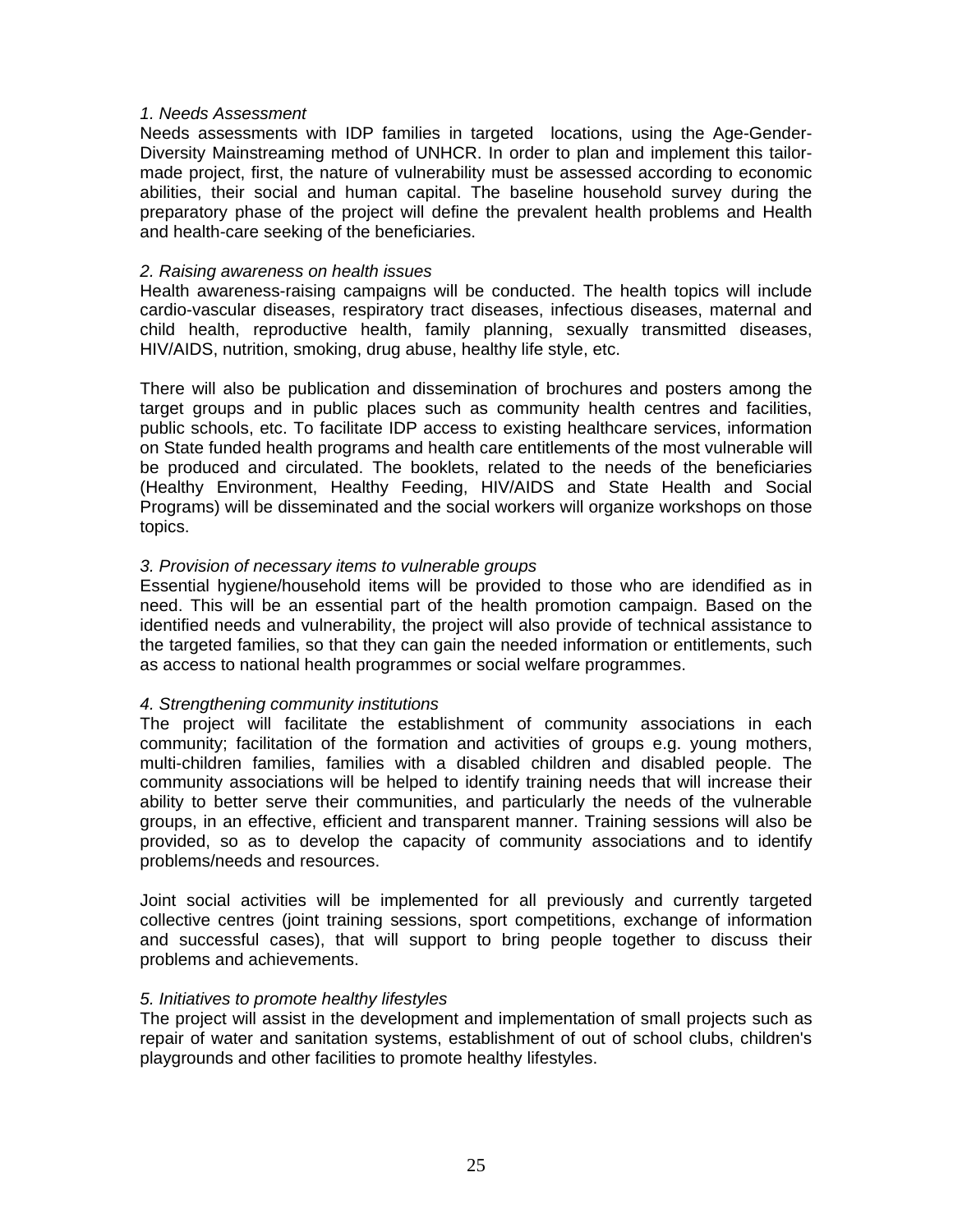# **Expected Outcomes:**

- $\triangleright$  Improved healthcare knowledge within the targeted communities
- $\triangleright$  Targeted communities are better equipped to help themselves prevent diseases and promote health.
- $\triangleright$  Access to primary health care services without discrimination will be improved through providing beneficiaries with relevant information,
- ¾ Beneficiaries will have access to necessary hygiene & household items to be able to observe the basic hygiene norms and alleviate their everyday life
- $\triangleright$  Community associations will be formed in the targeted communities. People are encouraged to talk about their problems and to find their own solutions the population of the targeted communities will be empowered to demand their rights & free health benefits provided by the State.
- $\triangleright$  The communities will be able to implement some small projects which will improve their social conditions. In this way IDPs develop confidence and skills to help themselves.

| Item description                                   | Unit     | # of<br>units | Cost per<br>unit   | Total \$ |
|----------------------------------------------------|----------|---------------|--------------------|----------|
| <b>Project Coordinator</b>                         | Month    | 12            | 262                | 3,144    |
| <b>Community Mobilizer</b>                         | Month    | 12            | 213                | 2,556    |
| Admin/Procurement assistant                        | Month    | 12            | 189                | 2,268    |
| Social Workers (four)                              | Month    | 12            | 827                | 9,924    |
| <b>Vehicle Hire</b>                                | Month    | 12            | 200                | 2,400    |
| Fuel for hired vehicles                            | Month    | 12            | 186                | 2,232    |
| Transportation of materials                        | Lump Sum | 1             | 482                | 482      |
| <b>Office Stationery</b>                           | Month    | 12            | 51                 | 612      |
| Communication                                      | Month    | 12            | 55                 | 660      |
| <b>Bank Fees</b>                                   | Month    | 12            | 6                  | 72       |
| Procurement of Household items                     | Lump Sum | 1             | 8,275              | 8,275    |
| Production of booklets / training materials        | Lump Sum | 1             | 3,448              | 3,448    |
| Small-scale projects for community<br>associations | Lump Sum | 1             | 6,896              | 6,896    |
| <b>Miscellaneous Training Costs</b>                | Lump Sum | 1             | 496                | 496      |
| <b>Training Consultant</b>                         | Lump Sum | 1             | 1241               | 1241     |
| <b>Joint Social activities</b>                     | Lump Sum | 1             | 1517               | 1517     |
|                                                    |          |               |                    |          |
|                                                    |          |               |                    |          |
|                                                    |          |               | <b>GRAND TOTAL</b> | \$46,223 |

# **Suggested Costs in USD**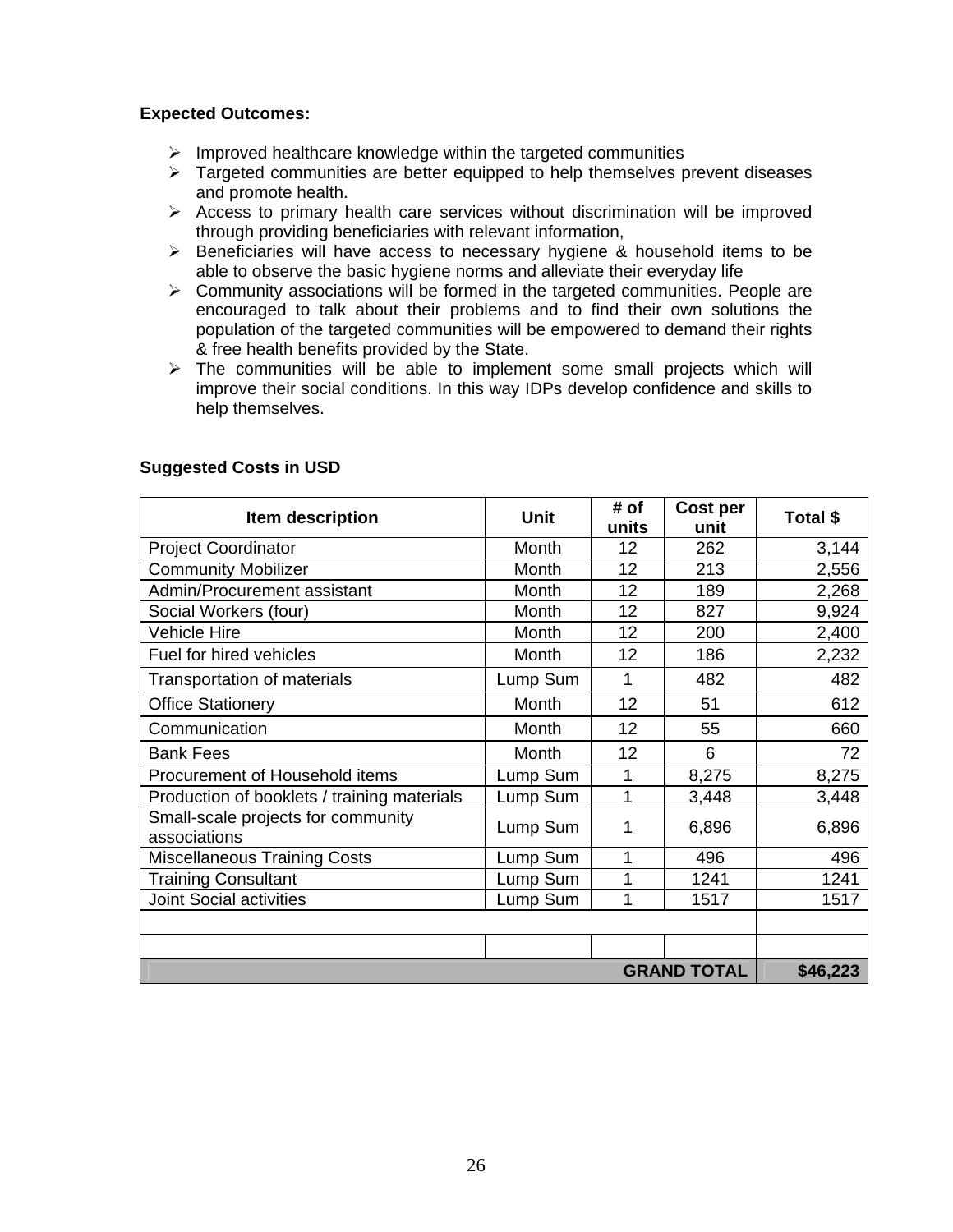| <b>Project Title</b>      | Physical and Psychological Rehabilitation for Disabled Children      |
|---------------------------|----------------------------------------------------------------------|
|                           | in Abkhazia                                                          |
| <b>Agency</b>             | <b>World Vision</b>                                                  |
| <b>RBM Sectors</b>        | Services for Groups with Special Needs; Protection of Children       |
| <b>Overall Objectives</b> | To alleviate the most urgent needs of the disabled children that     |
|                           | live in Ochamchira district by increasing their physical and         |
|                           | emotional wellbeing                                                  |
| <b>Beneficiaries</b>      | Children with disabilities and their families in Ochamchira District |
|                           | (40 children and 160 close family members)                           |
| <b>Partners</b>           | Ochamchira Youth House (local NGO)                                   |
| <b>Duration</b>           | 12 Months                                                            |
| <b>Estimated cost</b>     | 87,620 USD                                                           |

# <span id="page-26-0"></span>**9) Physical and Psychological Rehabilitation for Disabled Children in Abkhazia**

# **Summary of the identified gaps:**

After the 1992-1994 war between Abkhazia and Georgia and the economic collapse and blockade the region has been living in for the past 15 years, the social welfare system in Abkhazia can not afford to take care of its disabled children. Both rehabilitation and education facilities are lacking.

According to a preliminary assessment, in the small town of Ochamchira (7,000 inhabitants), there are around 40 identified disabled children under 18 years old (mostly suffering from Cerebral palsy). At Ochamchira District level it can be estimated that this number increases to 100-130 children, though no reliable surveys exist yet.

The children often come from very vulnerable families and their parents cannot provide for their priority needs such as basic therapeutic treatments, let alone proper diagnosis. It is recognized that very simple rehabilitation exercises can have an exponential impact on the child's autonomy and life skills level. Because of social stigma, these children live in isolation within their families and do not have any opportunities for integrating into a normal social life. They generally do not attend school because the schools are not adapted to their special needs and mostly because the society itself is not ready to accept them as normal children with special needs. There is no social structure (public or private) that would address the needs of these families and allow them to join forces and share their common experiences.

#### **Activities Proposed**

The project will include an updated assessment covering the whole district of Ochamchira in order to identify all potential beneficiaries. In addition, the project will be advertised widely to give the opportunity to all concerned families to be included. The final number of beneficiaries is estimated to be around 100-130 children.

Specific activities will include: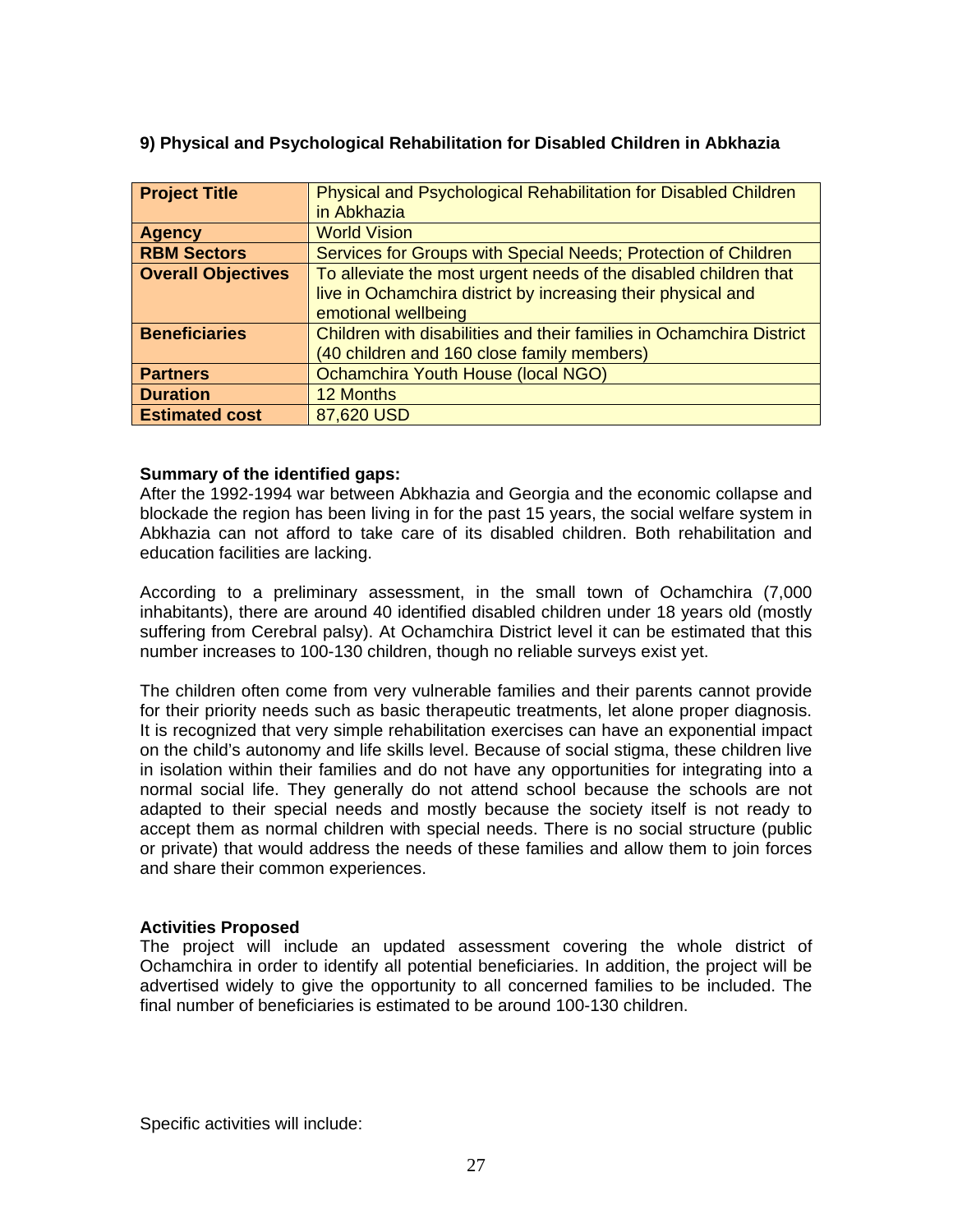- *1. Preparation activities* 
	- Training of project staff in disability therapy and special education (visiting similar centre abroad and/or inviting trainers to Abkhazia)
	- Refurbishment of Rehabilitation Centre at Ochamchira Youth House (repairs and equipment of the centre)
	- **Disability Survey in Ochamchira District in order to identify and pre-diagnose all** disabled children
- *2. Disability treatment* 
	- Diagnosis of all targeted children (most children have never been properly diagnosed)
	- Physical rehabilitation through therapeutic exercise sessions by professionals
	- Psychological/mental rehabilitation through targeted interventions and games by professionals
- *3. Life skills support* 
	- **Educational course (adapted to each child's potential: focusing on basic literacy** and calculation)
	- Life-skills course (developing autonomy and social skill of the child to its maximum individual potential)
	- **IDENTIFICATION IS INCO EXECUTE:** Identification possibilities, when relevant, for next school year (closely working with schools)
- *4. Family support* 
	- In kind direct assistance (clothing and stationary kits, a daily meal onsite and daily transport for the child)
	- Counseling to family on diagnosis and establishment of a family working plan to be followed up by a professional
	- Training of parents on therapeutic exercises tailored to each child's case
	- Advocacy campaign in Ochamchira to inform the public about disabilities and reduce negative stigma.

# **Expected Outcomes**

- The Centre that will be established in the Ochamchira Youth House will serve to better understand the needs of children who are facing educational or social challenges.
- Assisted by the World Vision experts working in the field, assessment tools will be developed and used to identify and assess children's strengths and adapt their education appropriately.
- The Centre will also help parents to know their children better, and believe in their children's potential for further development and growth.
- At least 2 new services (educational and life skill services) will be introduced for disabled children in Ochamchira district; At least 80% of targeted children improve their daily condition by receiving educational and life skill services.
- Increased local capacity: 15 Local NGO staff show increased competency to provide specialized services to the disabled children.
- Decrease negative stigma: 70% of interviewed children in Ochamchira district school demonstrate decreased negative stigma about the children with disabilities. 70% of community members demonstrate more inclusive attitude towards children with disabilities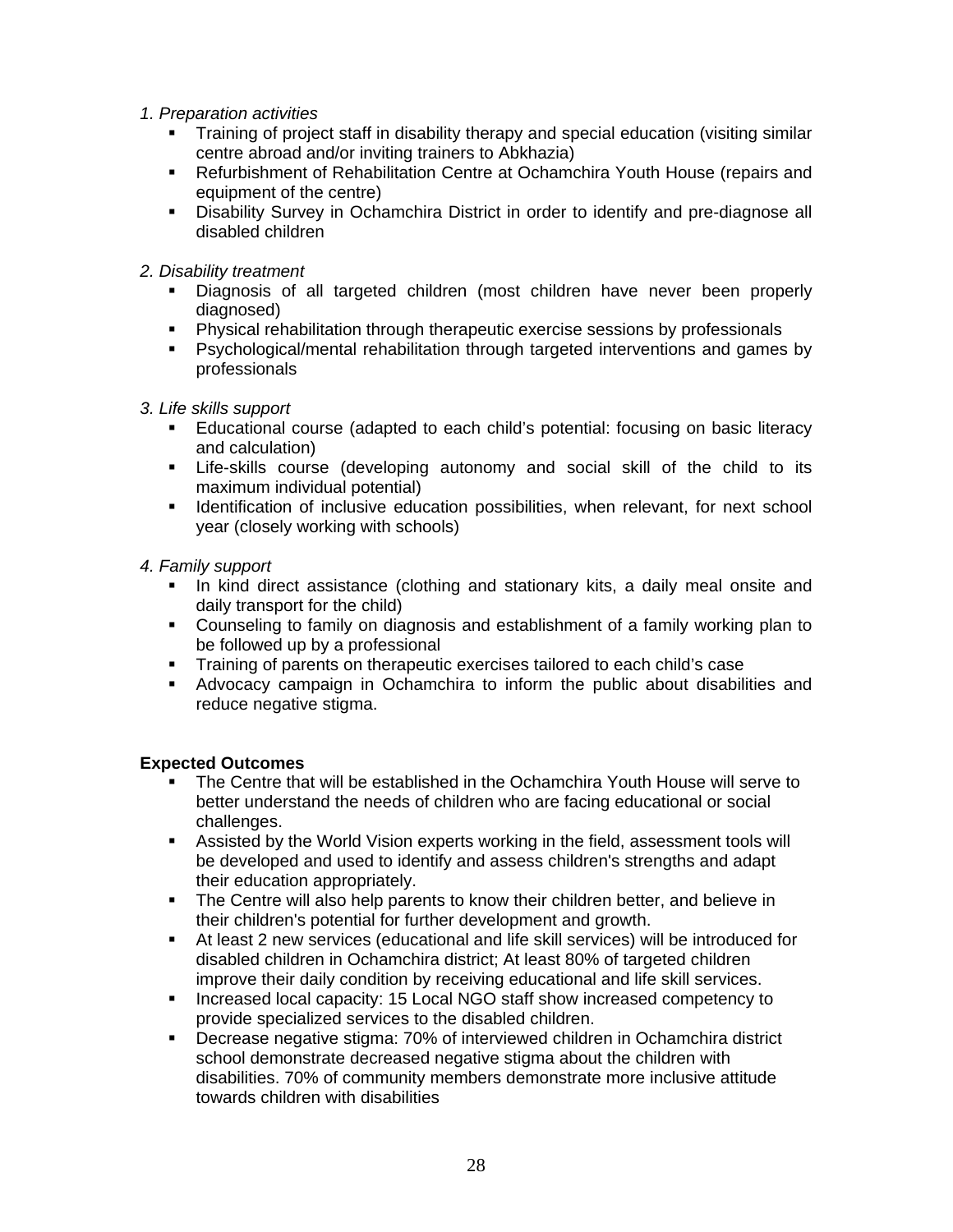# **Suggested Costs**

| Item description                       | <b>Unit</b> | # of units        | Cost per unit | Total \$ |
|----------------------------------------|-------------|-------------------|---------------|----------|
| Salaries (WV Staff)                    | month       | 12                | 770           | 9,240    |
| labor<br>Contract<br>(teachers,        | month       | 12                | 1437          | 17,240   |
| psychologists, masseurs,<br>driver,    |             |                   |               |          |
| coordinator)                           |             |                   |               |          |
| <b>Local Transport</b>                 | month       | $12 \overline{ }$ | 550           | 6,600    |
| <b>Exercise Equipment</b>              | Lump sum    |                   | 5000          | 5000     |
| Room Repair                            | Lump sum    |                   | 15000         | 15000    |
| Program Administration                 | month       | 12                | 612           | 7,340    |
| <b>Individual Starting Kit</b>         | child       | 40                | 100           | 4000     |
| In-kind Family Assistance              | family      | 40                | 150           | 6000     |
| Meals                                  | month       | 5                 | 400           | 2000     |
| Stationary and books                   | child       | 40                | 50            | 2000     |
| <b>Educational Materials and Games</b> | Lump sum    |                   | 1000          | 1000     |
| <b>Training Costs</b>                  | training    |                   | 11000         | 11000    |
|                                        |             |                   |               |          |
| <b>TOTAL</b>                           |             |                   |               | 87,620   |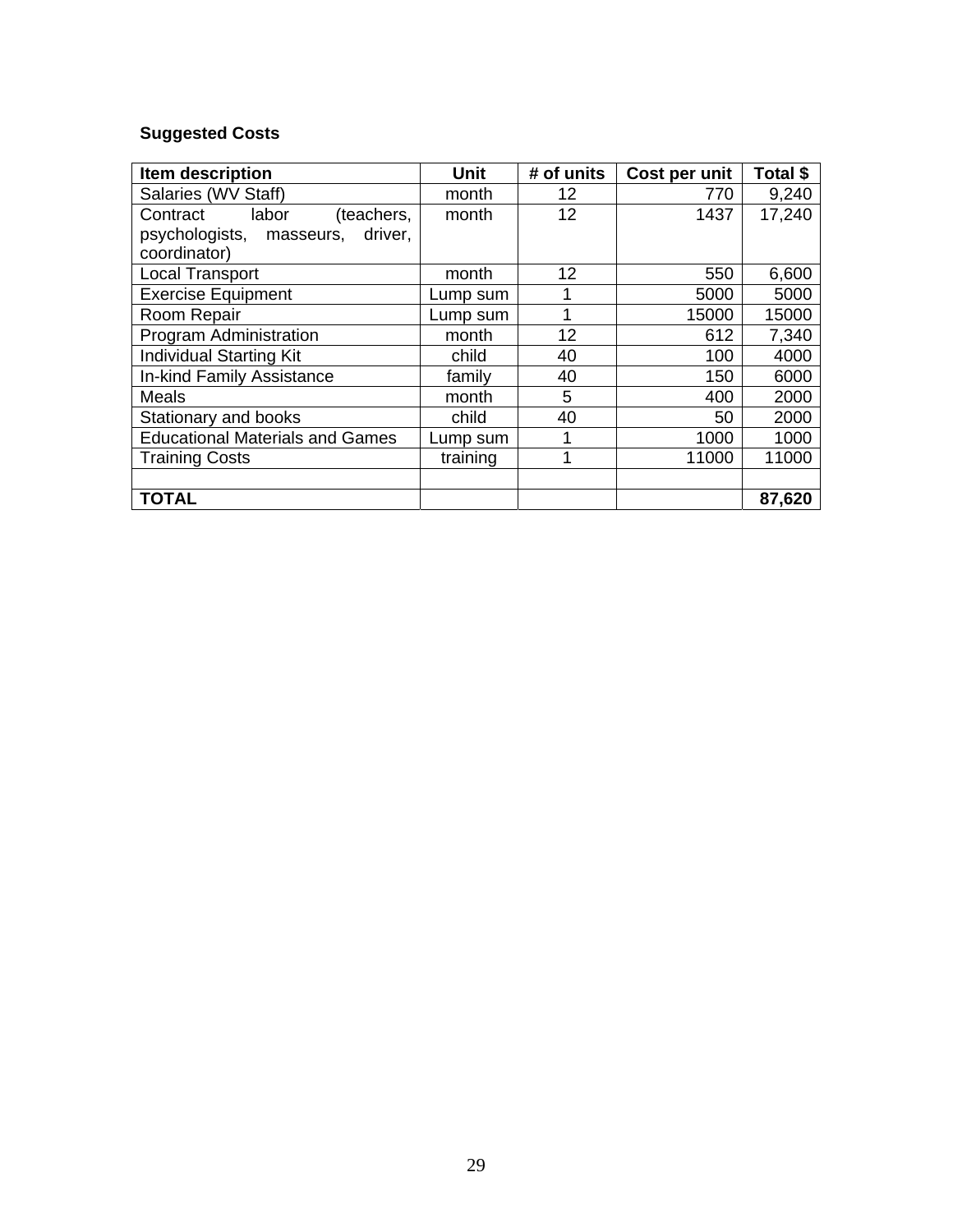# <span id="page-29-0"></span> **Community Participation and Self-management**

| <b>Project Title</b>      | Support to Community Infrastructure in Abkhazia and western     |
|---------------------------|-----------------------------------------------------------------|
|                           | Georgia                                                         |
| <b>Agency</b>             | <b>Danish Refugee Council</b>                                   |
| <b>RBM Sectors</b>        | Community Self-management and Equal Representation; Self-       |
|                           | reliance and livelihoods                                        |
| <b>Overall Objectives</b> | To support Participation, Strategic Planning and Infrastructure |
|                           | Development of Communities in Abkhazia and western Georgia      |
| <b>Beneficiaries</b>      | Returnee Population and local community in Abkhazia;            |
|                           | <b>IDP and host population in Georgia proper</b>                |
| <b>Partners</b>           | <b>Local authorities</b>                                        |
| <b>Duration</b>           | 12 Months                                                       |
| <b>Estimated cost</b>     | 328,000 USD                                                     |

# **10) Support to Community Infrastructure in Abkhazia and western Georgia**

# **Summary of the identified gaps:**

Just under half of all IDPs in Georgia live in collective centers, where conditions do not meet minimum shelter standards; they lack adequate access to water, proper insulation and functional sewage systems. Some IDPs living in private sector accommodation face equally difficult conditions, though there is less information available on this group, which generally receives less attention.

Approximately 45,000 people have returned to Abkhazia (primarily Gali). It is anticipated that this number will not change substantially in the short term. The scarcity of resources to rehabilitate or reconstruct houses in the Gali District is said to be among the main concerns of IDPs with regard to return.

The socio-economic situation in Gali and adjacent districts of Abkhazia has not improved in recent years. The infrastructure (electricity, telecommunications, roads, water, etc.) is still in a state of collapse. Public services such as health care and education are inadequate. Thus, the living conditions of returnees remain extremely poor, with deficient housing, limited economic opportunities and a general lack of public services.

Both IDPs and returnees have limited opportunities for income generation, aggravated by a lack of micro finance organisations. Their lack of self-reliance has affected the selfesteem of the IDP and returnee population. The financial worries and the uncertain future have imposed enormous psychological strain on adults, with negative consequences for children

This project is in line with the priorities of the Georgian government's National Strategy and Action Plan for IDPs: Objectives 1.2 ("Provision of assistance to presumed returnees"), 2.1 ("Improvement of the living conditions of IDPs") and 2.2 ("To improve the socio-economic conditions of IDPs").

# **Activities Proposed**

The proposed activity is targeting communities with mixed population in Ochamchira and Tkvarcheli; communities in Gali district (where community development activities have not been implemented to date), and in Samegrelo District (Georgia proper) which has a high concentration of IDPs. In total 15 communities will be targeted. The project envisages development of community plans which would analyse 4 sectors in each community: infrastructure, social sector, agriculture and SMEs, and services. Within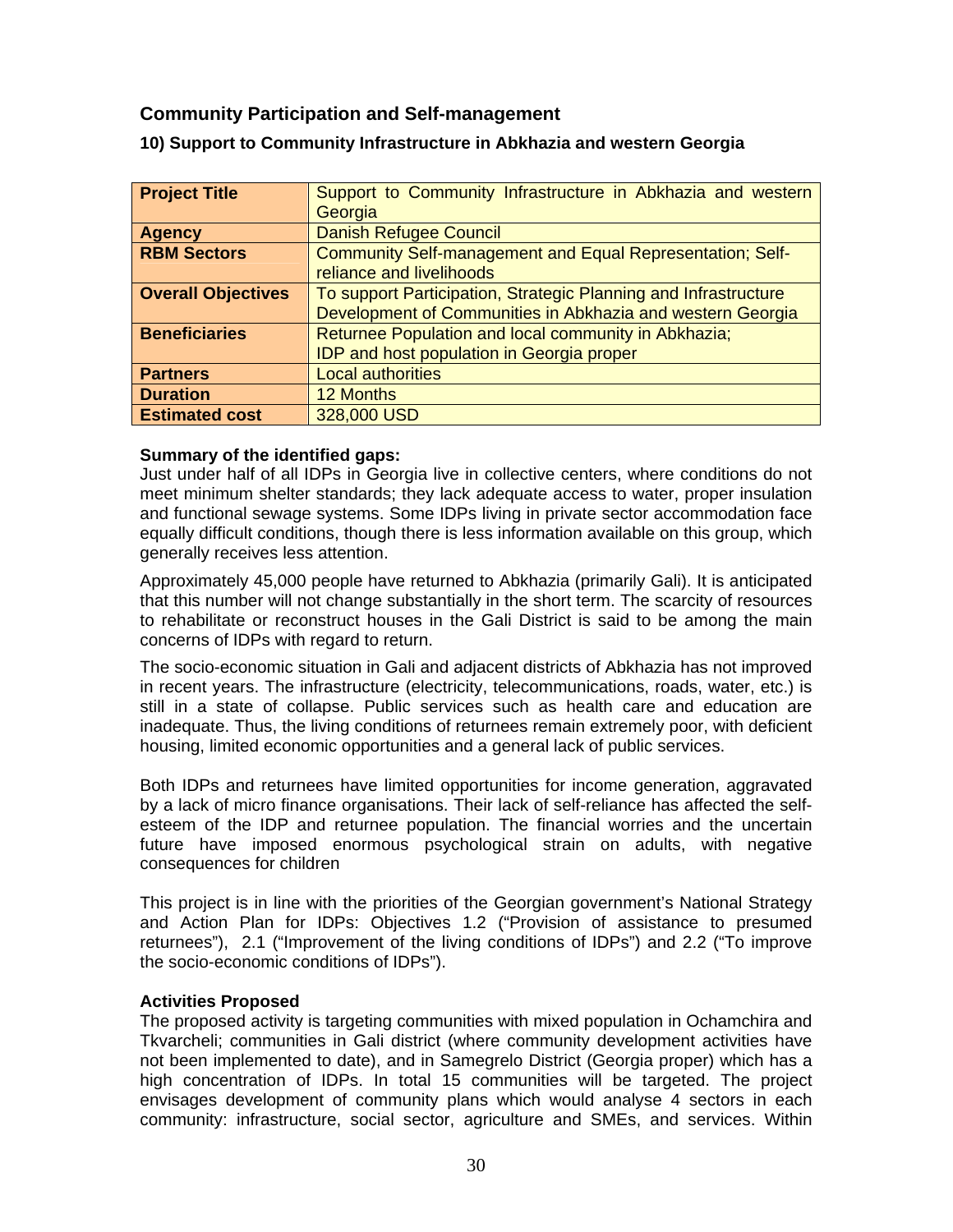each sector the focus groups comprised of stakeholder from community and local government would make an inventory of available resources, would list main problems, identify solutions and score them by priorities. Community plans would be a starting point from which other activities would follow – including community projects and income generation activities.

Specific activities will include:

# *1. Development of Community Plans*

This will be carried out via a participatory approach, engaging various stakeholders. Plan consists of 4 sectors – infrastructure, social sector, agriculture and SMEs and services. Each sector would be analyzed by separate focus group, all parts would be put together into a comprehensive plan by initiative group, and final version of the plan would be prepared after the general community meeting, where citizens will be encouraged to provide feedback.

# *2. Implementation of Priority Actions by Community*

One of the priorities from the community plan, from infrastructure or social sector, will be implemented together with the community. Initiative groups will be required to develop a project proposal, and mobilize community to provide its own contribution which would on average be 20% of the total project value. The potential projects could be: electricity line rehabilitation, water supply, roads, bridges, schools, kindergartens, community centres, though communities might come up with other priorities.

# *3. Income-generating Activities*

Community plans would also reveal issues in the agriculture and business sectors. To assist those sectors, and provide local entrepreneurs with opportunity to grow, generate more income and employ more people, DRC proposes two types of activities:

- b) Small business grants (up to 600 USD) to assist more vulnerable individuals with some business skills. These grants are focused more on income generation, and are open for variety of ideas – greenhouses, livestock, poultry, beekeeping, but also carpentry workshops, trade businesses, general services.
- c) SME grants (up to 4.000 USD to assist existing or start the new businesses. These grants would target those individuals in community who demonstrate that they own skills, experience and some resources of their own for the business they propose.

# **Expected Outcomes**

Through this project the livelihoods of 15 communities will have been improved through the following activities:

- 15 communities have developed the plans, and have presented them to local authorities and other stakeholders.
- 15 infrastructure projects have been implemented in 15 communities to benefit at least 13000 inhabitants.
- 50 business grants have been disbursed.
- 15 SME grants have been disbursed to create at least 30 new jobs.
- At least 35% of all initiative and focus groups members are returnees, IDPs or of Georgian ethnicity.
- Creation of plans, as well as their implementation, would require different ethnic groups/communities to work together. Their engagement on tasks of mutual interest is expected to strengthen the links among them and set up a solid platform for their future collaboration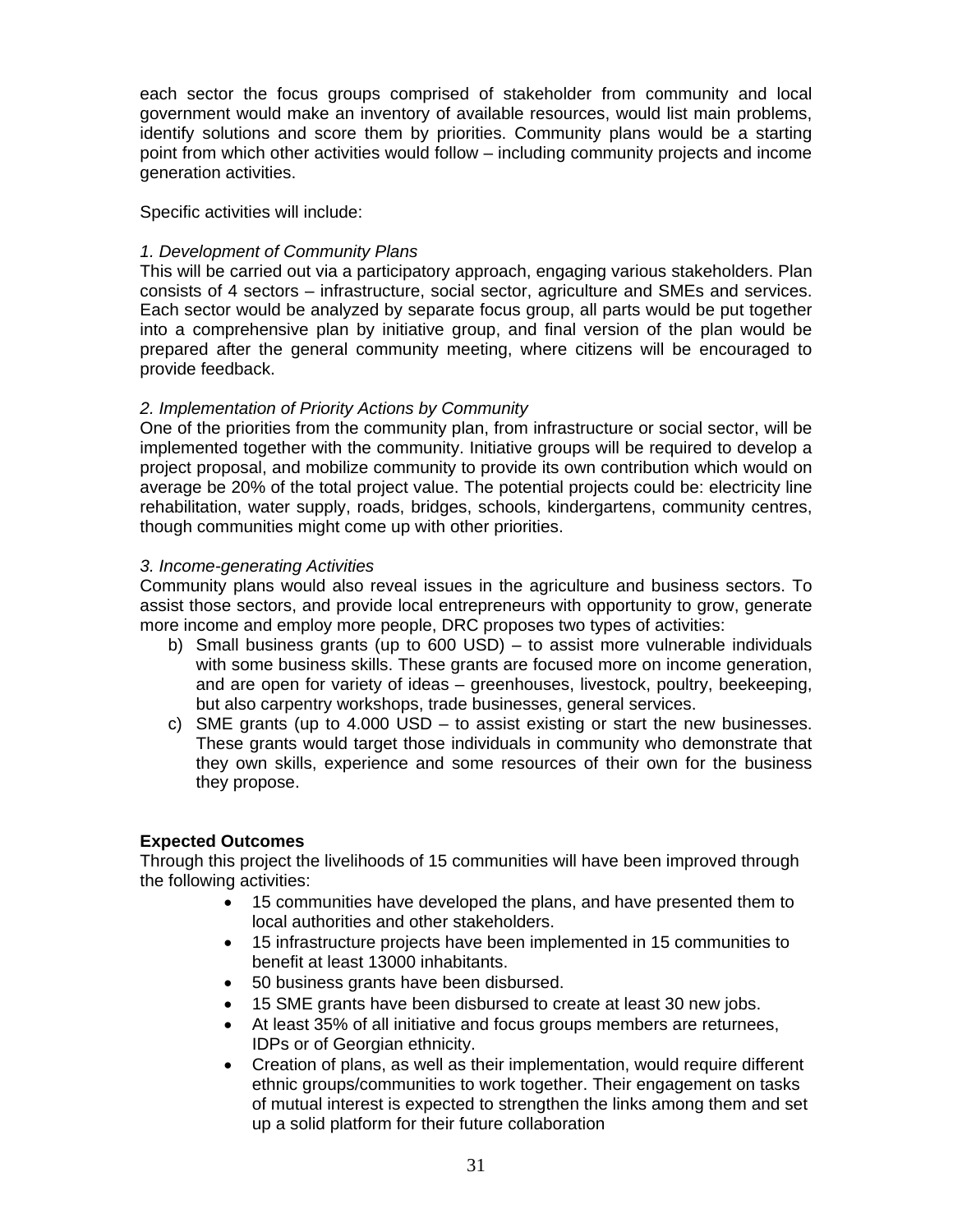# **Suggested Costs**

| Item description                | <b>Unit</b> | # of units | Cost per<br>unit            | Total \$  |
|---------------------------------|-------------|------------|-----------------------------|-----------|
| <b>Direct project expenses</b>  |             |            |                             |           |
|                                 | lump        |            |                             |           |
| Community plan preparation      | sum         | 15         | 200                         | 3,000     |
| Community plans printing        | plan        | 15         | 600                         | 9,000     |
| Infrastructure projects         | project     | 15         | 10,000                      | 150,000   |
| <b>Business grants</b>          | grant       | 50         | 600                         | 30,000    |
| SME grants                      | grant       | 15         | 4,000                       | 60,000    |
|                                 |             |            | Total project expenses      | 252,000   |
| <b>Staff expenses</b>           |             |            |                             |           |
| <b>Community Officer</b>        | month       | 12         | 600                         | 7,200     |
| <b>Community Officer</b>        | month       | 12         | 600                         | 7,200     |
| <b>Economic Officer</b>         | month       | 12         | 650                         | 7,800     |
| Engineer                        | month       | 12         | 650                         | 7,800     |
| <b>Administrative Assistant</b> | month       | 12         | 500                         | 6,000     |
| <b>Driver</b>                   | month       | 12         | 400                         | 4,800     |
|                                 |             |            | <b>Total staff expenses</b> | 40,800    |
| <b>Administrative expenses</b>  |             |            |                             |           |
|                                 | lump        |            |                             |           |
| Office equipment                | sum         | 1          | 10,000                      | 10,000    |
| Office supplies                 | month       | 12         | 400                         | 4,800     |
| <b>Transportation expenses</b>  | month       | 12         | 1,000                       | 12,000    |
| <b>Communication costs</b>      | month       | 12         | 500                         | 6,000     |
| <b>Utilities</b>                | month       | 12         | 200                         | 2,400     |
| Total administrative expenses   |             |            |                             | 35,200    |
|                                 |             |            |                             |           |
| <b>TOTAL (USD)</b>              |             |            |                             | \$328,000 |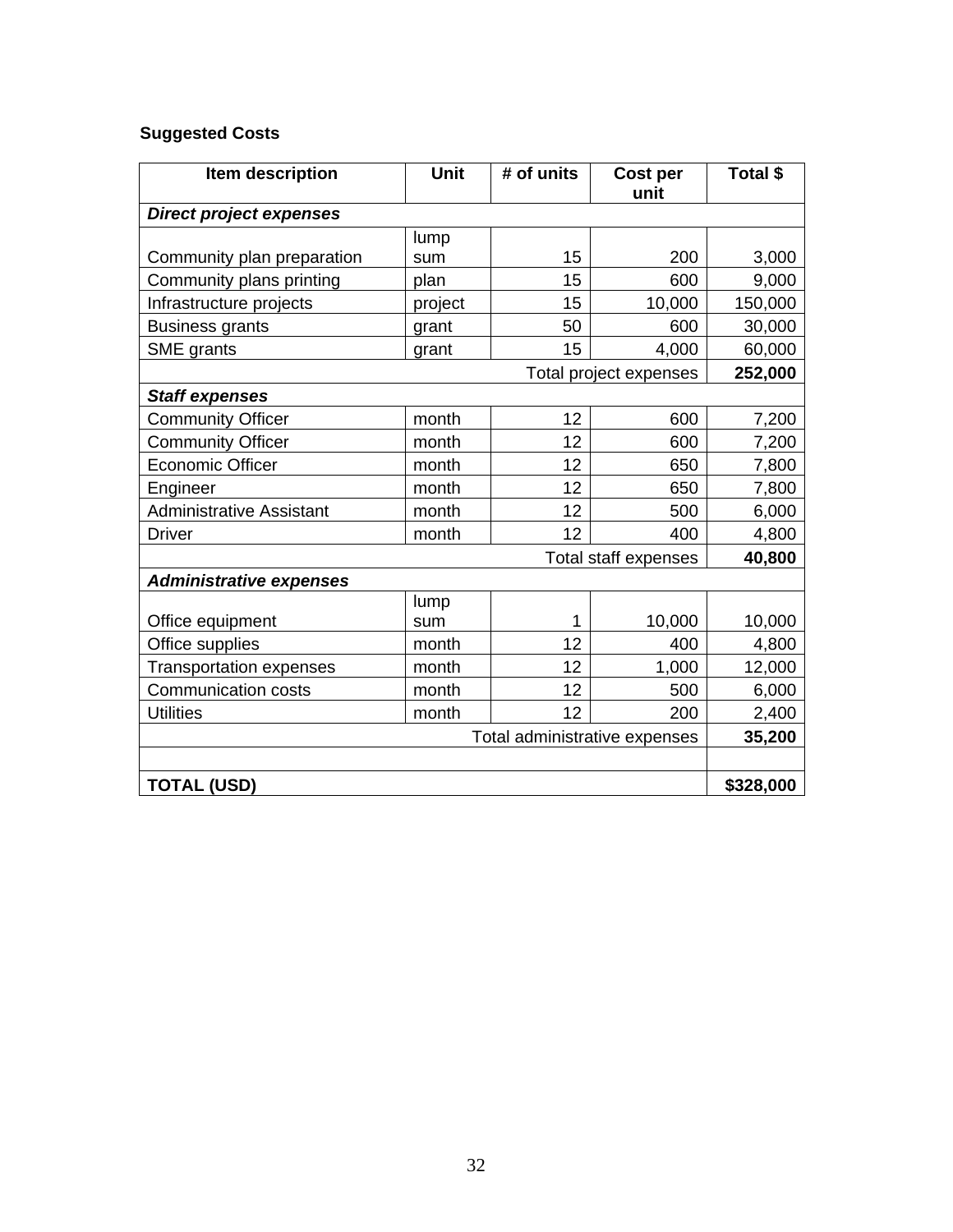# <span id="page-32-0"></span>**11) Raising IDP awareness of property rights**

| <b>Project Title</b>      | Raising IDP awareness of property rights                     |
|---------------------------|--------------------------------------------------------------|
| <b>Agency</b>             | <b>UNHCR</b>                                                 |
| <b>RBM Sectors</b>        | Community self-management and equal representation           |
| <b>Overall Objectives</b> | To promote the protection of IDP property rights through the |
|                           | provision of legal information and training sessions         |
| <b>Beneficiaries</b>      | 3000 IDPs in Samegrelo Region, western Georgia               |
| <b>Partners</b>           | <b>Legal Protection Institute LPI)</b>                       |
| <b>Duration</b>           | 12 months                                                    |
| <b>Estimated cost</b>     | 35,990 USD                                                   |

# **Summary of identified gaps**

15 years after the conflict, many IDP still live in collective accommodation under dire circumstances, and remain economically and socially marginalized. However a new political impetus has arisen in Georgia with the endorsement of the government's National IDP Strategy and the development of its Action Plan. This will create an entirely new support platform for efforts to find durable solutions for IDPs.

Just under half of all IDPs live in collective centres, where conditions do not meet minimum shelter standards; they lack adequate access to water, proper insulation and functional sewage systems. Families live in overcrowded conditions, which create tensions and make it difficult for children to study. Hundreds of IDPs have been evicted from collective centres without respect for applicable laws; many were not provided with alternative housing or adequate compensation. Uncertainty regarding the ownership and legal status of collective centres complicates attempts to develop a comprehensive, longterm strategy. There is a general lack of information among IDPs as regards their rights and responsibilities in Georgia.

Moves towards closing IDP collective centres are incorporated in the national IDP Strategy (Chapter 3, paragraph 3.1.2). As such the protection of IDPs' property rights will become increasingly important. At present, however, a lack of knowledge concerning legal norms regulating privatization of collective centers, and procedures for the vacation of premises, creates uncertainty and tension among IDPs.

This project is in line with the priorities of the Georgian government's National Strategy and Action Plan for IDPs: Objective 2.1 *Improvement of the living conditions of IDPs,* "Provision of legal assistance to IDPs to ensure they are better equipped to claim their rights".

# **Activities**

This project will seek to raise IDP awareness of legal norms and procedures regarding property rights, by providing legal information and conducting training sessions. Specific activities will include.

*1. Training Sessions on Property Rights*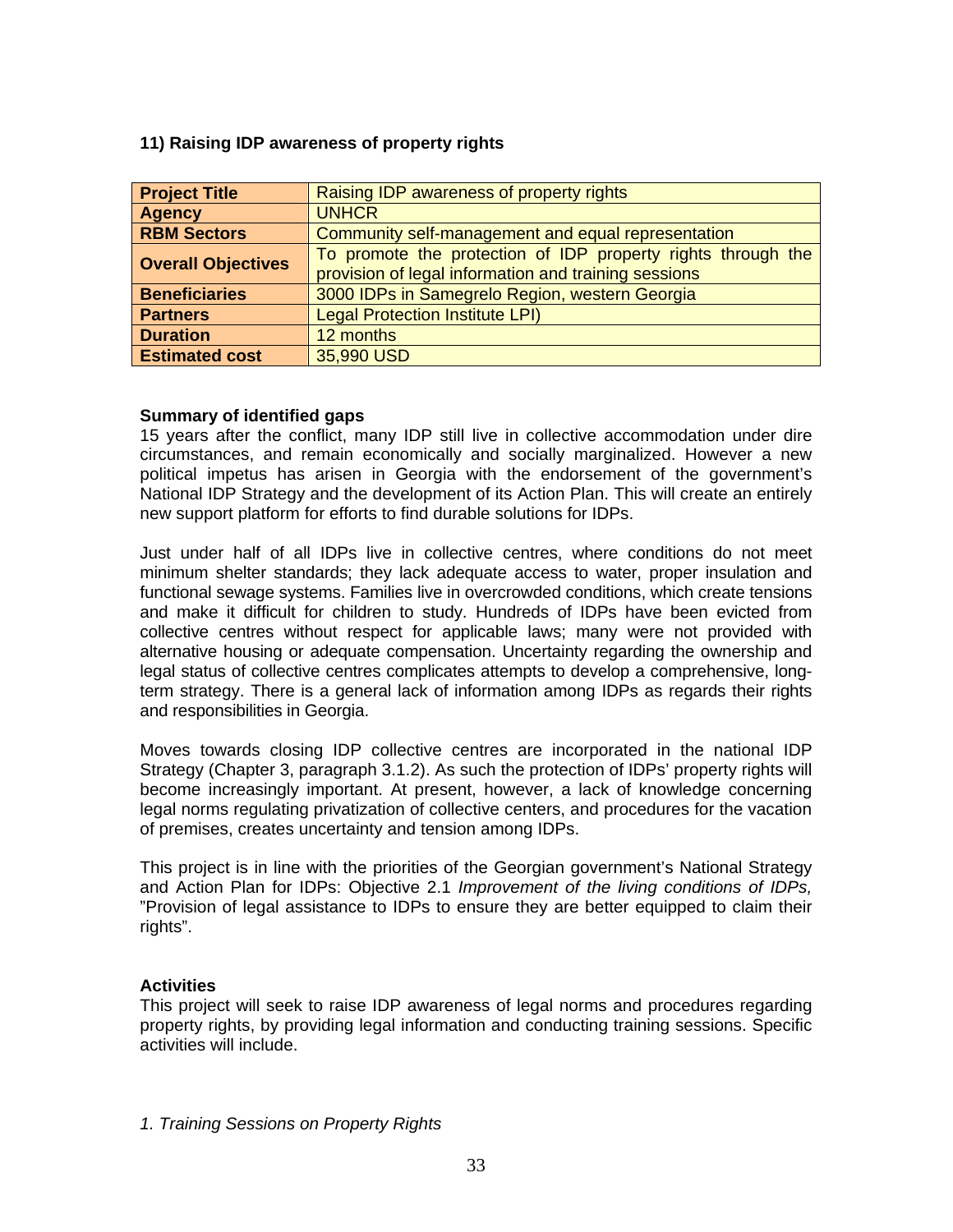The topic for training sessions will be: property rights and internally displaced persons living in Georgia. Over the course of the project 36 training sessions will be conducted. These will benefit up to 450 persons living in 117 collective centers in the target areas of Zugdidi, Khobi, Tsalendjikha, Senaki, Abasha, Poti, Chkhorotsku. There will be 3 trainings per month, each to be attended by 12-15 IDPs, held on weekends to encourage high attendance.

Training sessions will be conducted: in the office of the organization (for collective centers located in the area of Zugdidi) and in collective centers themselves for IDPs living in other districts of Samegrelo region. The identification of participants and will be conducted during mobile visits which are implemented in the frame of the (existing) NRC-ICLA project.

# *2. Information Dissemination*

This project will distribute an information pack on property rights to IDPs. "Information letter-box" is an A4 format envelope, containing extracts from international and national legislation concerning property right, including extracts from the European Convention, Guideline Principles on IDPs, Constitution of Georgia, Georgian Law on Internally Displaced Persons, State Strategy for Internally Displaced Persons Persecuted, Georgian Civil and General Administration Codes, Georgian Law on rights for immovable property registration, Georgian Law on privatization etc.

The names and contact information for lawyers participating in project implementation will be included with the information pack, to facilitate additional consultation where necessary. Up to 3000 copies of this information pack will be distributed among training participants, among IDPs living in private sector and collective centers in the area of implementation of the project, and also among other persons interested. Distribution of this pack will be conducted during mobile visits which are implemented in the frame of NRC-ICLA project.

#### *3. Round-table discussion*

At the end of the project implementation period, a "Round Table" discussion will be held, to review and evaluate activities conducted in the frame of project implementation. Those IDPs who have been the project beneficiaries and representatives of donororganization will be invited to attend the meeting.

# **Expected Outcomes:**

- Up to 450 IDPs who participate in special training will have increased awareness of their property rights;
- Up to 3000 IDPs will receive a legal information pack, which will help IDPs to realize and protect their property rights in Georgia.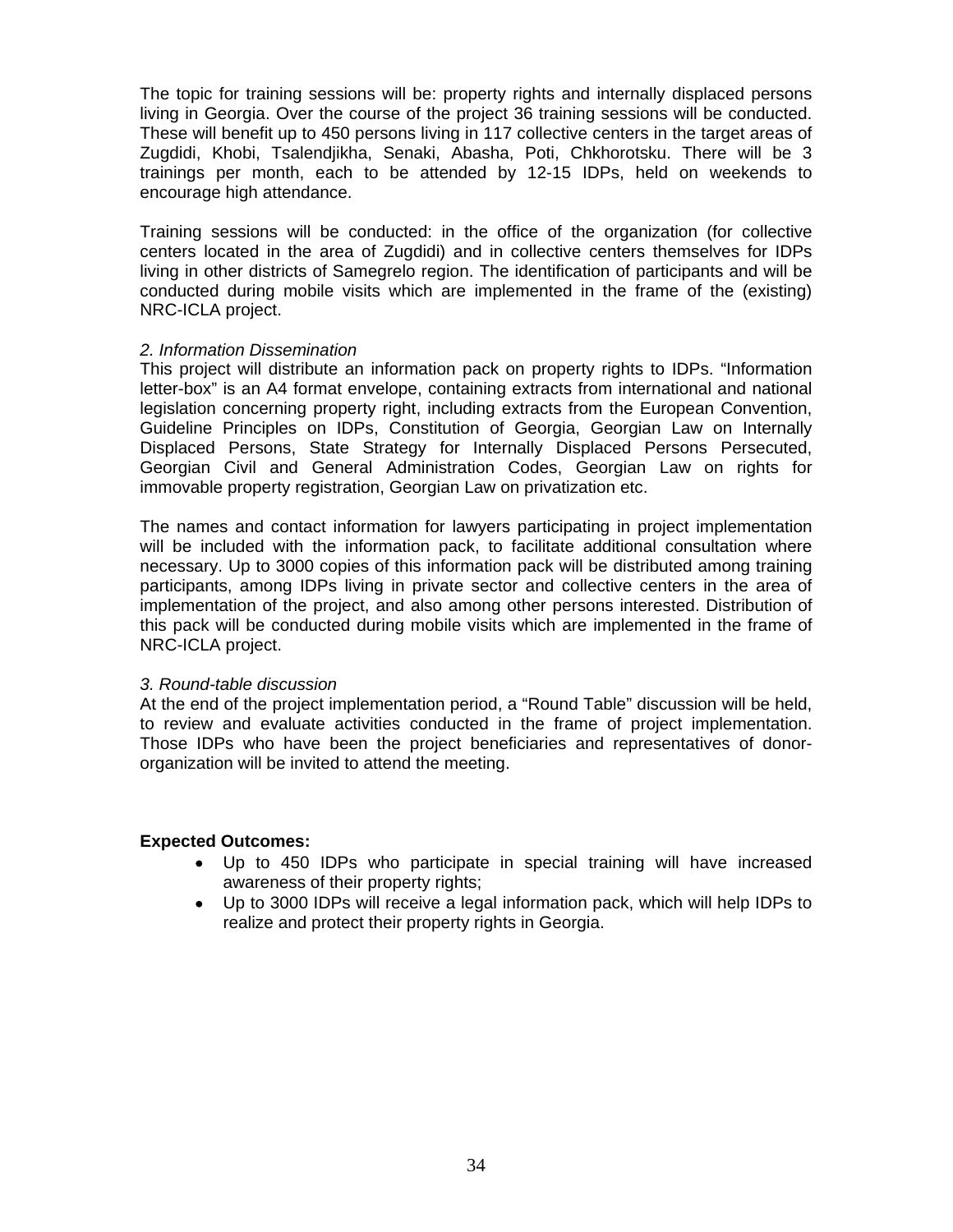# **Suggested Costs**

| Item description                             | <b>Unit</b> | # of<br>units | Cost per<br>unit | Total \$   |
|----------------------------------------------|-------------|---------------|------------------|------------|
| Project staff costs                          | Month       | 12            | 2,000            | 24,000     |
| Preparation of information pack              | Month       | 12            | 360              | 4,320      |
| Training sessions (stationery, lunches etc.) | Month       | 12            | 330              | 3,960      |
| Communications and equipment                 | Lump Sum    |               | 2,840            | 2,840      |
| Fuel                                         | Monthly     | 12            | 60               | 720        |
| Costs of round-table discussion              | Lump Sum    |               | 150              | 150        |
|                                              |             |               |                  |            |
|                                              |             |               |                  |            |
| <b>GRAND TOTAL</b>                           |             |               |                  | 35,990 USD |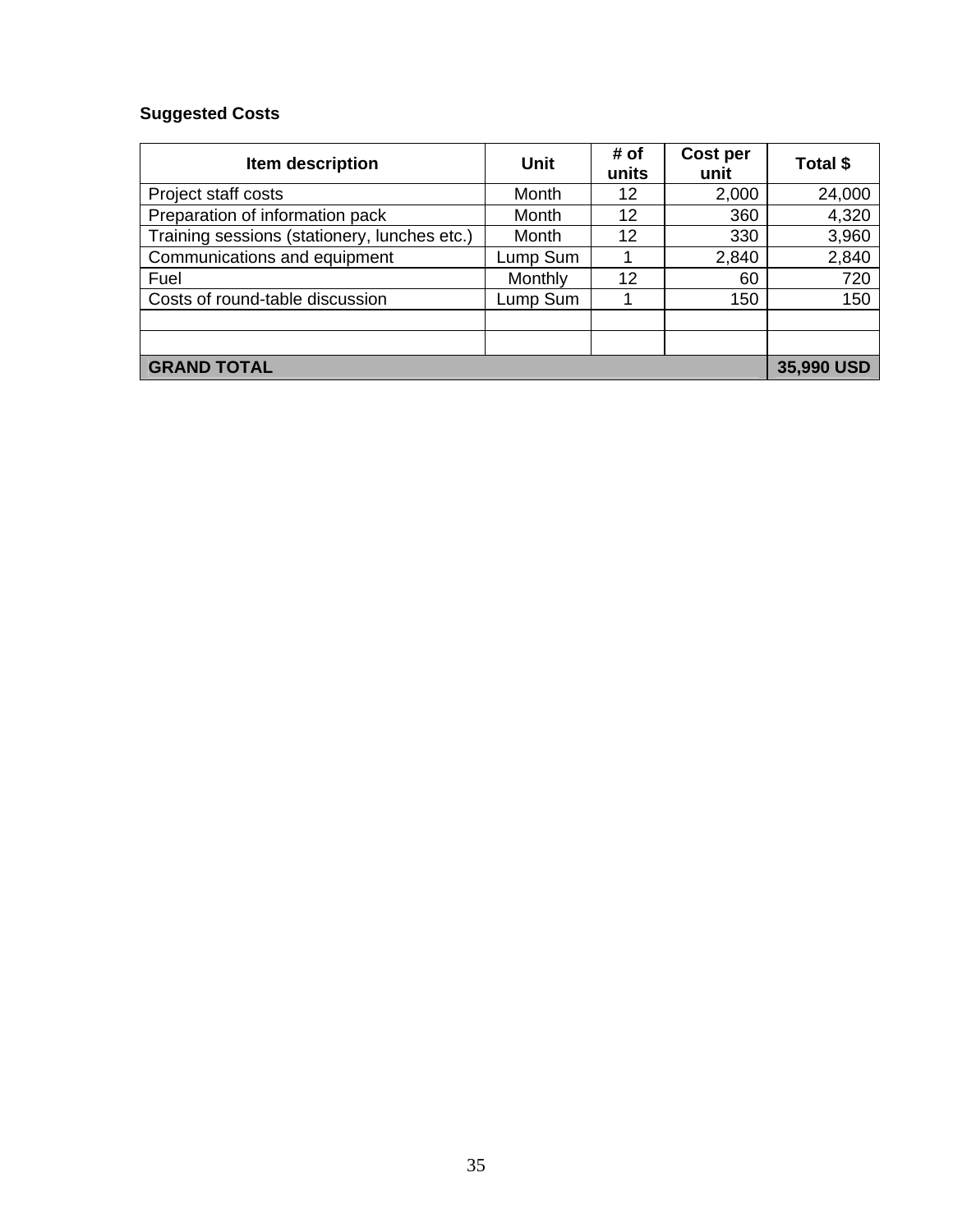# <span id="page-35-0"></span> **Community Participation and Self-Management**

| <b>Project Title</b>      | Income Generation through Fish Farming in Abkhazia                   |
|---------------------------|----------------------------------------------------------------------|
| <b>Agency</b>             | <b>World Vision</b>                                                  |
| <b>RBM Sectors</b>        | Self-Reliance and Livelihoods; Local Integration Support             |
| <b>Overall Objectives</b> | To contribute to the economic recovery of the region through the     |
|                           | development of income generation initiatives,                        |
|                           | - This will be achieved through the provision of financial input and |
|                           | technical support to communities to establish fish farming           |
|                           | businesses.                                                          |
|                           | - The project aims to increase food security level for 120           |
|                           | vulnerable families in Abkhazia and decrease their dependency        |
|                           | on humanitarian aid.                                                 |
| <b>Beneficiaries</b>      | Vulnerable families in Gali, Tkvarcheli and Ochamchira districts     |
|                           | (120 direct beneficiaries and 480 close family members)              |
| <b>Partners</b>           |                                                                      |
| <b>Duration</b>           | <b>12 Months</b>                                                     |
| <b>Estimated cost</b>     | 104,082 USD                                                          |

# **12) Income Generation through Fish Farming in Abkhazia**

#### **Summary of the identified gaps:**

The socio-economic situation in Gali and adjacent districts of Abkhazia has not improved in recent years. The infrastructure (electricity, telecommunications, roads, water, etc.) is still in a state of collapse. Public services such as health care and education are inadequate. Thus, the living conditions of returnees remain extremely poor, with deficient housing, limited economic opportunities and a general lack of public services.

Humanitarian and rehabilitation efforts still have a role to play and are required to support the most vulnerable families. At the same time, however, it is essential to release people from their growing dependency on humanitarian aid assistance and, wherever possible, work to provide long term, sustainable development solutions. The Georgian government's National Strategy and Action Plan for IDPs highlights the need for income-generating activities to assist returnees in Abkhazia (Objective 1.2).

Agricultural activities represent the primary source of income for rural households in Abkhazia, yet the agriculture sector has experienced dramatic changes over the past decade, including the collapse of the centrally controlled Soviet system as well as the physical and emotional damage caused by prolonged conflict. Current rural livelihood strategies in Abkhazia are now based largely on a combination of mixed subsistence farming and select cash cropping. Households use income from cash crops and/or surplus farm production to purchase essential consumables and services.

A tense post conflict environment, trade restrictions, and unfavorable internal policies have all combined to further complicate an already difficult economic context. Cash crop production is limited to small plots that families have been granted the right to use. Although the average educational level among farmers is high, their understanding of, and thus ability to take advantage of, market economy mechanisms is often deficient.

#### **Activities Proposed**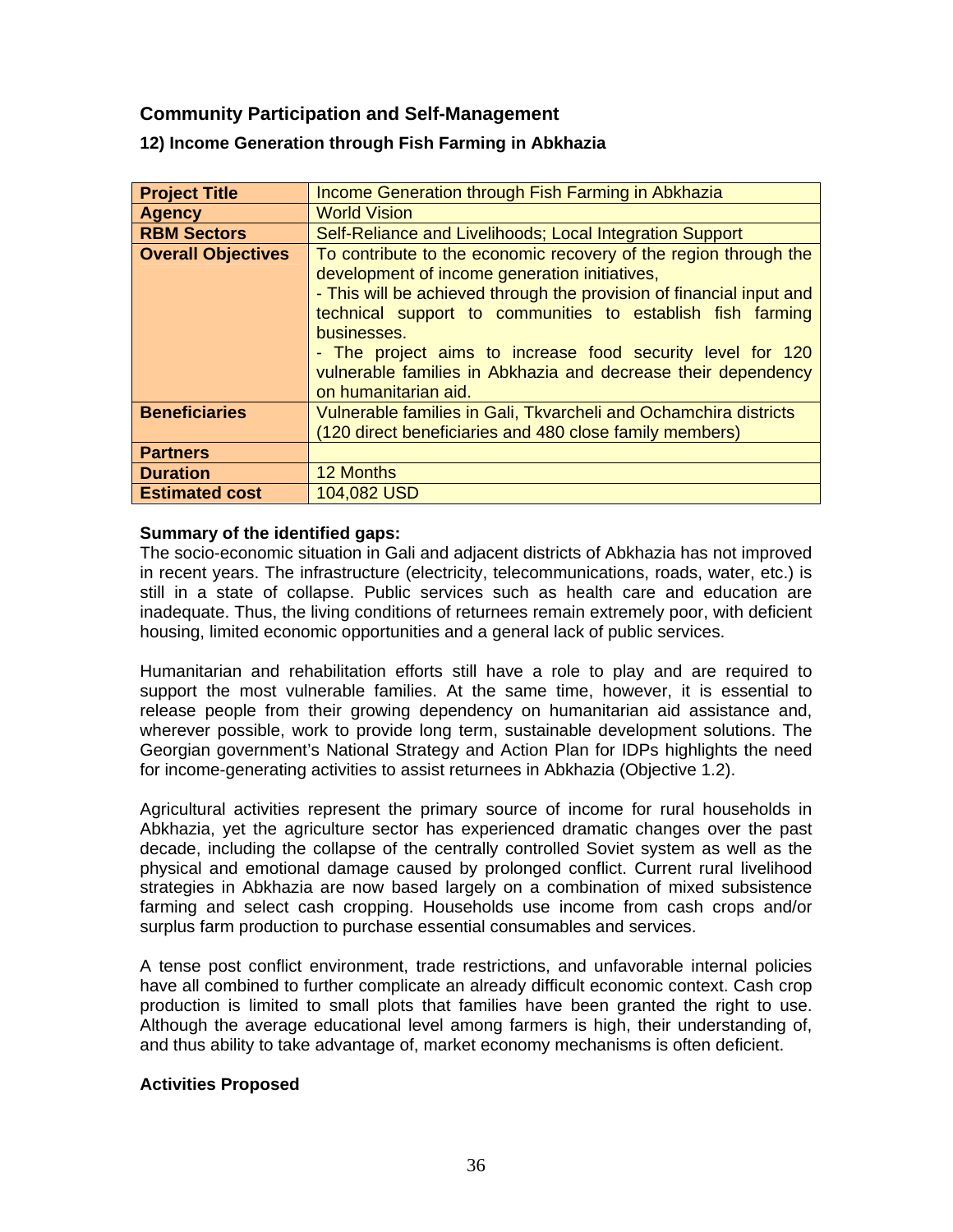In spite of these challenges, significant opportunities do exist to foster economic growth and livelihood security. Some of the income generation crops with the greatest potential include: hazelnuts, citrus, vegetables, poultry, beekeeping and honey production, dairy production and processing, fish farming or other forms of livestock.

This project will be based on World Vision's previous experience in successful implementation of the Fish Farming project in five communities in Abkhazia, and replicate these activities in an additional eight communities.

The project will be implemented in 5 subsequent phases:

# *Phase 1: Identification of villages/fish ponds*

The WV Project Coordinator will select 8 villages with the potential and interest to develop fish farming business. The criteria for eligibility will be that the villages have experience and technical knowledge of fish farming, fish ponds meet technical criteria for fish farming, fish-ponds are located on a community land, vulnerability of a village, interest of a community to start a fish breeding business, and proposed input from a community. Preference will be given to those communities where WV is or has already implemented a project. Before the final selection of the villages, WV will invite a technical expert from the Ministry of Agriculture to visit the selected locations and produce technical assessment of requirements for each location. The final selection of the ponds will be completed following this assessment.

# *Phase 2: Identification of beneficiaries*

Following the identification of villages, the Project Coordinator will initiate the identification of beneficiaries. Village committees that will consists from at least 3-4 village representatives (women included) will be asked to propose potential beneficiaries. Selection criteria will focus on: persons who previously participated in FFW project; vulnerable families; not more than 60 years old; live within 5km radius from the location of the pond; have previous experience in fish breeding; have a basic education; and the need for a gender balance.

All potential beneficiaries will be visited by WV staff in order to verify information provided by the committee and the final selection of beneficiaries will be approved by WV Program Manager, Operations Manager and Project Coordinator. It is expected that approximately 75% of project beneficiaries will be returnees

# *Phase 3: Establishment of Policies and Procedures for each Fish Farming Business*

In order to ensure smooth running of businesses and to protect the most vulnerable families that will participate in the project, detailed management structure, roles and responsibilities as well as the sustainability of each business will be specified in a form of a contract that will be signed by each beneficiary.

Where a fish pond is located on a private property, it will be necessary to register the business as an Association with Limited Liability (ALL) and ensure that the interests of vulnerable families are protected in case any disputes arise. Where a fish pond is located on a 'communal' property, it will be necessary to obtain a certificate from the local administration that the pond can be used free of charge for the period of 2 years. After that period, all fish farms will be legally registered and rental fees will be paid from income of the business.

# *Phase 4: Rehabilitation and Procurement*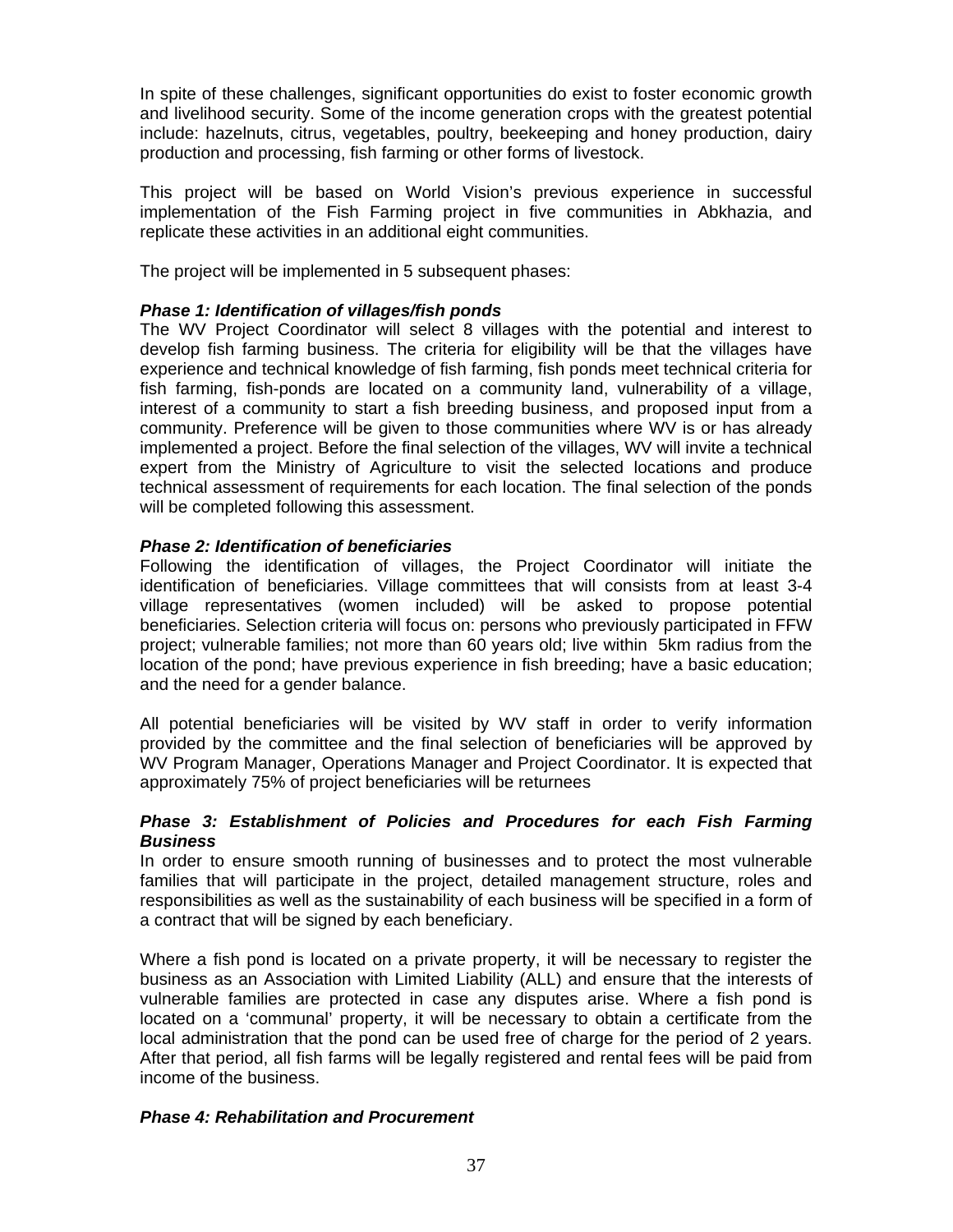In this phase, each pond will be rehabilitated in order to prepare it for fish breeding. A detailed rehabilitation plan will be agreed with each fish farming community and based on a Technical Assessment report by the Ministry of Agriculture specialist. Pending WFP approval, Food for work methodology will be used as an incentive for rehabilitation works. All equipment and materials will be procured and delivered to each community by World Vision during this phase.

# *Phase 5: Fish breeding (Monitoring and Technical Assistance)*

In the final phase of the project, WV Project Coordinator and Monitor will focus on ensuring that the organizational and management structure of each fish breeding business is properly functioning. This will be documented by regular management meetings, work plans, and implementation reports. Furthermore, the Project Coordinator will assist businesses in creating a marketing strategy, establishing contact with potential buyers and create a development strategy. WV will also contract a fish breeding specialist to conduct a series of trainings for each fish farming business. Monitoring of each business will be conducted on weekly basis.

# **Expected outcomes:**

The main project outcomes will be:

- Increased income generation opportunities for 120 most vulnerable families in Gali, Tkvarcheli and Ochamchira districts of Abkhazia. This will be achieved by equipping 8 fish farming communities with the resources necessary to establish fish farming businesses.
- Increased capacity of 120 beneficiaries to effectively manage fish farming businesses, through knowledge of fish farming techniques and business skills.

| Item description                | <b>Unit</b> | # of units | Cost per unit | Total \$ |
|---------------------------------|-------------|------------|---------------|----------|
| Salaries (WV Staff)             | month       | 12         | 1,818         | 21,816   |
| <b>Local Transport</b>          | month       | 12         | 440           | 5,280    |
| Program Administration          | month       | 12         | 227           | 2,724    |
| Fish Pond Building Materials    | pond        | 8          | 2500          | 20,000   |
| (fencing wire, lamps, cement,   |             |            |               |          |
| fuel, tractor rent, etc)        |             |            |               |          |
| Pond meliorization (lime, peat) | pond        | 8          | 1700          | 13,600   |
| Fish Fodder                     | pond        | 8          | 2300          | 18,400   |
| <b>Fingerlings</b>              | pond        | 8          | 1500          | 12,000   |
| Trainings                       | pond        | 8          | 100           | 800      |
|                                 |             |            |               |          |
| <b>TOTAL</b>                    |             |            |               | 94,620   |

#### **Suggested costs:**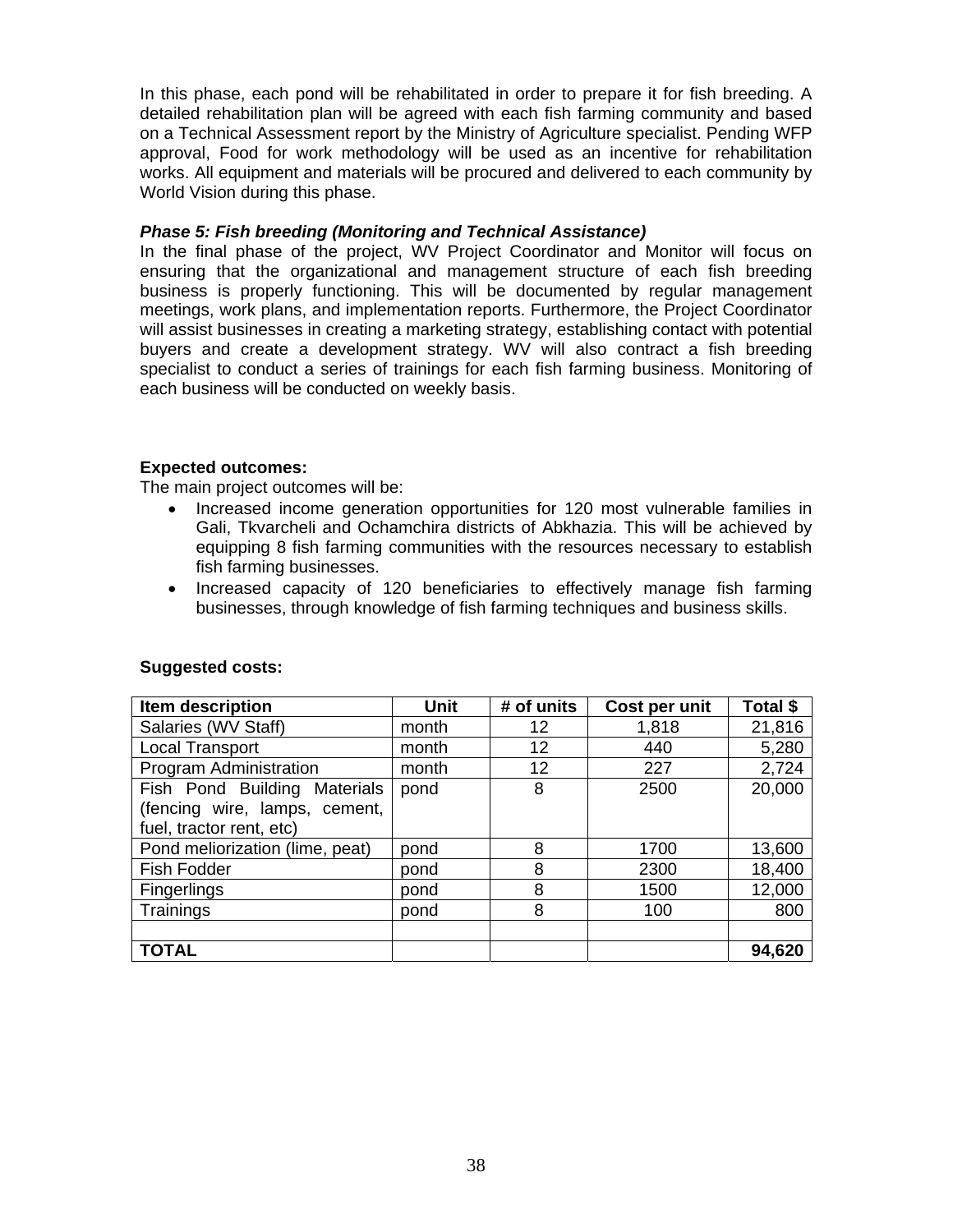# <span id="page-38-0"></span>**13) Capacity Building in Employment: Vocational Training and Employment Counselling Centres in Tbilisi, West Georgia and South Ossetia**

| <b>Project Title</b>      | Capacity Building in Employment: Vocational Training and<br>Employment Counselling Centres in Tbilisi, West Georgia and<br><b>South Ossetia</b>                                                                                                                                                                             |
|---------------------------|-----------------------------------------------------------------------------------------------------------------------------------------------------------------------------------------------------------------------------------------------------------------------------------------------------------------------------|
| <b>Agency</b>             | <b>UNHCR</b>                                                                                                                                                                                                                                                                                                                |
| <b>RBM Sectors</b>        | Self-Reliance and Livelihoods; Local Integration Support                                                                                                                                                                                                                                                                    |
| <b>Overall Objectives</b> | Equip IDP and returnee youth with necessary skills to enable<br>them to generate income, thereby building self-confidence and<br>facilitating integration within local society                                                                                                                                              |
| <b>Beneficiaries</b>      | Direct: 600 IDPs and returnees living in Tbilisi, Abkhazia, West<br>Georgia and South Ossetia;<br>Indirect: IDPs, returnees and local communities who will be able<br>to benefit from affordable services provided; Service providers<br>involved in operations in involved in housing assistance for IDPs<br>and returnees |
| <b>Partners</b>           | UNDP, Swiss Cooperation Office for the South Caucasus -<br>Regional Office (SDC); Ministry of Labor, Health and Social<br>Affairs of Georgia; Ministry of Refugees and Accommodation of<br>Georgia; Municipalities; local NGOs including Association<br>Gaenati and Charity Humanitarian Centre 'Abkhazeti' (CHCA)          |
| <b>Duration</b>           | 12 months                                                                                                                                                                                                                                                                                                                   |
| <b>Estimated cost</b>     | <b>USD</b>                                                                                                                                                                                                                                                                                                                  |

# **Summary of identified gaps**

In general IDPs are poorly prepared to find employment. The level of education of IDPs is generally much lower than that of local population, while those IDPs who are highly qualified are often unemployed or underemployed. At present there are insufficient opportunities for income generation. These problems are aggravated by a lack of information among IDPs on those opportunities that do exist as well as the fact that IDPs face difficulties acquiring credit to start their own business due to their limited assets. As time has passed, IDPs' dependency on external assistance has increased along with their passivity. Their lack of self-reliance has affected the self-esteem of IDP men, in particular, who generally find it more difficult to find employment than IDP women. The financial worries and the uncertain future have imposed enormous psychological strain on adult IDPs, with negative consequences for IDP children.

There is a clear need for community development action on the grassroots level, to support the socio-economic integration of IDP community and give them opportunity to increase their self-confidence and become full and active members of the society. Improving the potential for employment amongst IDP Youth is essential to achieving this end.

On the other hand, the labour market in general, and particularly in the housing sector which is prioritised both by the government and by the international community, is limited by lack of much needed skills, including in construction and the maintenance of utilities.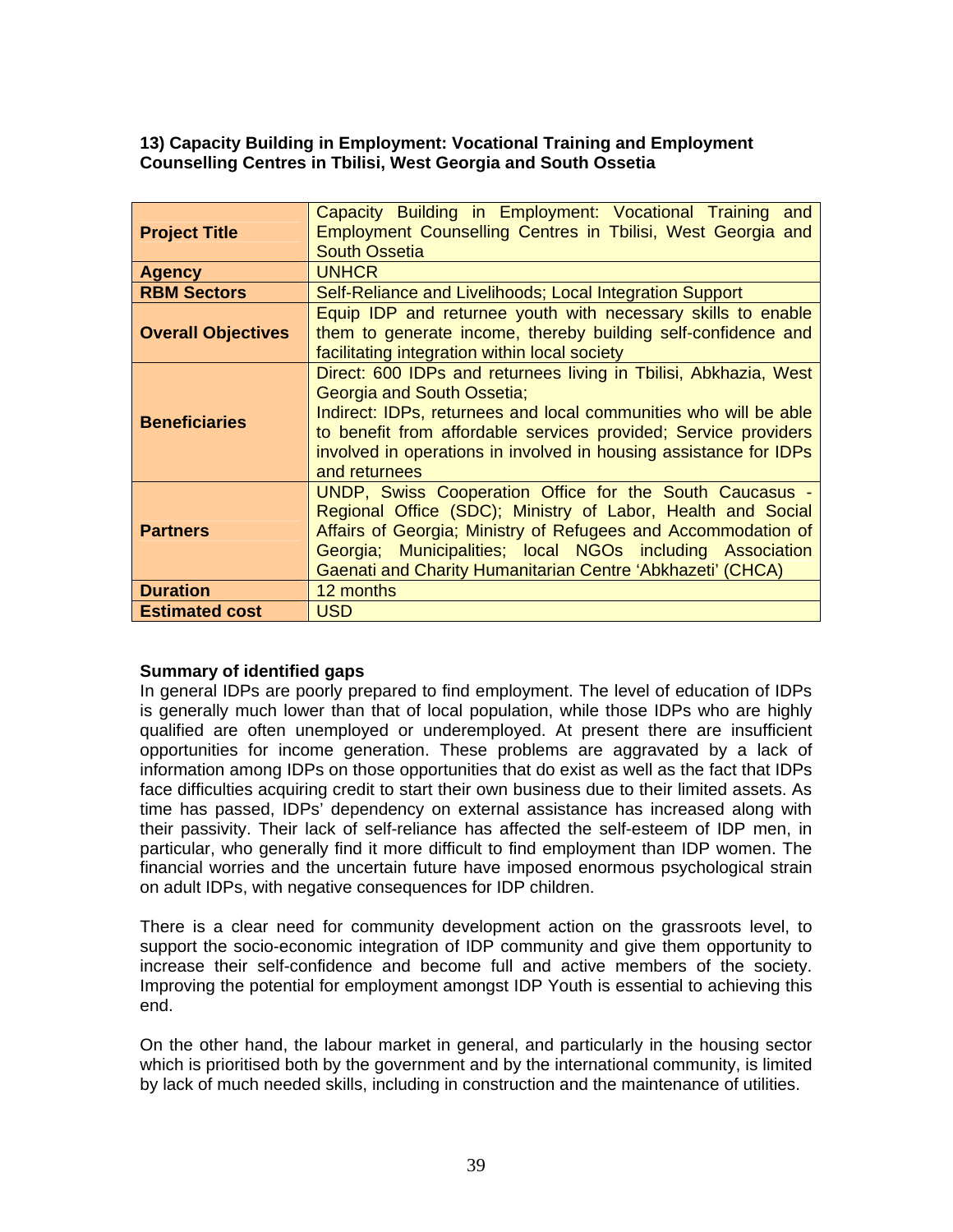This project is in line with objective 2.2 of the Georgian National Strategy and Action Plan for IDPs, namely to 'improve the socio-economic conditions of IDPs'. It is also in keeping with the priorities of many international donors as communicated at the conclusion of the international donor mission to Georgia (March 31 - April 4, 2008).

# **Activities**

#### *1. Vocational Training and Employment Counselling Centre*

The Centres will provide training and employment counseling. They will sustain themselves over time by charging the Ministry of Labour, Health and Social Affairs and prospective employers.

The implementing partners of UNHCR will refurbish and equip public n.6 buildings to a standard suitable for training and the provision of services. The training centres will be located in areas with a high proximity to concentrations of IDPs and returnees to ensure a strong customer base for the centre's services and minimal transport costs for beneficiaries.

# *2. Selection of Beneficiaries*

The implementing partners will select unemployed IDPs and returnees. The project will mainly address the needs of particularly at-risk groups in the IDP and returnees communities in Georgia, including the vulnerable unemployed youth. This project will support the development of socio-economic conditions of unemployed IDPs and returnees through increasing their life skills and self-employment opportunities and will increase their community solidarity.

# *3. Provision of Vocational Training*

The implementing partners will select Masters to provide training to primary beneficiaries. 600 beneficiaries will receive vocational trainings in crafts, particularly in construction and maintenance sector, identified by the partners as being particularly in demand by employers and consumers.

Selected beneficiaries will also participate in a week's additional Business (service) Management training.

#### *4. Enterprise training*

Two-month enterprise training courses will be conducted for the selected IDPs and returnees. The trainings will help them to start small business enterprisers. These trainings also involve business administration and feasibility. A psychologist will work with the participants who will help them regain their self-confidence.

Each participant will write her/his own business plan at the end of the course. There will be a competition in each IDP and returnee location in order to identify the best enterprise plans, and the plans which win the competition will be financed.

#### *5. Provision of credits for small scale enterprises*

In each community three to five plans may be financed. The amount of credit for each community would be 10,000 Lari. Each business plan must be transparent, the vision should be stated clearly, the activities should be described appropriately, and its sustainability should be demonstrated. The plans should envisage employing IDPs and returnees living in the collective centers.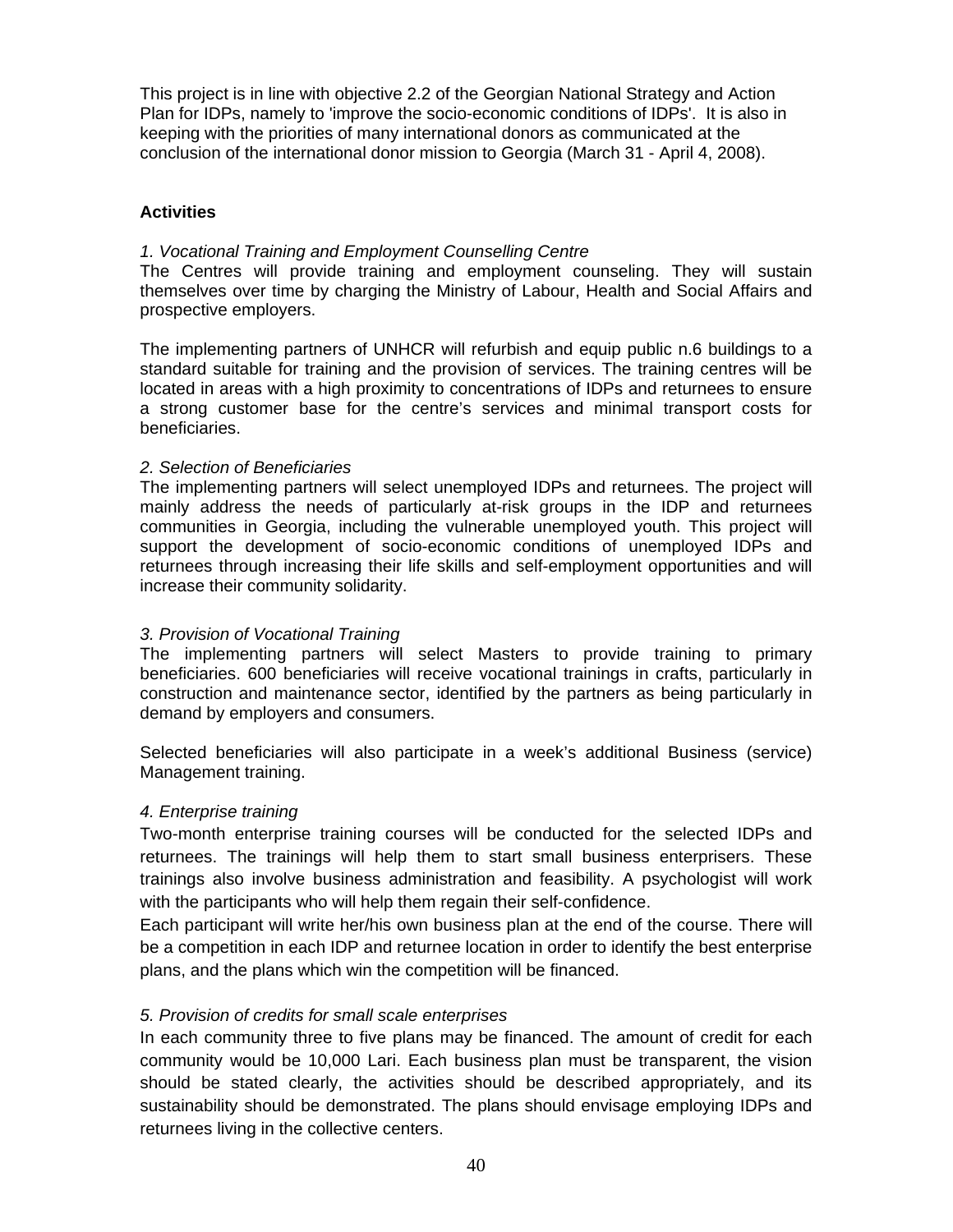# *6. Services for local IDP community*

The workshops in addition to training will provide services to the IDP and returnees communities at a reduced rate. The income generated from these activities will support the wages of the masters and the long-term sustainability of the centre

# **Expected Outcomes:**

- 600 IDP and returnee youth gain new vocational skills and future employment perspectives;
- Integration of at least 80% of project participants into the existing business and economic environment through increasing their employment opportunities;
- A sustainable professional retraining system is established, which will further contribute to the development of IDP and returnee economic integration process in the target city;
- Vocational Trainings and Employment Counselling Centres for the local population which will also help the development of the Georgian labour market;
- Increased self-confidence amongst IDP and returnee youth, and reduced isolation from mainstream socio-economic life
- Provide housing sector and other projects for assistance to IDPs and returnees with the labour skills they will need
- Improve the capacity of the national and local authorities and NGOs to develop and manage their labour market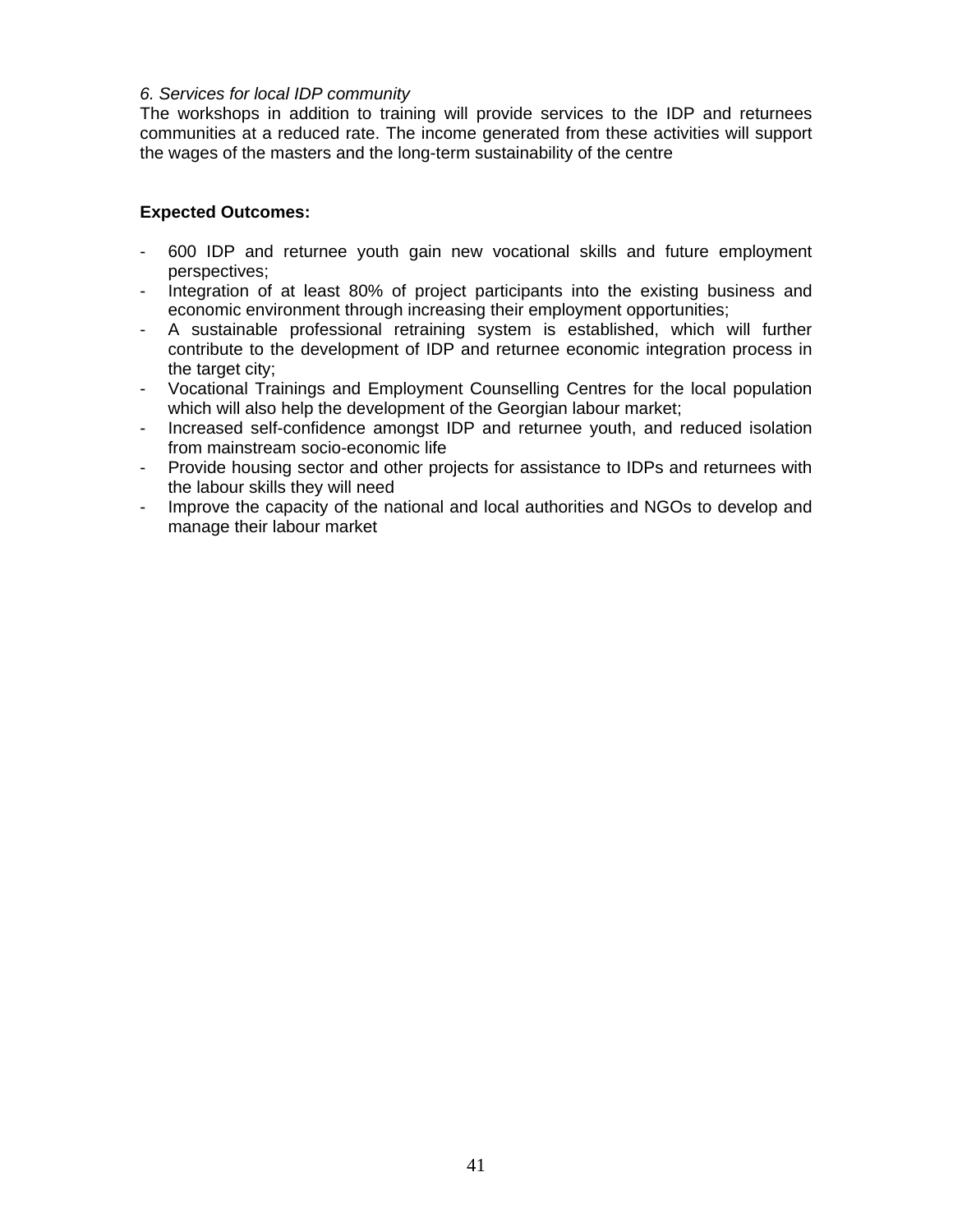# **Suggested Costs**

| #                    | <b>DESCRIPTION</b>                         | <b>MONTH</b> | # OF<br><b>UNITS</b>     | <b>COST PER</b><br><b>UNIT \$</b> | <b>TOTAL \$</b> |
|----------------------|--------------------------------------------|--------------|--------------------------|-----------------------------------|-----------------|
| A. Personal salaries |                                            |              |                          |                                   |                 |
| A.1                  | <b>Project Coordinator</b>                 | 12           | $\mathbf{1}$             | 800                               | 9,600           |
| A.2                  | <b>Project Manager</b>                     | 12           | $\overline{4}$           | 600                               | 28,800          |
| A.3                  | <b>Project Monitor</b>                     | 12           | 4                        | 250                               | 12,000          |
| A.4                  | Driver-Logistic                            | 12           | $\overline{4}$           | 200                               | 9,600           |
|                      | <b>Total salaries</b>                      |              |                          |                                   |                 |
|                      | <b>B. Trainings</b>                        |              |                          |                                   |                 |
| B.1                  | <b>Vocational Trainings</b>                |              | 25                       | 5,000                             | 125,000         |
|                      | <b>Business Management</b>                 |              |                          |                                   |                 |
| B.2                  | Trainings                                  |              | 6                        | 5,000                             | 30,000          |
|                      | <b>Total Trainings</b>                     |              |                          |                                   |                 |
|                      | <b>C. Project Running Costs</b>            |              |                          |                                   |                 |
| C.1                  | Office supplies                            | 12           | 4                        | 100                               | 4,800           |
| C.2                  | Telephone                                  | 12           | 4                        | 100                               | 4,800           |
| C.3                  | Internet                                   | 12           | $\overline{4}$           | 50                                | 2,400           |
|                      | <b>Total Project Running Costs</b>         |              |                          |                                   |                 |
|                      | D. Travel                                  |              |                          |                                   |                 |
| D.1                  | Vehicle                                    |              | 4                        | 12,000                            | 48,000          |
| D.2                  | Petrol for vehicle                         | 12           | $\overline{4}$           | 500                               | 24,000          |
| D.3                  | Vehicle maintenance                        | 12           | $\overline{\mathcal{A}}$ | 60                                | 2,880           |
| D.4                  | Vehicle insurance                          |              | $\overline{4}$           | 700                               | 2,800           |
|                      | <b>Total travel</b>                        |              |                          |                                   |                 |
|                      | E. Training & Service Centre               |              |                          |                                   |                 |
| E.1                  | <b>Equipment Purchasing</b>                |              | 6                        | 11,000                            | 66,000          |
|                      | Refurbishment of the                       |              |                          |                                   |                 |
| E.2                  | building                                   |              | 6                        | 15,000                            | 90,000          |
|                      | <b>Total Training &amp; Service Centre</b> |              |                          |                                   |                 |
|                      |                                            |              |                          |                                   |                 |
| <b>TOTAL</b>         |                                            |              |                          |                                   | 460,680         |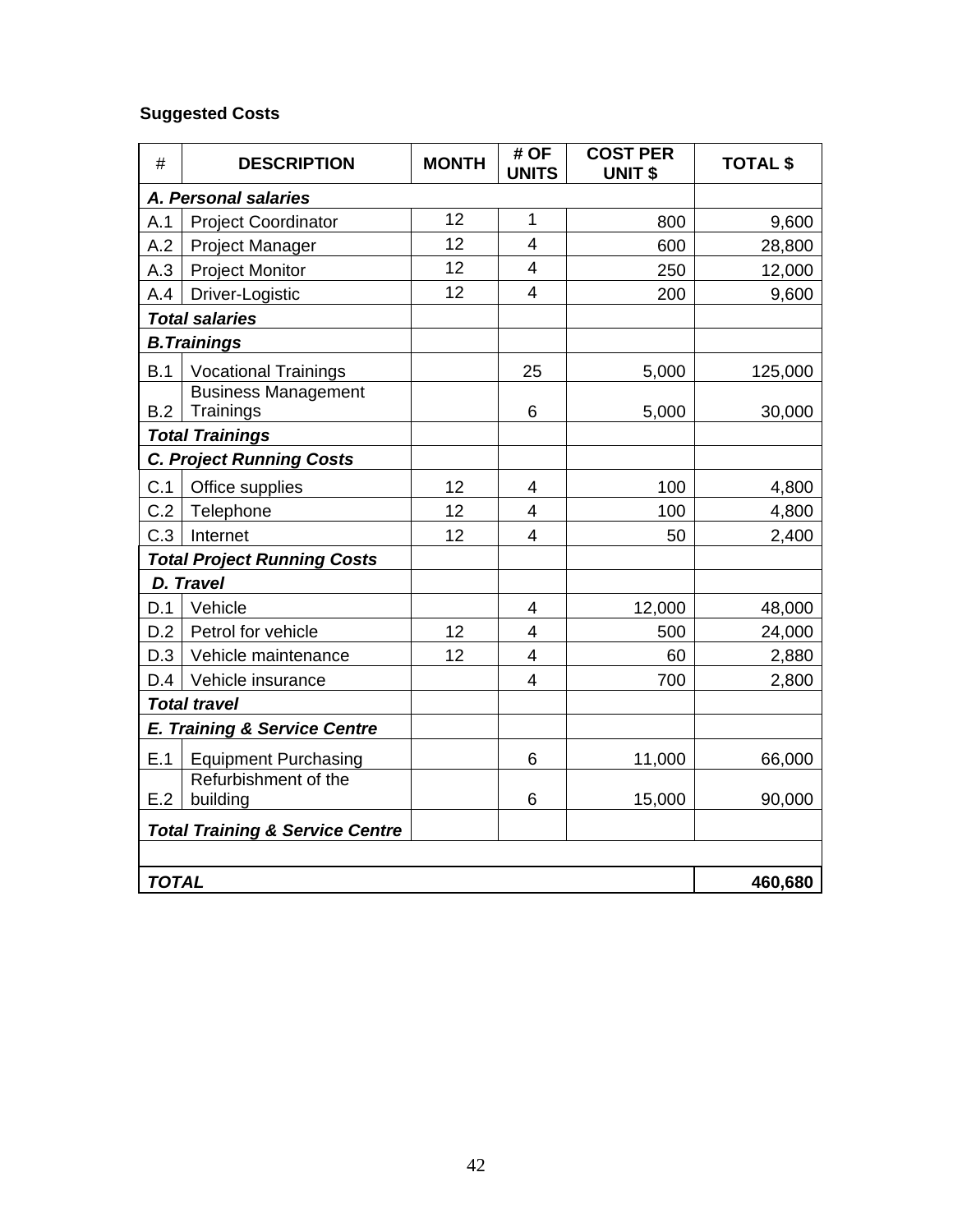| <b>Project Title</b>      | Microfinance and business training for IDPs and returnees                                                                                     |
|---------------------------|-----------------------------------------------------------------------------------------------------------------------------------------------|
| <b>Agency</b>             | <b>UNHCR</b>                                                                                                                                  |
| <b>RBM Sectors</b>        | <b>Self-Reliance and Livelihoods</b>                                                                                                          |
| <b>Overall Objectives</b> | To educate IDPs and returnees in business management and<br>encourage income generating activities through allocating<br>interest-free loans. |
| <b>Beneficiaries</b>      | IDPs in Georgia proper and returnees in Gali, Abkhazia; total<br>1300 direct beneficiaries                                                    |
| <b>Partners</b>           | Charity Humanitarian Centre 'Abkhazeti' (CHCA); Centre of<br>Humanitarian Programmes 'APSNY' (CHPA)                                           |
| <b>Duration</b>           | 12 months                                                                                                                                     |
| <b>Estimated cost</b>     | 168,439 USD                                                                                                                                   |

#### <span id="page-42-0"></span>**14) Microfinance and business training for IDPs and returnees**

# **Summary of identified gaps**

In general IDPs are poorly prepared to find employment. The level of education of IDPs is generally much lower than that of local population, while those IDPs who are highly qualified are often unemployed or underemployed. At present there are insufficient opportunities for income generation. Also, due to their limited assets, IDPs face difficulties acquiring credit to start their own business. These problems are aggravated by a lack of information among IDPs on those opportunities that do exist. As time has passed, IDPs' dependency on external assistance has increased along with their passivity. Their lack of self-reliance has affected the self-esteem of IDP men, in particular, who generally find it more difficult to find employment than IDP women. The financial worries and the uncertain future have imposed enormous psychological strain on adult IDPs, with negative consequences for IDP children

Similarly, in Abkhazia there are limited resources for income generation, and a lack of micro finance organisations. Lack of income and employment opportunities are one of the central problems for the conflict-effected populations. They are becoming inactive and less productive and are not using and therefore forgetting their technical skills or educational experience. Lack of skills and lack of access to training restricts their employment opportunities. Such a lack of skills exacerbates their poverty cycle. The living conditions of returnees remain extremely poor, with deficient housing, limited economic opportunities and a general lack of public services.

This project is in line with the priorities of the Georgian government's National Strategy and Action Plan for IDPs: Objectives 1.2 ("Targeted vocational skills training programmes and income-generating activities), and 2.2 ("To improve the socioeconomic conditions of IDPs").

#### **Activities**

The project will target IDPs from South Ossetia and Abkhazia currently living in different regions of Georgia in IDP collective centres and the private sector. Target regions will include Tbilisi, Rustavi, Gori, Kutaisi, and the Samagrelo region. Additionally the project will target the Returnees in Gali (Abkhazia), who are actively rehabilitating their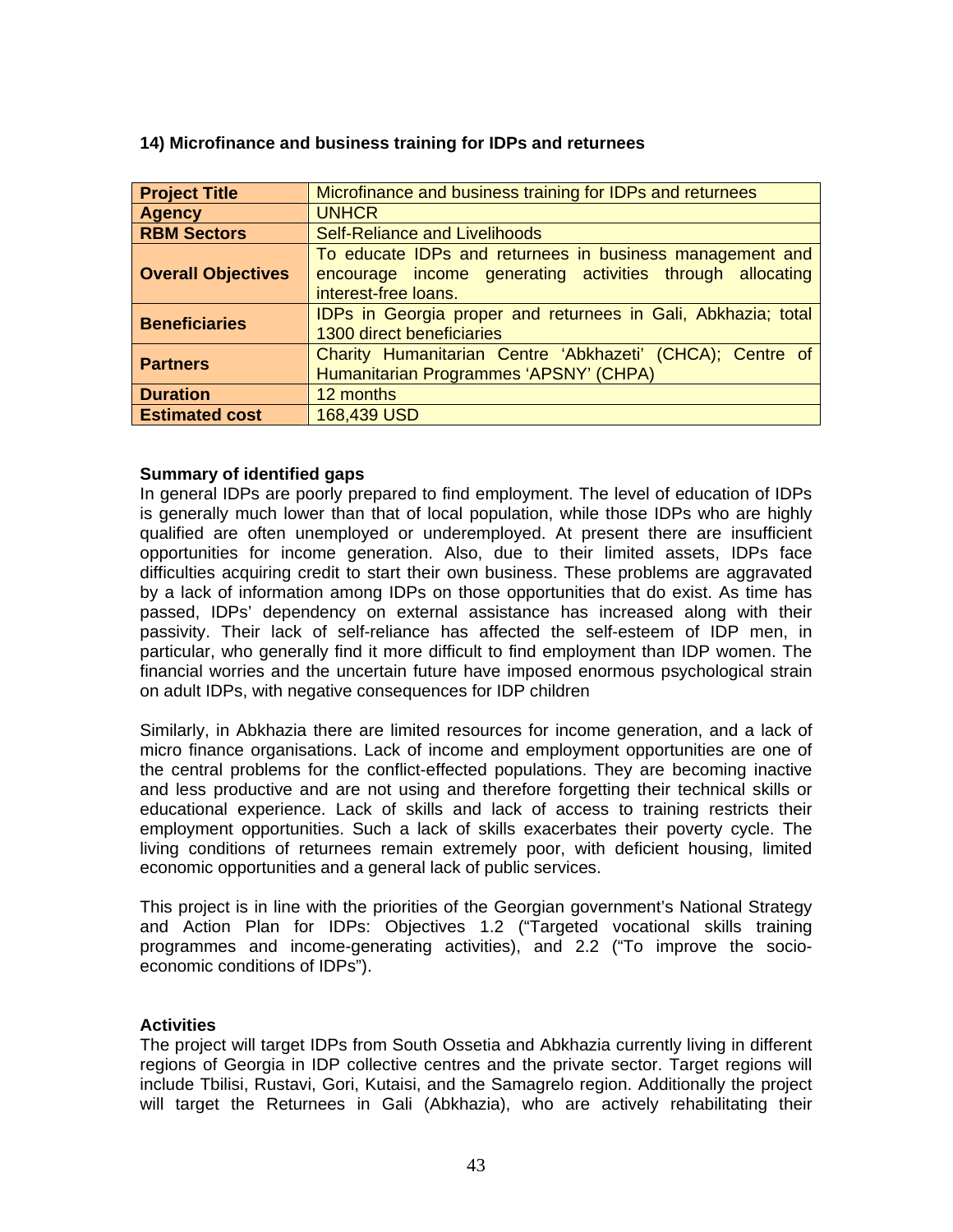destroyed homes and trying to re-establish an elementary standard of living conditions. The project will target at least 1300 direct beneficiaries in total.

The project foresees the implementation of two major components: training/consultation, and the provision of micro-finance.

# *1. Training and consultations*

The project will provide business management training to program beneficiaries, and follow-up consultations regarding legal requirements and major business issues concerned with income generation activities in Georgia.

- Training: The selected participants will benefit from a two-day business management and finance training program. These trainings will be conducted within the application period, when groups of loan beneficiaries have been identified and will form part of the selection process of candidates.
- Consultation: Both successful and unsuccessful applicants and non-beneficiaries will be eligible for free assistance and consultation on legal and financial issues from the project staff.

# *2. Provision of Micro-Finance*

The core component of the project will focus on selecting and distributing interest-free loans for microfinance activities. The loan categories will be divided into three groups:

(i) **'Small Traders**". CHCA has identified the need for Income Generation activities for particularly vulnerable IDPs and Returnees, who have no or very few resources and skills, but who are motivated in creating a sustainable income. This group is identified as 'small traders' that only require very limited capital in order for them to create a trading service which will provide an equally small income. This group will receive interest free loans from 100 up to 300 GEL (from \$69 up to \$207. This will provide an effective start-up capital for beneficiaries unable to obtain the loan issued for 'business beginners' but motivated to begin small trading activities. This group will account for approximately 10% of project loan beneficiaries

(ii) Interest-free loans for **'business beginners'** will target the beneficiaries who are currently unemployed and looking for the opportunity to create new or additional income for their families. This category is not currently being supported by the Micro Finance organizations as 'business beginners' are never funded without serious financial guarantees. These categories show real potential for the beneficiaries who can then continue their business activities and apply for the Micro Finance organizations and Banks. The loans will be from 300 up to 700 GEL (from \$207 up to \$483). This group will account for approximately 60% of loan beneficiaries.

(iii) The interest-free loans for '**business expanders'** will be available to only the most competent, motivated and successful applicants. They are for the largest amount of money, 700 up to 1200 GEL (from \$483 up to \$828), and will have the longest repayment period. They will provide valuable capital for those still outside the reach of commercial lenders or micro finance organizations to implement more ambitious business plans, take on staff and help their current businesses. This group will account for approximately 30% of loan beneficiaries.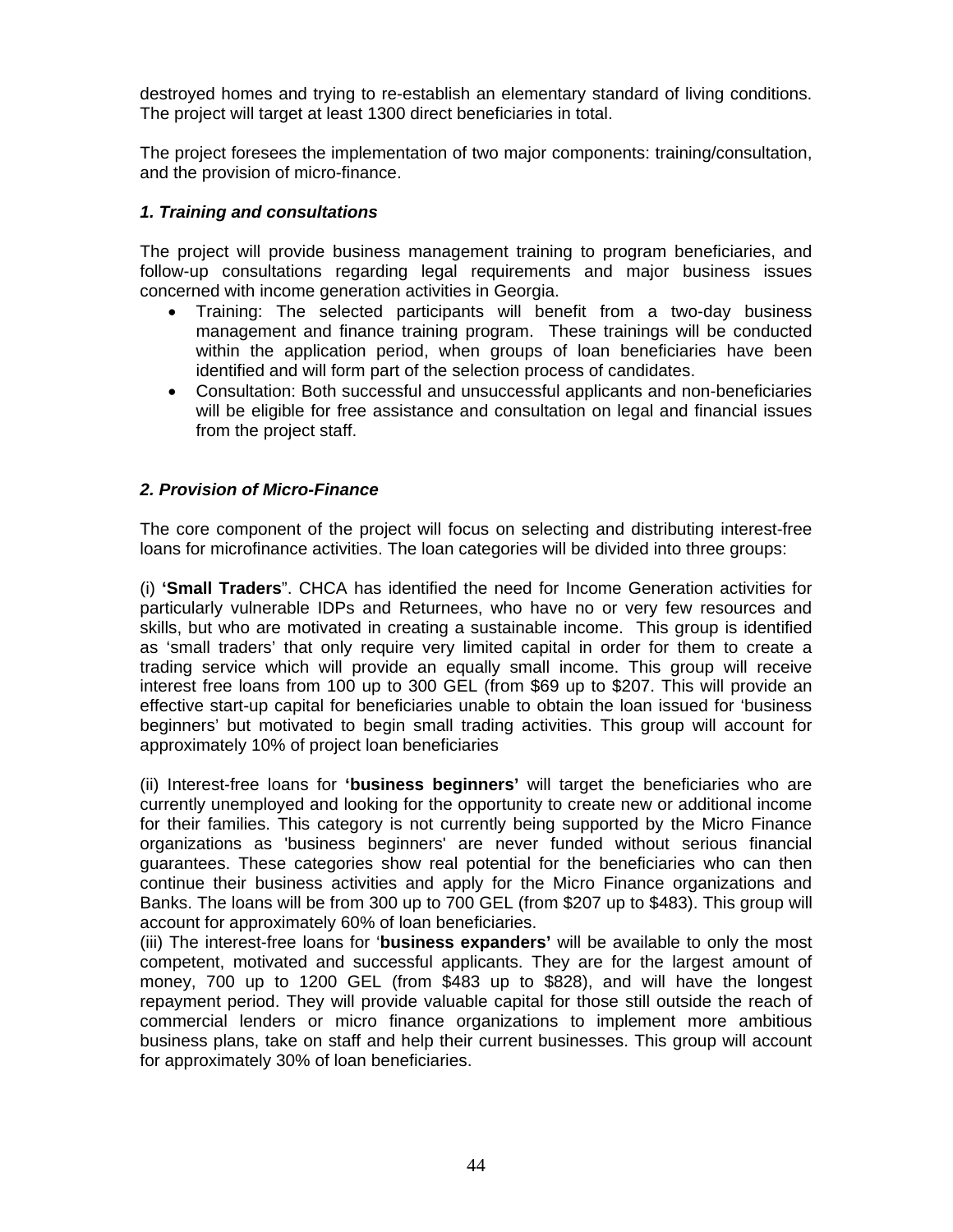# **Expected Outcomes:**

The project will give IDPs and Returnees the opportunity to contribute towards easing their socio-economic hardship by becoming self-sufficient. The project will support IDPs in raising their levels of motivation through encouraging business activities, and changing stereotypes of IDPs within society. Through these activities CHCA seeks to assist in integration and to bridge economic and social gaps between IDPs and the general population. The project will also target Gali region, aiming to encourage sustainable income generating activities within a returnee environment, creating more viable economic solutions within Gali and increasing solidarity between the returnees and the general population within the conflict zone. Specific results will include:

- **Increased level of self-reliance among unemployed vulnerable IDPs and Returnees** through provision of job opportunities;
- **Effectively managed business activities through applying of skills and knowledge** received at the Business management training courses and consultations.
- Successful interaction with taxation authorities and other Micro Finance institutions during the promotion of own income business activity;
- Number of participants changing their attitudes to the common problems and future life and their increased awareness regarding the problem solution process in society;
- Strengthened social security net through provision of participatory development tools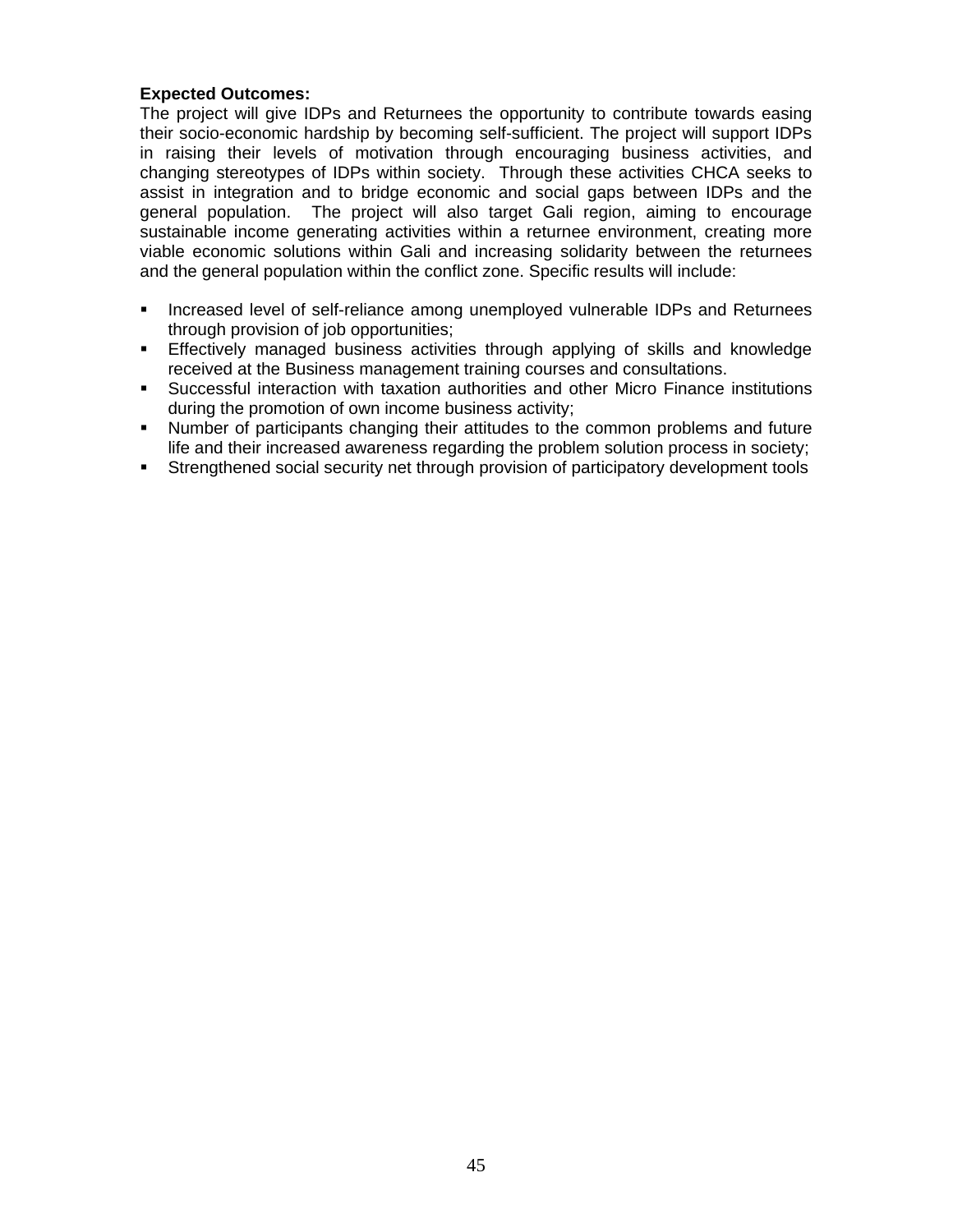#### **DESCRIPTION MONTH # OF UNITS COST PER UNIT \$ TOTAL \$**  A. PROJECT STAFF SALARIES A.1 Project Manager 12 12 1 1 | \$440 | \$5,280 A.2 Project Monitor Kutaisi/Tskhaltubo | 12 | 1 | \$300 | \$3,600 A.3 | Project Monitor Tbilisi/Rustavi | 12 | 1 | \$300 | \$3.600 A.4 Project Monitor Zugdidi | 12 | 1 | \$280 | \$3,360 A.5 | Project Monitor Poti | 12 | 1 | \$280 | \$3,360 A.6 | Project Monitor Gori | 12 | 1 | \$280 | \$3,360 A.7 | Project Monitor Gali | 12 | 1 | \$280 | \$3,360 A.8 | Lawyer | 12 | 1 | \$350 | \$4,200 A.9 Financial Consultant 12 1 1 \$350 \$4,200 A.10 Driver 12 12 1 1 | \$200 \$2,400 **SUBTOTAL PROJECT STAFF** \$36,720 B. STAFF TRAVEL B.1 | Transportation Petrol/oil | 12 | 1 | \$500 | \$6,000 B.2 Insurance of vehicle 2 1 5350 \$700<br>
B.3 Vehicle maintenance 12 1 5230 \$2.760 B.3 Vehicle maintenance 1 12 1 1 5230 \$2,760 *SUBTOTAL STAFF TRAVEL* **\$9,460** C. PROJECT EQUIPMENT C.1 Furniture 1 1 2 | \$1 560 \$3,120 C.2 Computer (desktop) 1 3 \$950 \$2,850 C.3 Printer 1 1 1 1 \$360 \$360 C.4 | UPS | 1 | 3 | \$125 | \$375 C.5 | Equipment Maintenance | 12 | 1 | \$95 | \$1,140  $C.6$  Office supplies/stationery  $\begin{array}{|c|c|c|c|c|c|c|c|c|} \hline \end{array}$  12  $\begin{array}{|c|c|c|c|c|c|c|c|} \hline \end{array}$  125  $\begin{array}{|c|c|c|c|c|c|c|c|c|} \hline \end{array}$  \$1,500 *SUBTOTAL PROJECT EQUIPMENT* **\$9,345** D. CORE COMPONENT FUND D.1 | Fund for Small Traders | 1 | 1 | 1 | \$2 749 D.2 | Fund for Business Beginners | 1 | 1 | | | | | | | \$41 233 D.3 | Fund for Business Expanders | 1 | 1 | | \$39 172 **SUBTOTAL CORE COMPONENT FUND \$83 154** E **SUPPLEMENTARY** COMPONENT FUND E.1 | Micro Business Training | 1 | 500 | \$9 | \$4 680 *SUBTOTAL SUPPORT COMPONENT FUND* **\$4 680** F | PROJECT RUNNING COSTS F.1 Office Rent Tbilisi | 12 | 1 | \$550 | \$6,600 F.2 Office Rent Zugdidi | 12 | 1 | \$230 | \$2,760 F.3 | Office Rent Poti |  $12$  | 1 | \$230 | \$2,760 F.4 Office Rent Gori | 12 | 1 | \$230 | \$2,760 F.5 Office Rent Gali 12 1 1 | \$230 | \$2,760 F.6 Communication 12 12 1 | \$190 \$2,280 F.7 | Bills | 12 | 1 | \$190 | \$2,280 F.8 | Miscellaneous | 12 | 1 | \$80 | \$960 F.9 | Bank charges  $\begin{vmatrix} 1 & 1 & 1 \\ 1 & 1 & 1 \end{vmatrix}$  \$160 | \$1,920 *SUBTOTAL PROJECT RUNNING COSTS* **\$25,080**

#### **Suggested Costs**

**TOTAL \$168,439**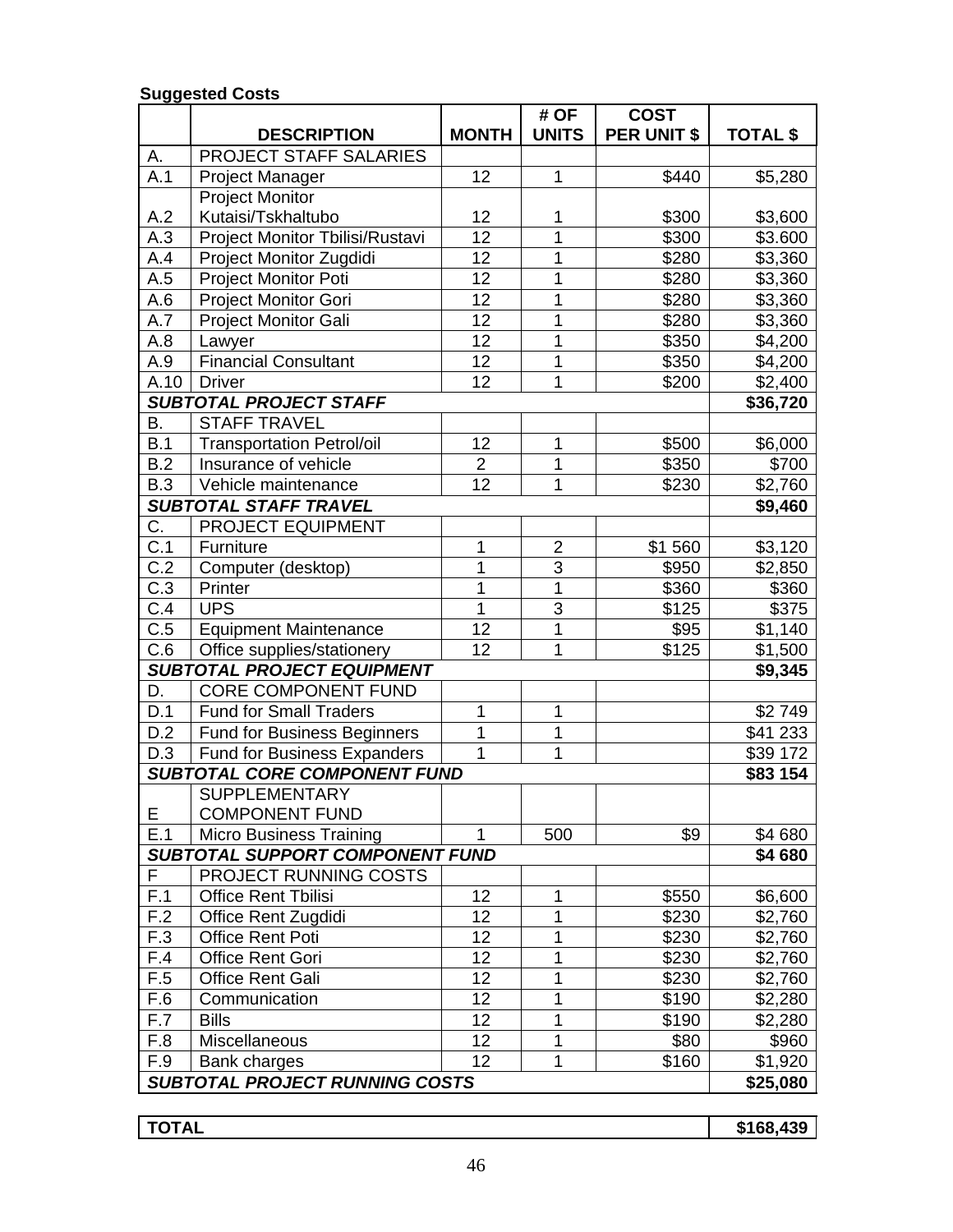# <span id="page-46-0"></span>**15) Agricultural Activities in Abkhazia**

| <b>Project Title</b>      | <b>Agricultural Activities in Abkhazia</b>                           |
|---------------------------|----------------------------------------------------------------------|
| <b>Agency</b>             | <b>Premiere Urgence</b>                                              |
| <b>RBM Sectors</b>        | <b>Self-Reliance and Livelihoods</b>                                 |
| <b>Overall Objectives</b> | To improve the living conditions of conflict-affected populations in |
|                           | Abkhazia through the development of agricultural activities to       |
|                           | raise income                                                         |
| <b>Beneficiaries</b>      | Direct: returnees living in Ochamchire and Tkvarcheli, Abkhazia;     |
|                           | Indirect: Elderly and disabled members of these communities,         |
|                           | who will receive part of the agricultural produce                    |
| <b>Partners</b>           |                                                                      |
| <b>Duration</b>           | 12 Months                                                            |
| <b>Estimated cost</b>     | 331,650 USD                                                          |

# **Summary of the identified gaps:**

The socio-economic situation in Gali and adjacent districts of Abkhazia has not improved in recent years. The infrastructure (electricity, telecommunications, roads, water, etc.) is still in a state of collapse. Public services such as health care and education are inadequate. Thus, the living conditions of returnees remain extremely poor, with deficient housing, limited economic opportunities and a general lack of public services.

It is essential to release people from their growing dependency on humanitarian aid assistance and, wherever possible, work to provide long term, sustainable development solutions. The Georgian government's National Strategy and Action Plan for IDPs highlights the need for income-generating activities to assist returnees in Abkhazia (Objective 1.2).

Agricultural activities represent the primary source of income for rural households in Abkhazia, yet the agriculture sector has experienced dramatic changes over the past decade, including the collapse of the centrally controlled Soviet system as well as the physical and emotional damage caused by prolonged conflict. Current rural livelihood strategies in Abkhazia are now based largely on a combination of mixed subsistence farming and select cash cropping. Households use income from cash crops and/or surplus farm production to purchase essential consumables and services.

Despite the high agricultural potential in the region, a lack of equipment and resulting low level of production means that most of the vegetables sold within Abkhazia come from Russian and Turkey. Although the average educational level among farmers is high, their understanding of, and thus ability to take advantage of, market economy mechanisms is often deficient. The absence of links between the producers (mainly in southern Abkhazia) and the market remains a significant obstacle to developing the local economy.

# **Activities Proposed**

Most of the direct beneficiaries of this project will be returnees, selected according to their: level of living conditions; experience in the identified agricultural activity; motivation; willingness to contribute and work with the group; and capacity to work (considering health and age). As an indirect benefit of the project, elderly and disabled members of the communities will receive a part of the agricultural produce from the direct beneficiaries, to provide these vulnerable individuals with a better nutritional balance.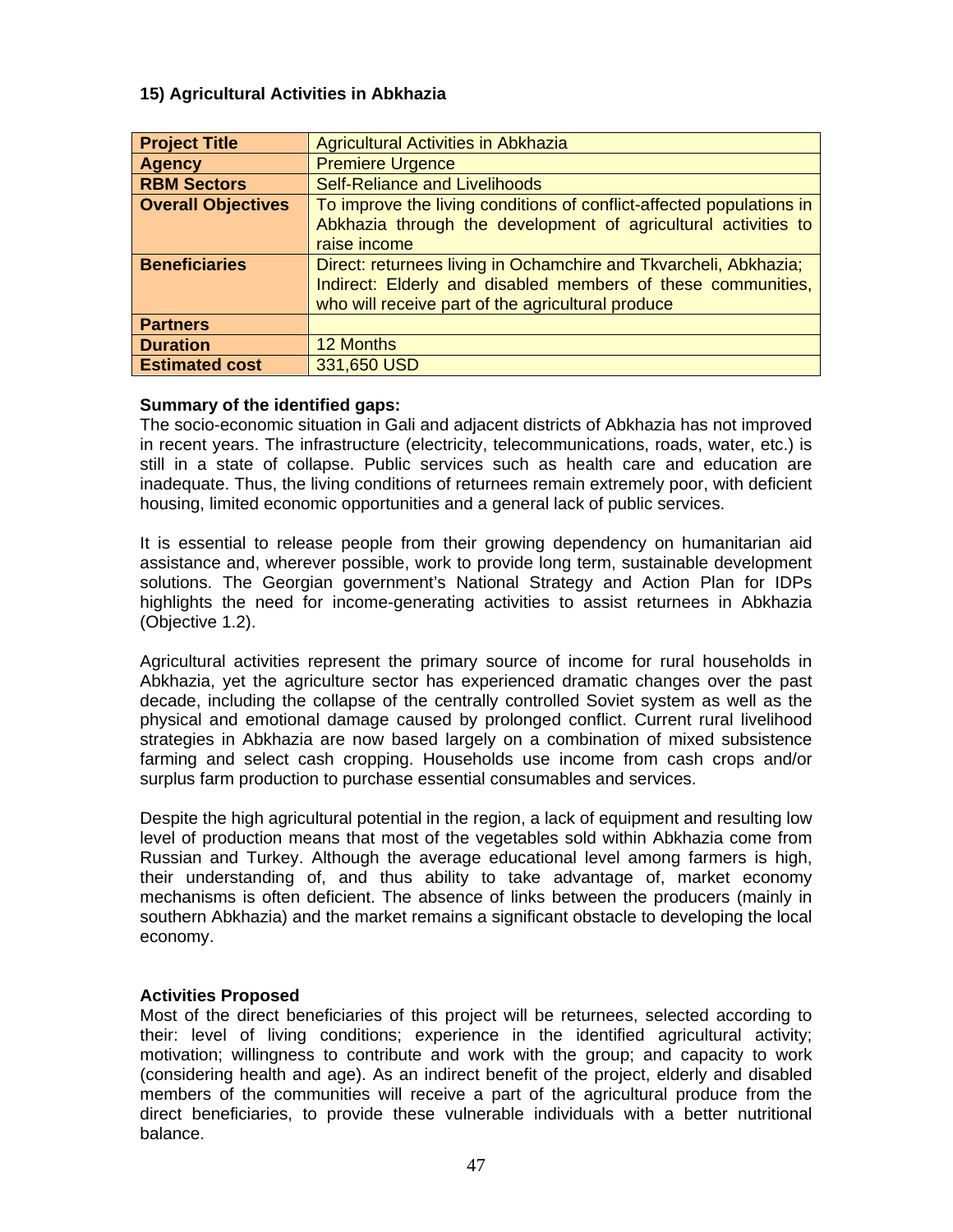Specific activities will include:

# *1. Provision of Equipment and technical assistance*

PU will provide individual and collective equipments for each beneficiary, and help develop agricultural activities as follows:

- • **Cattle breeding:** dairy products are important in terms of nutritional balance, especially for children; milk can also be processed and conserved for a longer period (sour cream, butter, cottage cheese, "sulugumi", smoked cheese…); in addition increased meat production will help prevent local families incurring debts during the ceremonies (weddings, funerals where families have to provide all guests with meat).
- • **Growing Crops:** the focus will be on activities which play an important role in food security & financial income in the Abkhaz villages: maize production, potatoes, vegetables (green houses)
- • **Creation of service centers:** cultivation machinery, veterinarian services.

*2. Specific training sessions* will be organized for the beneficiaries to improve their agricultural skills

# *3. Community confidence-building*

To promote confidence building and link the beneficiaries of the different targeted villages:

- Farm to farm visits will be carried out in order to link the people from different villages through discussions on their activities and main difficulties,
- Use of collective equipment,
- Assistance to the most vulnerable persons of the community,
- Distribution of a monthly newsletter to raise awareness and inform the population.

# *4. Connecting production activities with market opportunities*

As mentioned above, the absence of a link between the producers (primarily in southern Abkhazia) and the market remains one of the main obstacles to developing the local economy. Therefore this project will seek to link middle men with the producers, to increase the added value of produce through quality, to provide trainings on marketing, to increase the production for emerging markets.

While the project has been priced out here for 12 months, this activity would require continual funding over a 2 year work period to ensure full effectiveness.

# **Expected outcomes:**

- Development of farming activities & increase in professional skills and knowledge of the farmers, resulting in: improved cattle health, fodder production, milk processing, meat production.
- Improvement of the living conditions of the beneficiaries through an increase in their agricultural production (revenue generated can be used for health, education and other essential services)
- **Better access for conflict-affected farmers to the market, through the establishment** of links between producers and customers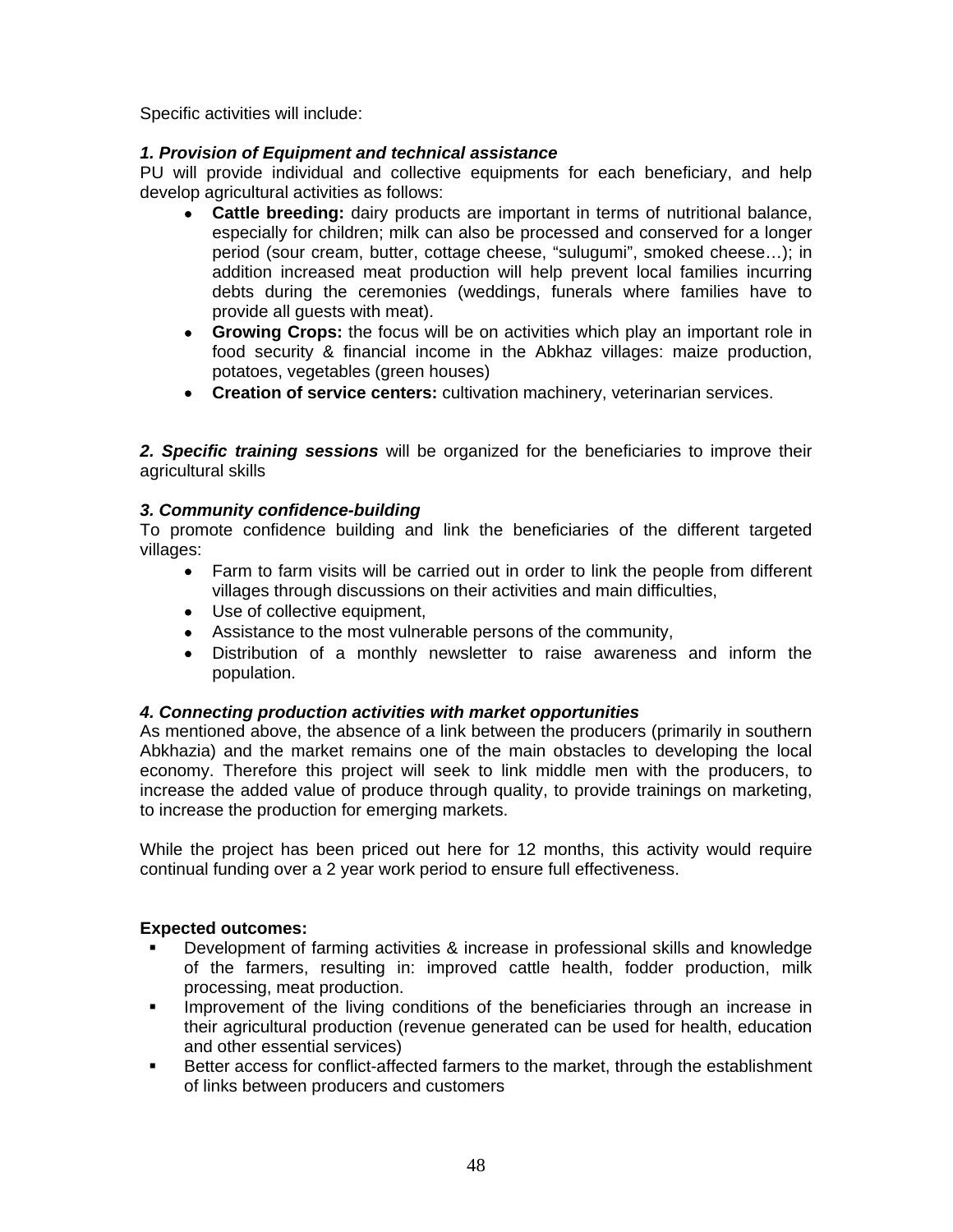- **Better access for conflict-affected farmers to agro machinery and veterinarian** service, improving their capacity to generate income through agricultural activities and attain economic self-sufficiency
- **Increased communication between the communities through farm to farm visits** (sharing of knowledge and confidence building)

| <b>Suggested costs:</b> |  |
|-------------------------|--|
|-------------------------|--|

| <b>Item Description</b>             | Cost (USD) |
|-------------------------------------|------------|
| <b>Expatriate Staff</b>             | 43,000     |
| <b>National Staff</b>               | 59,400     |
| Logistics and Communication         | 39,500     |
| Sub-Total                           | 141,900    |
| Individual Agricultural kits        | 101,000    |
| <b>Collective Agricultural kits</b> | 57,500     |
| Training and farm-to-farm visits    | 16,000     |
| Printing materials and visibility   | 13,250     |
| Monitoring and assessment           | 2,000      |
| Sub-Total                           | 189,750    |
|                                     |            |
| TOTAL                               | 331,650    |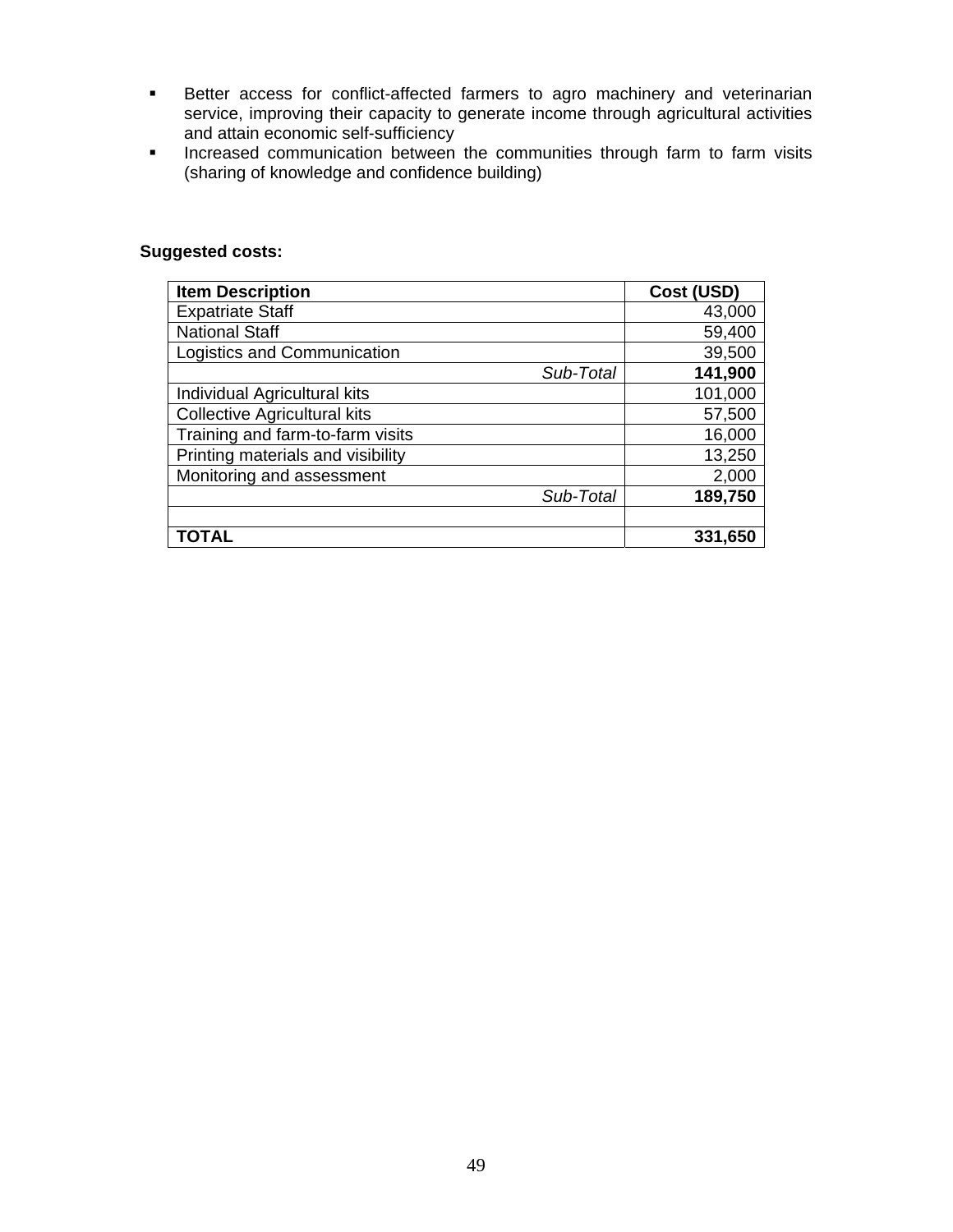# <span id="page-49-0"></span>**16) Craft and Trade Activities in Abkhazia**

| <b>Project Title</b>      | <b>Craft and Trade Activities in Abkhazia</b>                        |
|---------------------------|----------------------------------------------------------------------|
| <b>Agency</b>             | <b>Premiere Urgence</b>                                              |
| <b>RBM Sectors</b>        | <b>Self-Reliance and Livelihoods</b>                                 |
| <b>Overall Objectives</b> | To improve the living conditions of conflict-affected populations in |
|                           | Abkhazia through the development of craft and trade activities to    |
|                           | raise income                                                         |
| <b>Beneficiaries</b>      | Direct: returnees living in Ochamchire and Tkvarcheli, Abkhazia;     |
|                           | Indirect: Elderly and disabled members of these communities,         |
|                           | who will receive assistance from direct beneficiaries; youth within  |
|                           | the community who will receive individual training from direct       |
|                           | beneficiaries                                                        |
| <b>Partners</b>           |                                                                      |
| <b>Duration</b>           | 12 Months                                                            |
| <b>Estimated cost</b>     | 327,250 USD                                                          |

#### **Summary of the identified gaps:**

The socio-economic situation in Gali and adjacent districts of Abkhazia has not improved in recent years. The infrastructure (electricity, telecommunications, roads, water, etc.) is still in a state of collapse. Public services such as health care and education are inadequate. Thus, the living conditions of returnees remain extremely poor.

It is essential to release people from their growing dependency on humanitarian aid assistance and, wherever possible, work to provide long term, sustainable development solutions. The Georgian government's National Strategy and Action Plan for IDPs highlights the need for income-generating activities to assist returnees in Abkhazia (Objective 1.2).

In Abkhazia at present there are limited resources for income generation, and a lack of micro finance organisations. The conflict-affected populations are becoming inactive and less productive and are not using (and therefore forgetting) their technical skills or educational experience. Lack of skills and lack of access to training restricts their employment opportunities. Such a lack of skills exacerbates their poverty cycle. It is frequently the case that elderly and disabled members of the community are unable to find an income-generating activity and so require support from the community. While many young people wish to undertake income-generating activities, they often lack the requisite skills to do so successfully.

On the broader level, the absence of strong links between the producers (mainly in southern Abkhazia) and the market remains a significant obstacle to developing the local economy.

# **Activities Proposed**

Most of the direct beneficiaries of this project will be returnees, selected according to their: level of living conditions; experience in the identified agricultural activity; motivation; willingness to contribute and work with the group; and capacity to work (considering health and age). As an indirect benefit of the project, elderly and disabled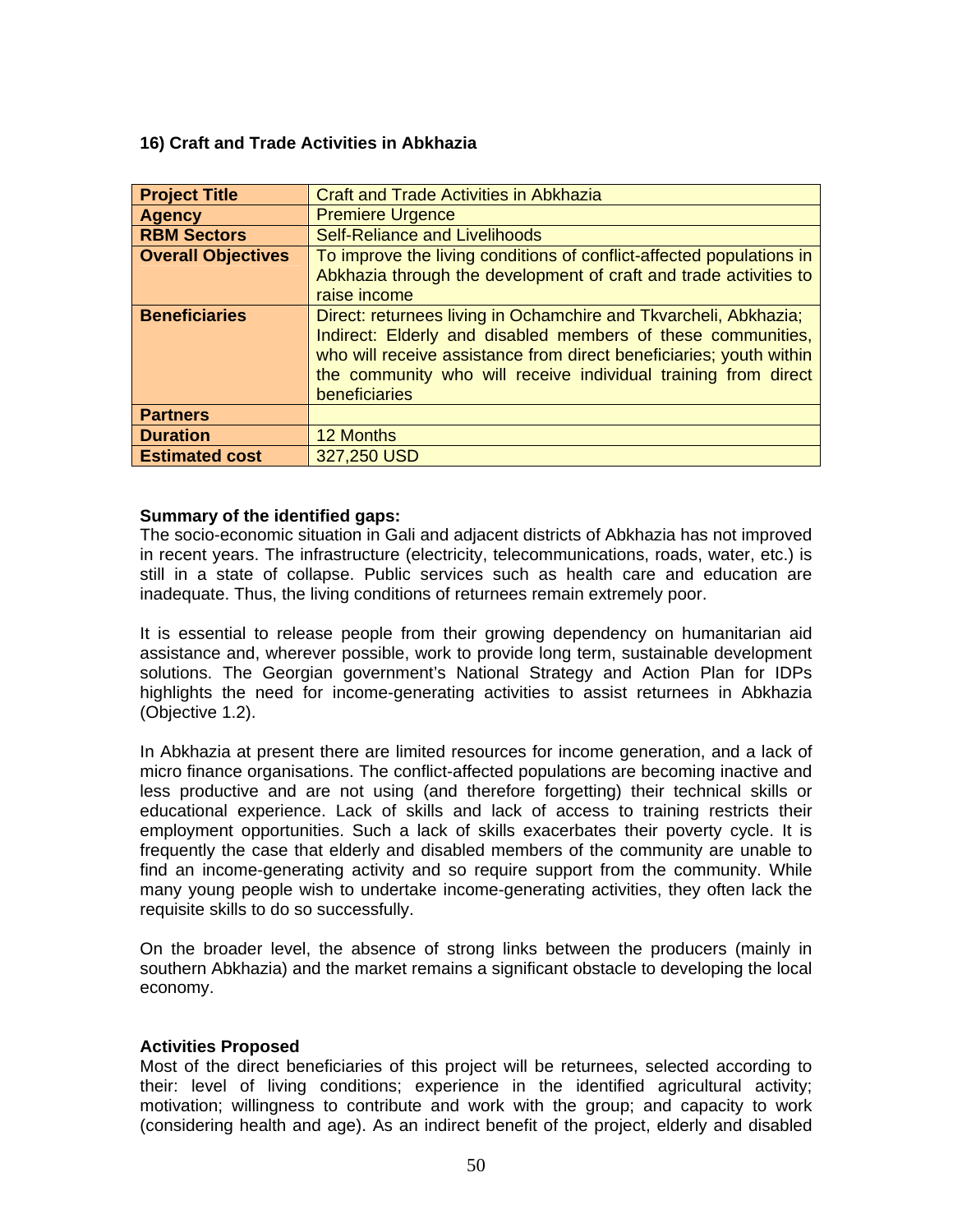members of the communities will receive assistance from the direct beneficiaries (e.g. carpenters will help elderly with shelter rehabilitation, etc.). Additionally, young people in these conflict-affected communities will receive trainings from direct beneficiaries, so the skills acquired are passed on.

Specific activities will include:

# *1. Provision of Equipment and technical assistance*

PU will provide individual equipment for each beneficiary, to assist any kind of viable economic activity (bakery, hair-dresser, car repair) by providing tools, equipments and skills. In particular, activities linked with infrastructure rehabilitation (carpentry, plumbing) will be promoted.

# *2. Specific training sessions*

PU will implement specific training sessions and workshops to assist the beneficiaries in establishing and managing a successful economic activity. Training sessions will cover: how to start a business, how to make a business plan, how to sell the products, marketing

# *3. Community confidence-building*

To promote confidence building and link the beneficiaries of the different targeted villages, the beneficiaries will share their experiences and problems through visits, as well as during the organised training sessions. The solidarity network will be re-enforced through the assistance provided to the most vulnerable (elderly, disabled). A newsletter will be published to inform the different communities

# *4. Connecting production activities with market opportunities*

The absence of a link between the producers (primarily in southern Abkhazia) and the market remains one of the main obstacles to developing the local economy. Therefore this project will seek to link middle men with the producers, to increase the added value of produce through quality, to provide trainings on marketing, to increase the production for emerging markets.

While the project is has been priced out here for 12 months, this activity would require continual funding over a 2 year work period to ensure full effectiveness.

# **Expected outcomes:**

- The beneficiaries will enjoy better living conditions thanks to the increased household income which results from income-generating activities. The revenue generated can be used for health, education and other essential services;
- **IMPROVEMENT OF PROTESS** inclusional skills and knowledge of the beneficiaries through training sessions;
- **IMPROVEMENT OF the communication and coordination within and between the** targeted communities, through the organization of regular visits and monthly newsletters;
- Access to the market will be improved thru the creation of links between the producers and the customers;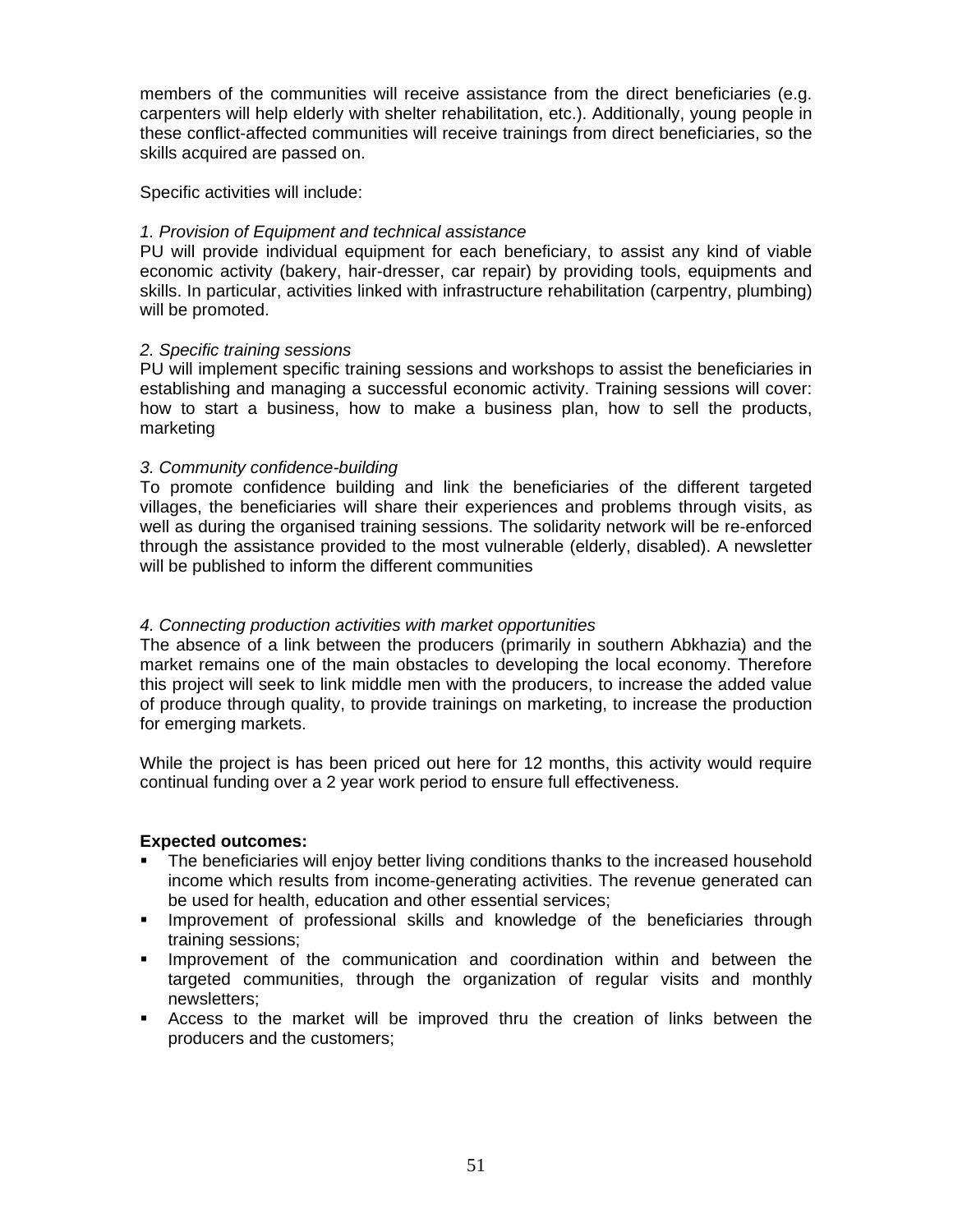# **Suggested costs:**

| <b>Item Description</b>     | Cost (USD) |
|-----------------------------|------------|
| <b>Expatriate Staff</b>     | 46,000     |
| <b>National Staff</b>       | 61,770     |
| Logistics and Communication | 24,500     |
| Sub-Total                   | 132,270    |
| <b>Professional kits</b>    | 172,250    |
| <b>Marketing Costs</b>      | 3,750      |
| Training                    | 9,180      |
| <b>Printing materials</b>   | 7,800      |
| Visibility                  | 1,000      |
| Monitoring and assessment   | 1,000      |
| Sub-Total                   | 194,980    |
|                             |            |
| TOTAL                       | 327,250    |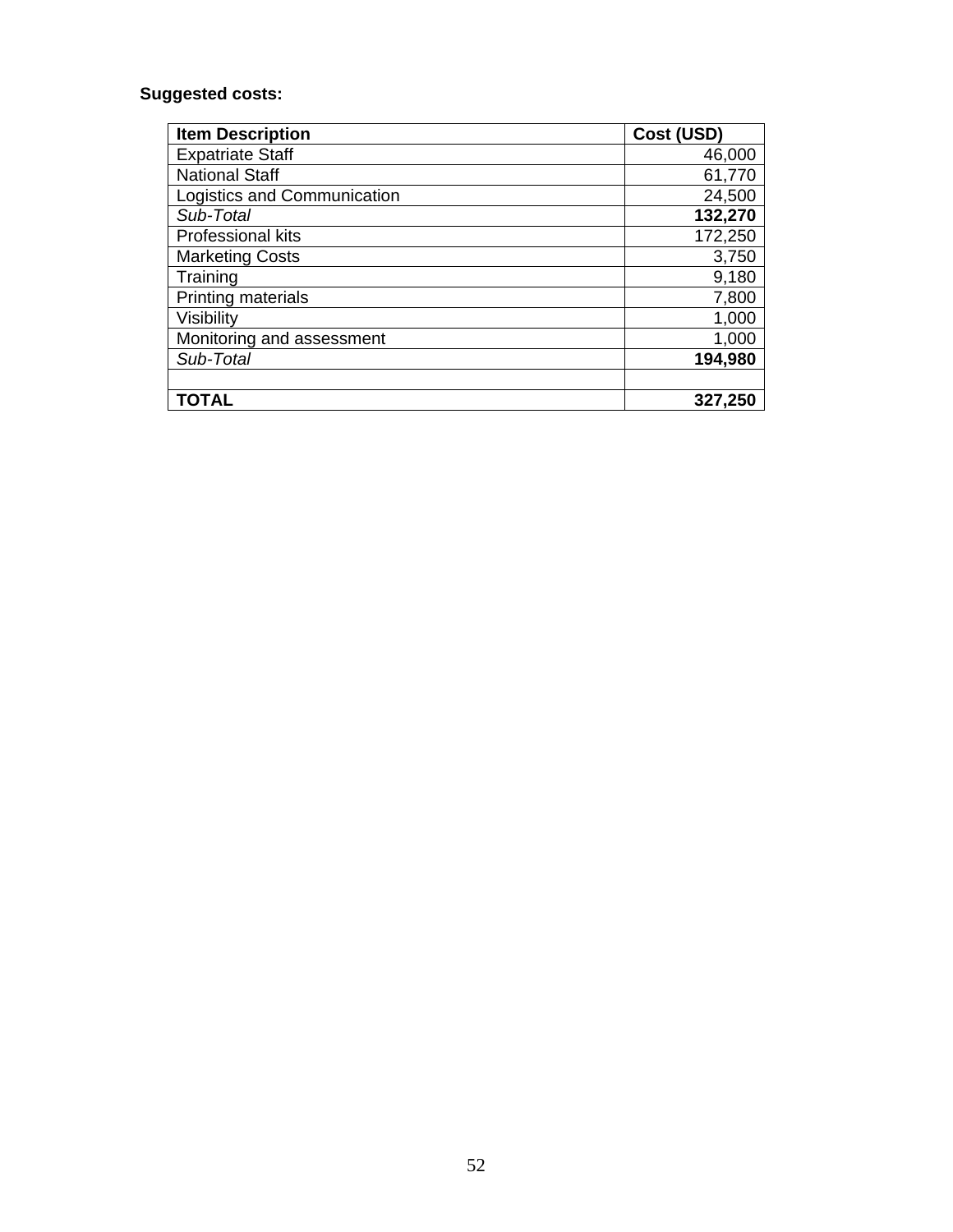# <span id="page-52-0"></span> **Durable Solutions**

# **17) A comprehensive tailor-made approach to durable housing for the local integration of IDPs in Tbilisi and West Georgia**

| <b>Project Title</b>      | A comprehensive tailor-made approach to durable housing for<br>the local integration of IDPs in Tbilisi and West Georgia                                                                                                                                                                                                              |  |  |
|---------------------------|---------------------------------------------------------------------------------------------------------------------------------------------------------------------------------------------------------------------------------------------------------------------------------------------------------------------------------------|--|--|
| <b>Agency</b>             | Danish Refugee Council; Norwegian Refugee Council; Swiss<br>Agency for Development and Cooperation; local NGOs                                                                                                                                                                                                                        |  |  |
| <b>RBM Sectors</b>        | Local Integration Support; Shelter/Other Infrastructure                                                                                                                                                                                                                                                                               |  |  |
| <b>Overall Objectives</b> | 1. To provide access to durable housing to IDPs and local<br>residents leaving in collective centres;<br>2. To provide access to durable housing to IDPs leaving in<br>private sector;<br>3. To ensure sustainability of these housing solutions;<br>4. To strengthen the capacities of authorities to provide<br>assistance to IDPs. |  |  |
| <b>Beneficiaries</b>      | <b>IDPs and local community</b>                                                                                                                                                                                                                                                                                                       |  |  |
| <b>Partners</b>           | Ministry of Labor, Health and Social Affairs of Georgia; Ministry of<br>Refugees and Accommodation of Georgia; Municipalities                                                                                                                                                                                                         |  |  |
| <b>Duration</b>           | 12 months (with possible extension)                                                                                                                                                                                                                                                                                                   |  |  |
| <b>Estimated cost</b>     | USD 11,432,000                                                                                                                                                                                                                                                                                                                        |  |  |

# **Summary of identified gaps**

15 years after the conflict, many IDP still live in collective accommodation under dire circumstances, and remain economically and socially marginalised. The Government of Georgia's earlier focus on the return of IDPs constrained efforts to facilitate local integration. However a new political impetus has arisen in Georgia with the endorsement of the government's National IDP Strategy and the development of its Action Plan. This will create an entirely new support platform for efforts to find durable solutions for IDPs.

As stated in the Georgian government's "National Strategy for Internally Displaced Persons (IDPs)" and recognized by all development and humanitarian organizations working in the country, the majority of the IDPs residing in Georgia live in precarious socio-economic conditions. Main interlinked features of these are: decrepit and overcrowded housings for many IDPs, high unemployment rate and general lack of selfreliance opportunities, poor health conditions and limited access to quality social services. Some oh these features are not exclusive to IDPs but are shared with the general (non-IDP) most vulnerable Georgian population.

Housing conditions, and in particular those of the IDPs living in temporary collective centres, are often pointed at as the main problem IDPs have, which has a major negative impact on their chances of local integration. The latest strategic directions elaborated by the Georgian Government foresee the right of IDPs to local integration while waiting for their return to be possible. Housing represents probably the main visible obstacle to local integration since for more than fifteen years IDPs have been kept in precarious temporary accommodations (private or public) with the idea that they would shortly go back to Abkhazia. Housing represents a major difference between vulnerable IDP and non-IDP population, since the letter normally possess their own dwellings.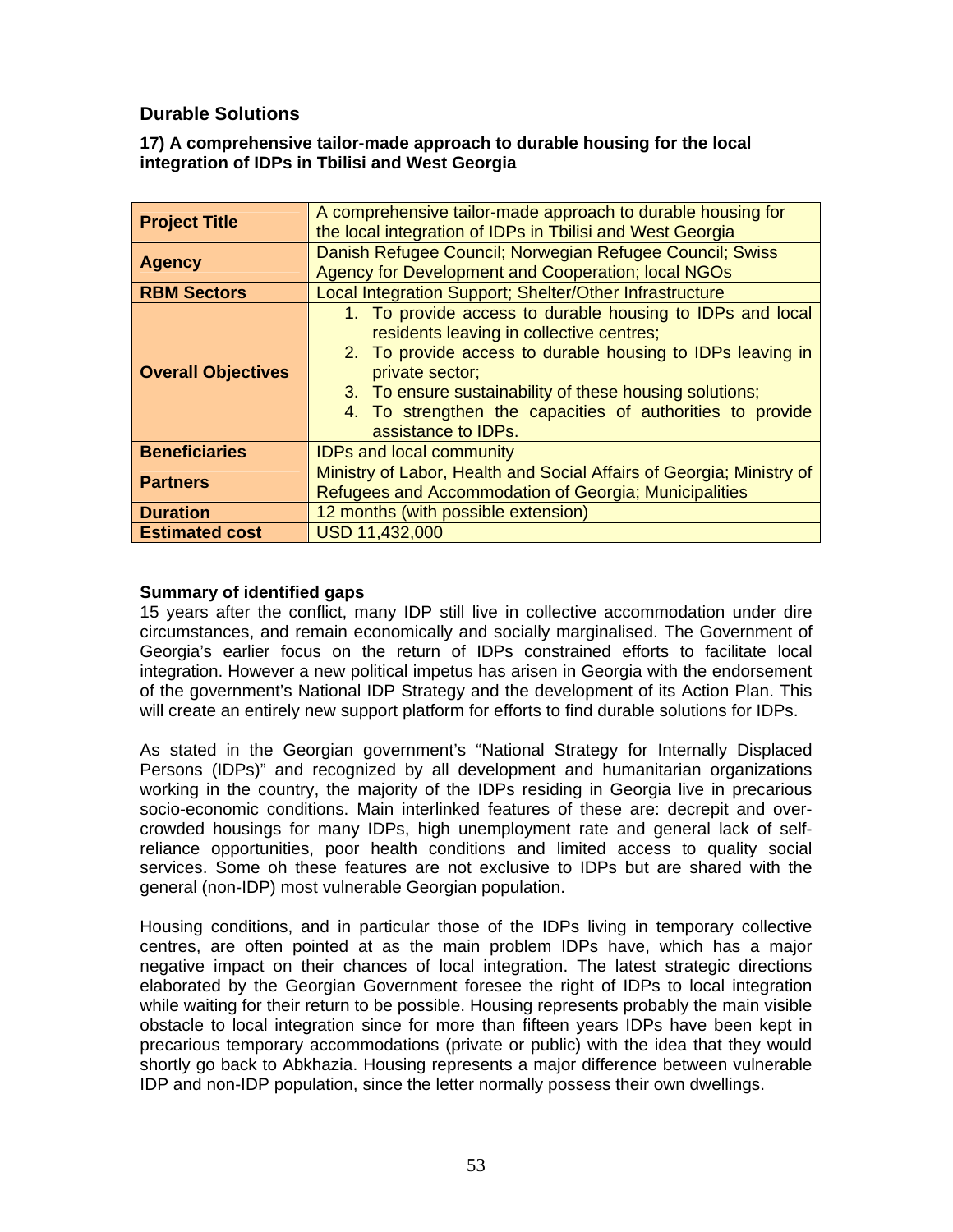It is important to understand that housing is just the visible peak of a much wider problem. Improving the access of IDP to adequate housing is probably the most critic protection gap to be covered but does not solve their problems *per se* and, most important, is not effective if targeted independently. Housing has to be targeted through a comprehensive programme providing housing support together activities aiming at increasing IDPs' self-reliance. This holistic approach has to include a combination of activities and supports tailored on the specific vulnerabilities and coping capacities of the IDPs.

This project is in line with objective 2.2 of the Georgian National Strategy and Action Plan for IDPs, namely to 'improve the socio-economic conditions of IDPs'. It is also in keeping with the priorities of many international donors as communicated at the conclusion of the international donor mission to Georgia (March 31 - April 4, 2008).

This project is linked to other projects, particularly the social housing project (Concept No 20) and vocational training and employment project (Project Concept No 14) as well as other projects addressing the reintegration and basic needs of the most vulnerable IDPs.

# **Activities & Outcomes**

**Beneficiaries**: Through this project UNHCR aims at providing durable housing to 2,200 IDP households (10,000 persons) living in the two most IDP-populated areas in Georgia; i.e. Tbilisi (70,000 IDPs), Zugdidi (50,000 IDPs) and Kutaisi (12,000).

**Selection criteria** - *IDPs in collective centres*: Aiming at closing down collective centres and diminishing their number in Georgia, the main focus will be kept on those centres with the highest concentration of socially and economically vulnerable persons. When targeting a collective centre, tailor-made solutions have to be found for all its inhabitants (including locals). On a secondary level, those centres for which a durable solutions can easily be found (such as transfer of ownership to IDPs accompanied by conversion of the spaces into adequate family dwellings) might also be targeted. *IDPs in private sector*: Mainly those IDPs living in most crowded privately owned dwelling will be supported through this project. Most socially and economically vulnerable IDP households will be prioritized, but a component of the project will also target those households with more coping mechanisms and higher success potential, such as less precarious households that proactively look for support to purchase/rent a dwelling.

**Activities** - *Housing support*: Tailor-made housing solutions will be provided to IDPs based on their specific vulnerability and coping strategy. It is expected that a housing solution for a household will const at least 5,000 USD. The palette of durable housing measures will include:

- a. referral and support to specialized institutions in case of physical and/or mental disabilities (just in most needy cases; striving to deinstitutionalization of special care);
- b. social housing in supportive environment for able-bodied vulnerable IDPs (elderly, single-headed households, etc.);
- c. social housing in form of moderate-rent housing for IDPs with limited selfreliance capacity/potential;
- d. one-time purchase or rental subsidy for IDPs with self-reliance capacity.

 - *Support to self-reliance*: Housing projects will be framed within a comprehensive programme supporting IDPs to make the housing solution durable and effectively improving their living conditions. Through its local and international partners, UNHCR will offer a tailor-made self-reliance support with activities such as: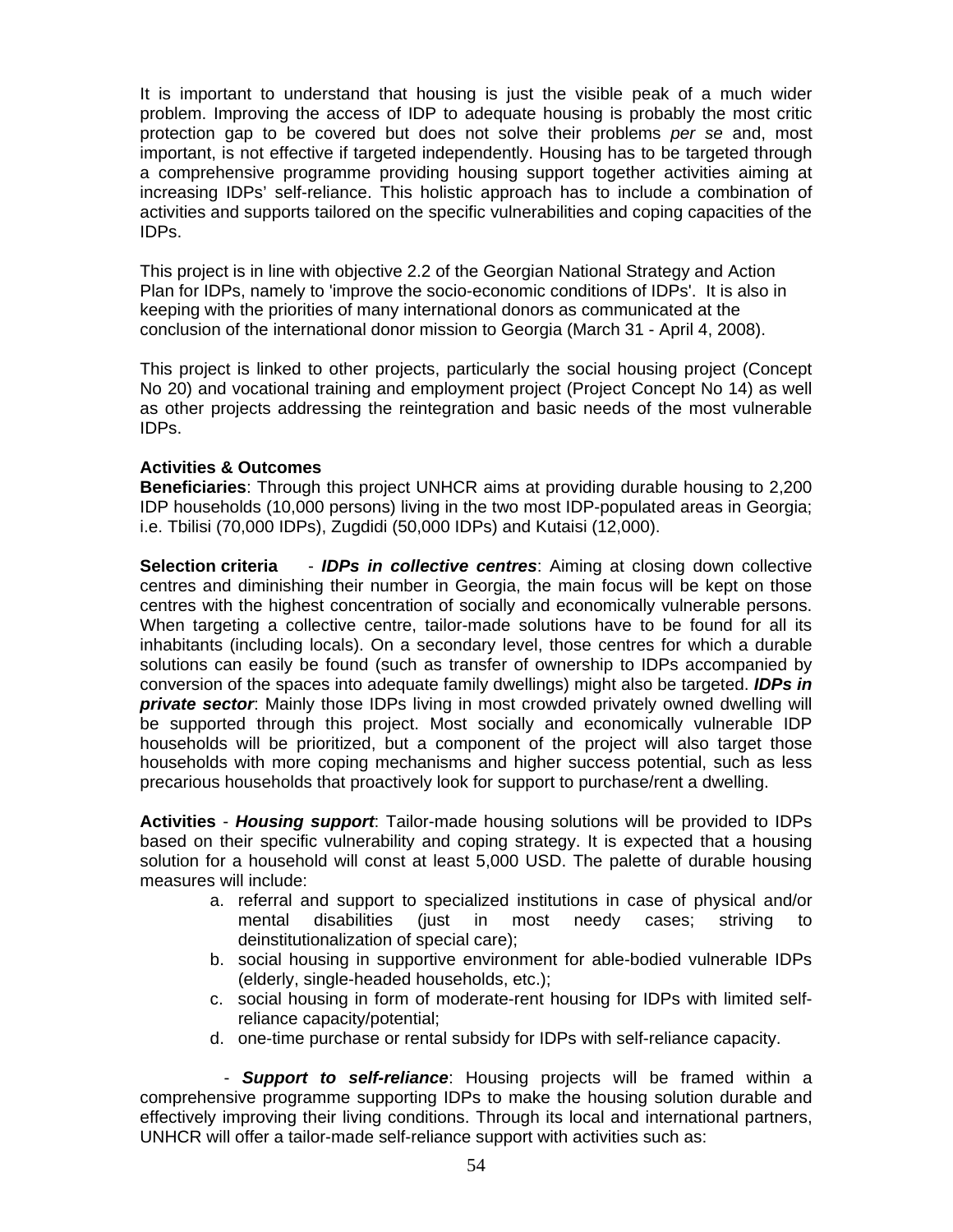- a. supporting access of children to education;
- b. increasing vocational training and retraining opportunities;
- c. supporting income-generating initiatives;
- d. providing psychosocial support;
- e. improving access to adequate health and social services;
- f. providing legal support and counseling;
- g. increasing capacities of IDPs to advocate for their rights.

#### **Expected Outcomes:**

- 2,200 IDP households will find a housing solution that is adapted to their needs and coping capacities. Some local households will indirectly be targeted.
- All beneficiaries of the housing support are able to sustain their new housing situation.
- Where possible, self-reliance of beneficiaries will be increased.
- Comprehensiveness of the response will be ensured through the programme and its different components, but also through close cooperation with other assistance and protection projects carried out in Georgia.
- Authorities will be involved throughout the implementation of the programme and will be able to endorse their responsibilities (e.g. social housing) at the end of the programme.

# **Suggested Costs in USD**

| Item description                                   | Unit     | # of<br>units | Cost per<br>unit | Total \$     |
|----------------------------------------------------|----------|---------------|------------------|--------------|
| <b>Shelter</b>                                     |          |               |                  |              |
| Tailor made housing support                        | Lump sum | 2,200         | \$5,000          | \$11,000,000 |
| Capacity building                                  | Lump sum |               | \$20,500         | \$30,000     |
| <b>Beneficiary Complaint mechanism</b>             | Lump sum |               | \$40,500         | \$60,000     |
| Internal evaluation                                | Lump sum |               | \$12,000         | \$20,000     |
|                                                    |          |               | Total \$         | \$11,110,000 |
| International Programme Manager (50%)              | Month    | 6             | \$11,000         | \$66,000     |
| Regional Representative (10%)                      | Month    | 1.2           | \$12,500         | \$15,000     |
| Local staff (18)                                   | Month    | 108           | \$1,000          | \$108,000    |
| Internal travel, monitoring and transport<br>costs | Month    | 22            | \$2,000          | \$44,000     |
| Office costs (rent/utility/supplies/com.)          | Month    | 24            | \$3,000          | \$72,000     |
| Audit, Bank fees                                   | Lump sum |               | \$17,000         | \$17,000     |
|                                                    |          |               | Total \$         | \$322,000    |
|                                                    |          |               |                  |              |
| <b>GRAND TOTAL</b>                                 |          |               | \$11,432,000     |              |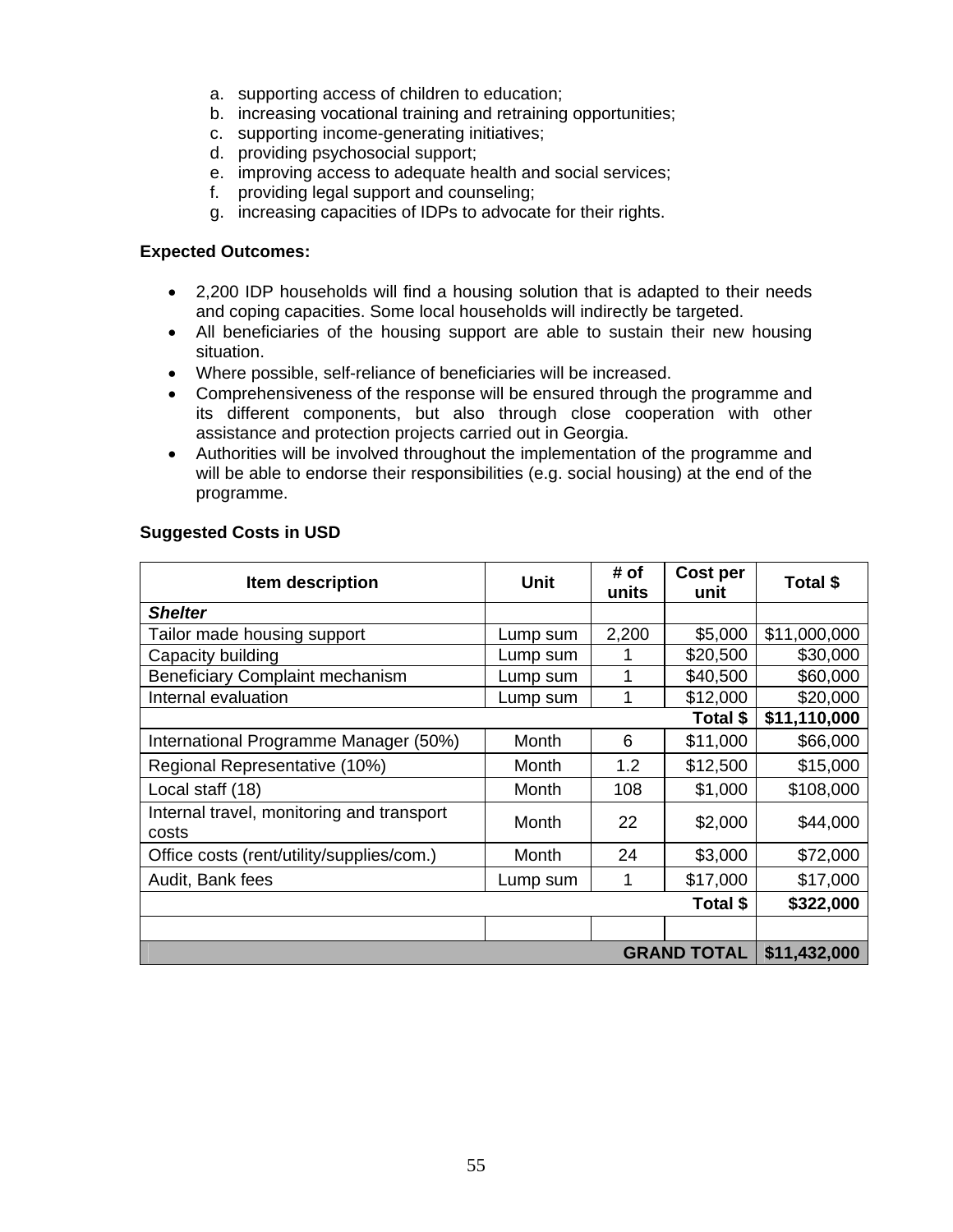#### <span id="page-55-0"></span>**18) Integration Models Western Georgia**

| <b>Project Title</b>      | <b>Integration Models Western Georgia</b>                     |
|---------------------------|---------------------------------------------------------------|
| <b>Agency</b>             | <b>Danish Refugee Council</b>                                 |
| <b>RBM Sectors</b>        | Local Integration Support; National Administrative Framework  |
|                           | 1. To improve integration possibilities for IDPs in Samegrelo |
| <b>Overall Objectives</b> | District, western Georgia,                                    |
|                           | 2. To design durable solutions modelling projects             |
|                           | IDPs and local population in western Georgia;                 |
| <b>Beneficiaries</b>      | Ministry of Refugees and Accommodation (MRA)                  |
|                           | MoE, MRA, Local Authorities, Georgian Young Lawyers'          |
| <b>Partners</b>           | Association (GYLA), local NGO's, IDPs                         |
| <b>Duration</b>           | 12 months                                                     |
| <b>Estimated cost</b>     | 722,600 USD                                                   |

#### **Summary of identified gaps**

15 years after the conflict, many IDP still live in collective accommodation under dire circumstances, and remain economically and socially marginalised. The Government of Georgia's earlier focus on the return of IDPs constrained efforts to facilitate local integration. However a new political impetus has arisen in Georgia with the endorsement of the government's National IDP Strategy and the development of its Action Plan. This will create an entirely new support platform for efforts to find durable solutions for IDPs.

At present, the relevant government departments require capacity building if the IDP Action Plan is to be implemented effectively. The generally limited capacity of the Georgian Government to manage matters related to migration has been recognized in the 2005 ENP Country Report on Georgia. Gaps highlighted include the lack of experienced staff and insufficient co-ordination and co-operation among concerned ministries. The highly centralized structure of the Ministry of Refugees and Accommodation (MRA) often obstructs timely response to IDP issues.

This project will be based on a solid partnership with MRA and other government stakeholders, to enable the government to assume greater responsibility for the implementation of the IDP Action Plan, particularly with regard to closure of collective centers. In addition, since the Strategy and Action Plan envisages a substantial transfer of responsibility and power to the regional level, a decentralized capacity-building component is included.

#### **Activities**

With its existing project, 'Integration Models Georgia', the Danish Refugee Council (DRC) is in a favourable position to partner with the government on this issue: not only in terms of direct assistance projects to the vulnerable IDP population but also to create practice-oriented and value-based 'model projects', which will build government capacity at the local and central levels, to fulfil its obligations in respect of IDPs.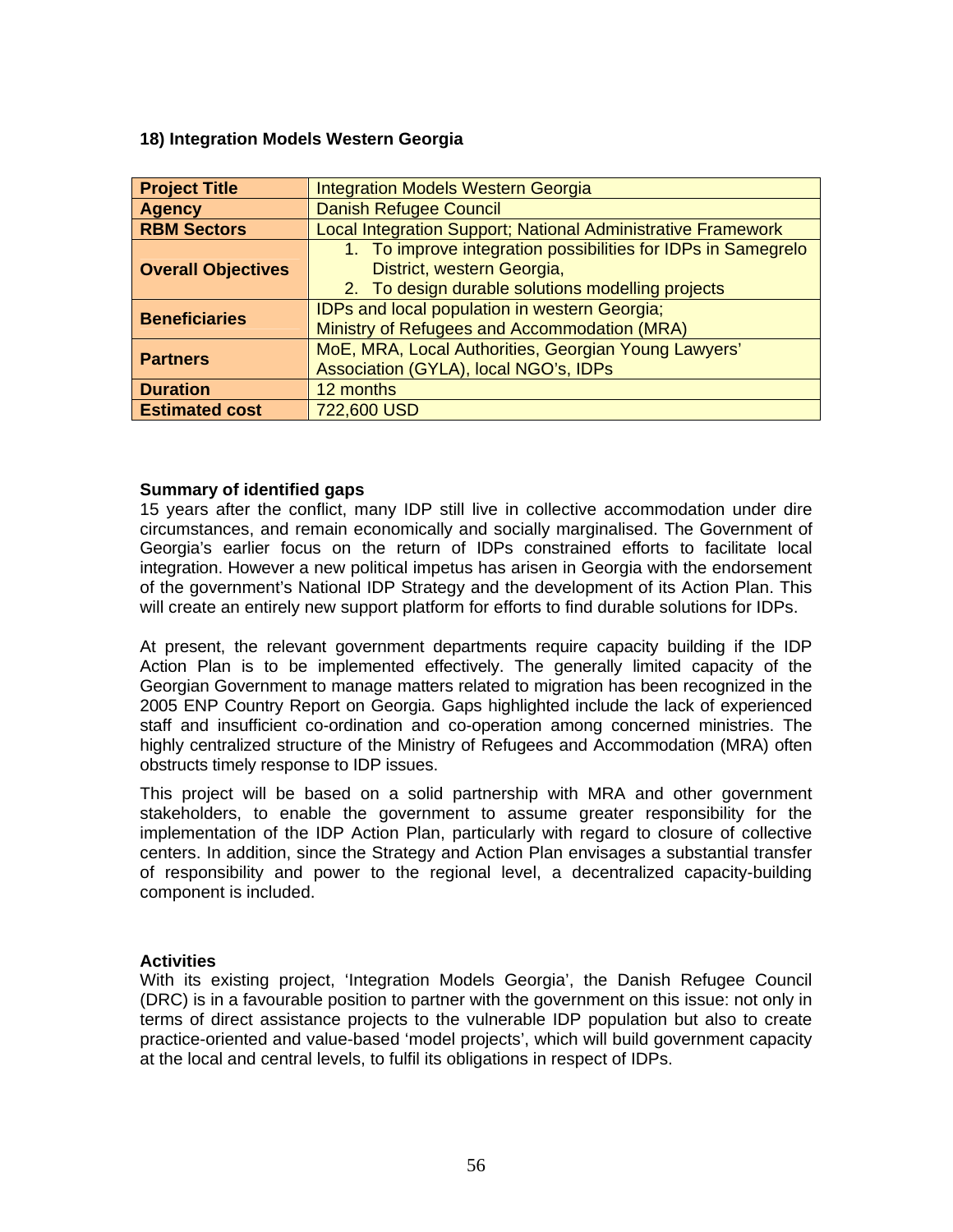Specific activities will include:

# *1. Building the Capacity of MRA*

This component aims to raise the theoretical and practical level of expertise within the MRA by way of trainings/supervision. Of equal importance, MRA will be assisted in drafting guidelines based on practice (potential input to standard operation procedures (SOP)) to ensure institutionalization of knowledge gained through the project. The guidelines / SOPs should emerge from implementation of an integrated assistance package (model projects / component 2). Finally, accumulated knowledge should be disseminated to other government structures and publicly in the region and nationally.

The following activities are included in this component:

- $\triangleright$  Opening conference to launch the project
- $\triangleright$  Technical training for local governmental structures and local administration on the concept and content of the national IDP strategy/action plan, international IDP guidelines, durable solutions (provided by MRA, GYLA)
- ¾ Formation of local committee with governmental and administrative personnel from MRA, IDP representatives, local NGO representatives and representatives of international organizations to advise and oversee concrete assistance activities (as described in component 2)
- ¾ Review, prioritization and selection of modeling project interventions for privatization of collective center and livelihood support (as described in component 2) / Monthly meetings
- $\triangleright$  Monitoring and evaluation of project progress (as described in component 2)
- $\triangleright$  Development of implementation and lessons learned document by the local committee. This will input to the discussion of SOPs.
- $\triangleright$  Closing conference on selected projects, presentation of lessons learned to central and local government officials, IDP, LNGO and international representatives

# *2. Model projects on local integration implemented*

Experience shows that the selection as well as legal aspects of self privatization of collective centers is particularly problematic, due to the lack of guidance, routine and procedures as well as ownership. Currently every self-privatization effort stands alone as a unique intervention. Assistance to housing/self privatization should go hand in hand with support to economic self reliance activities in order to ensure that the IDPs no longer need social assistance but rather generate their own income, as well as assistance activities should also include the host environment. To assist the MRA and the District of Samegrelo (western Georgia) in implementing and further developing the national strategy and test different local integration models practically, two modeling projects on how to secure durable integration solutions for IDPs will be implemented.

The objective is therefore; to provide IDPs in two collective centres with proper means to integrate into society through an integrated package of assistance including obtaining full ownership and responsibilities of their property and support to economic self reliance activities. The equally important aspect is to target the surrounding host society to increase the economic activities in the area. As described in component 1, the efforts will be conducted in close partnership between the MRA and local authorities. In summary the activities include:

¾ Information gathering and pre-selection of potential project interventions on privatization of collective center and livelihood support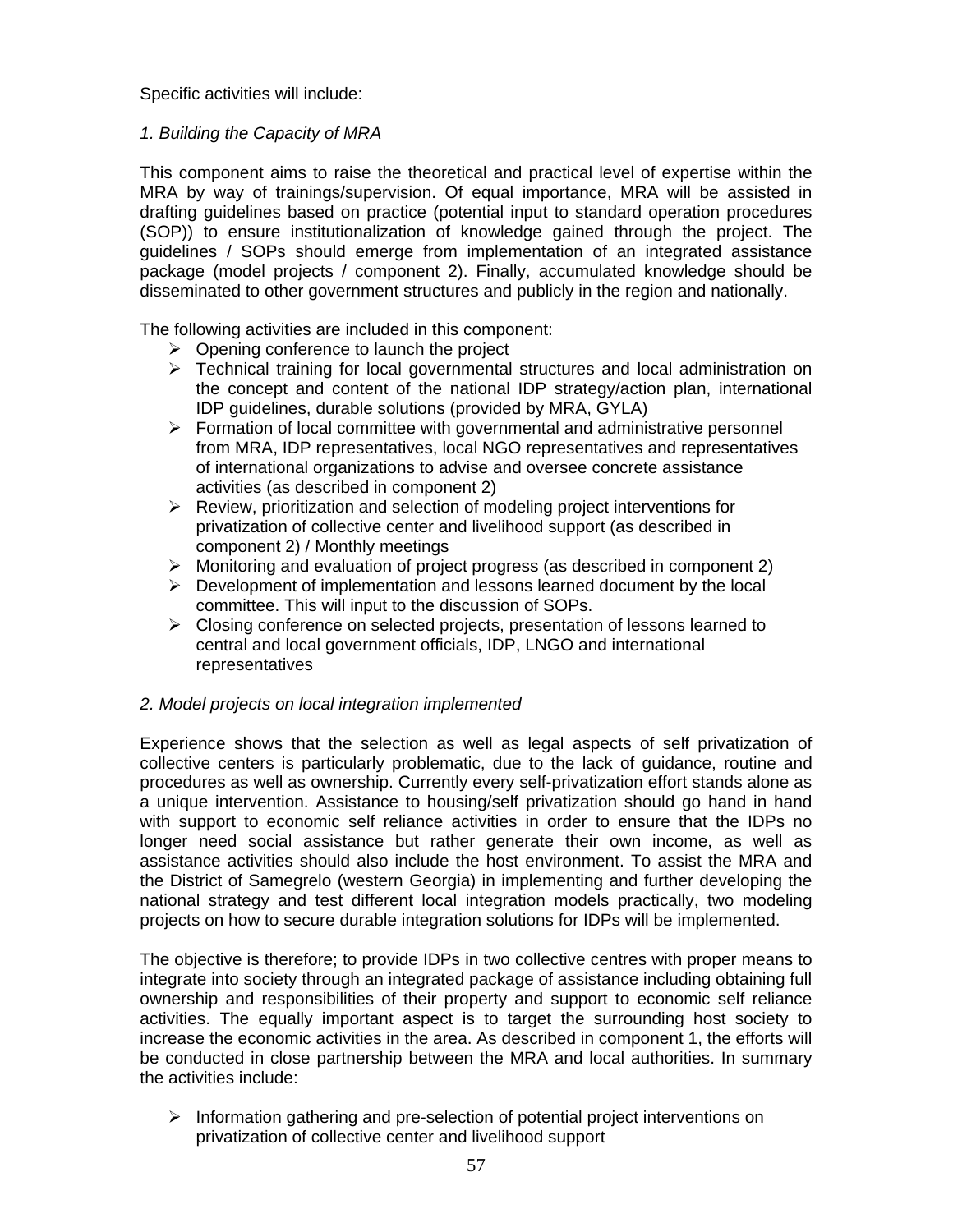- $\triangleright$  Presentation of findings to the local committee.
- $\triangleright$  Physical and economic assessment and selection of target centers
- $\triangleright$  Community mobilization and Physical rehabilitation support (physical conversion of 2 collective centres)
- $\blacktriangleright$  Legal assistance
- $\triangleright$  Development of an implementation plan for grants and SME interventions submitted to the local committee.
- $\triangleright$  Grants and SME programme implemented according to plan with regular reporting to the local committee

#### *3. Strengthen the capacity of IDP population and local NGOs to support the Action Plan*

The objective of the third component is complementary to previous components, in as much as it aims at increasing the knowledge of the IDP population and relevant NGO community in general (and particularly in Samegrelo District) on the IDP Strategy, and to enable the IDP population to support the implementation of the strategy at local and national level. Activities under this component, implemented mainly by GYLA and other LNGO partners, will include:

- $\triangleright$  Mobilization of residents in up to 100 collective centers
- $\triangleright$  Training of residents in up to 100 collective centers
- $\triangleright$  Meetings facilitated between local residents and authorities
- $\triangleright$  Legal assistance offered in up to 100 collective centres
- $\triangleright$  Production of brochure on housing rights
- $\triangleright$  Dissemination of information on the IDP strategy and on housing rights

#### **Expected Outcomes:**

- Local governmental structures and local administrations are able to operationalize their increased information on the national IDP Strategy in direct actions to improve integration possibilities for IDPs in Samegrelo District, and are able to support the development of the Strategy at local and national level.
- Two durable solutions modeling projects have been jointly planned, implemented and reviewed and provide lessons along the lines of the national IDP Strategy Action Plan.
- The IDP population and relevant NGO community in general and especially in Samegrelo District have increased their knowledge on the IDP Strategy and are able to support and advocate the development of the Strategy at local and national level.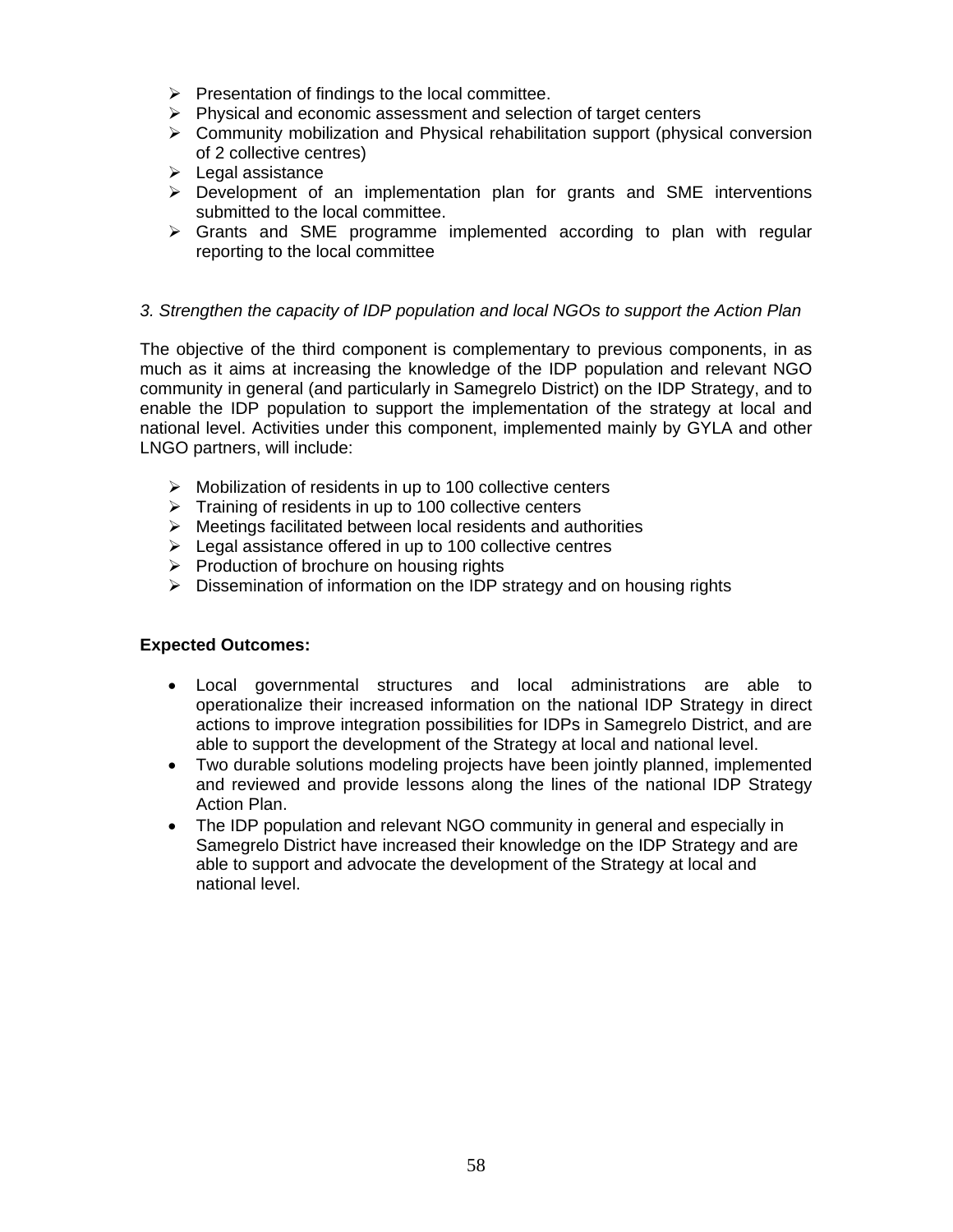# **Suggested Costs**

| Item description                                     | Unit           | # of<br>units           | Cost per<br>unit | Total \$  |
|------------------------------------------------------|----------------|-------------------------|------------------|-----------|
| <b>COMPONENT1</b>                                    |                |                         |                  |           |
| <b>Training on Decentralization</b>                  | Lump sum       | 1                       | \$5,500          | \$5,500   |
| Committee meetings                                   | 10<br>Lump sum |                         | \$1,00           | \$1,000   |
| <b>National Conferences</b>                          | Lump sum       | $\overline{2}$          | \$3,500          | \$7,000   |
| Editing and printing of review document              | Lump sum       | $\mathbf 1$             | \$1,600          | \$1,600   |
|                                                      |                |                         | Total \$         | \$15,100  |
| <b>COMPONENT 2</b>                                   |                |                         |                  |           |
| Pre-selection, information gathering,<br>assessments | Lump sum       | 1                       | \$4,000          | \$4,000   |
| <b>Project Collective Center 1</b>                   | Lump sum       | 1                       | \$90,000         | \$90,000  |
| <b>Project Collective Center 2</b>                   | Lump sum       | 1                       | \$90,000         | \$90,000  |
| Project SME 1                                        | Lump sum       | 10                      | \$8,000          | \$80,000  |
| Project SME 2                                        | Lump sum       | 10                      | \$8,000          | \$80,000  |
|                                                      |                |                         | Total \$         | \$344,000 |
| <b>COMPONENT 3</b>                                   |                |                         |                  |           |
| <b>Mobilization in Collective Centers</b>            | Lump sum       | 100                     | \$250            | \$25,000  |
| <b>Print Publications</b>                            | Lump sum       | 1                       | \$40,000         | \$40,000  |
| Task Forces (training, meeting)                      | Lump sum       | 18                      | \$1,000          | \$18,000  |
| Legal counseling, LNGO                               | 18<br>Lump sum |                         | \$2,500          | \$45,000  |
| Network meetings                                     | Lump sum       | 10                      | \$300            | \$3,000   |
| <b>Regional Meeting</b>                              | Lump sum       | $\mathbf{1}$<br>\$1,500 |                  | \$1,500   |
|                                                      |                |                         | Total \$         | \$132,500 |
| International Programme Manager                      | Month          | 12                      | \$11,000         | \$132,000 |
| Regional Representative (10%)                        | Month          | 1.2                     | \$12,500         | \$15,000  |
| Local staff (three)                                  | Month          | 36                      | \$1,000          | \$36,000  |
| Internal travel, monitoring and transport<br>costs   | Month          | 12                      | \$2,000          | \$24,000  |
| Office costs (rent/utility/supplies/com.)            | Month          | 12<br>\$2,000           |                  | \$24,000  |
|                                                      |                |                         | Total \$         | \$231,000 |
|                                                      |                |                         |                  |           |
| <b>GRAND TOTAL</b>                                   |                |                         |                  |           |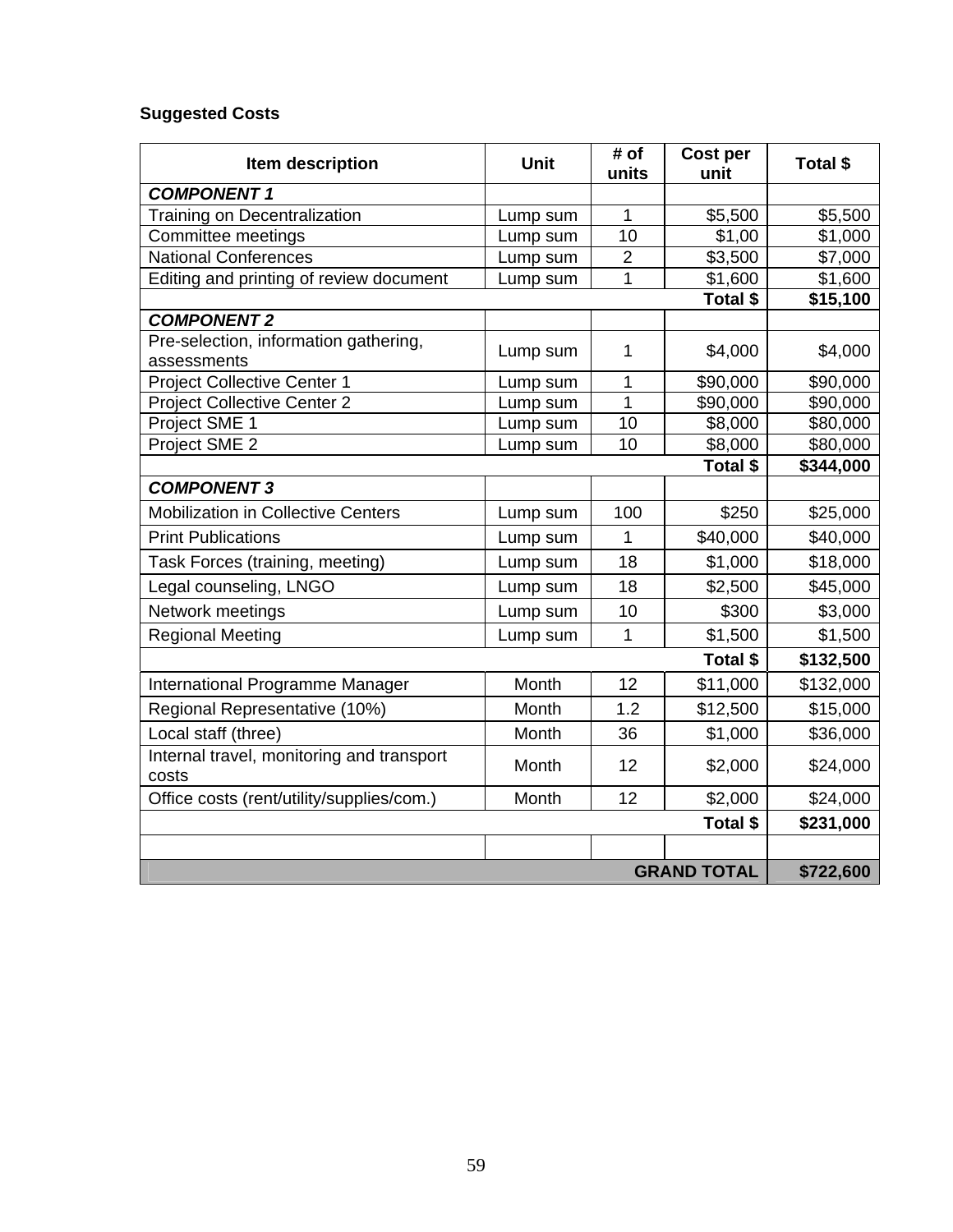# <span id="page-59-0"></span>**19) IDP Youth Integration Project**

| <b>Project Title</b>      | <b>IDP Youth Integration Project</b>                                                                                                                                 |
|---------------------------|----------------------------------------------------------------------------------------------------------------------------------------------------------------------|
| <b>Agency</b>             | <b>UNHCR</b>                                                                                                                                                         |
| <b>RBM Sectors</b>        | <b>Local Integration Support; Education</b>                                                                                                                          |
| <b>Overall Objectives</b> | To help develop citizenship and leadership skills in IDP youth<br>and encourage their participation in local community life; to<br>update the skills of IDP teachers |
| <b>Beneficiaries</b>      | 150 young IDPs living in Zugdidi, western Georgia; 250 IDP<br>teachers                                                                                               |
| <b>Partners</b>           | <b>Atinati (local NGO)</b>                                                                                                                                           |
| <b>Duration</b>           | 12 months                                                                                                                                                            |
| <b>Estimated cost</b>     | 118,760 USD                                                                                                                                                          |

# **Summary of identified gaps**

15 years after the conflict, many IDPs in Georgia still live in collective accommodation under dire circumstances, and remain economically and socially marginalised. The Government of Georgia's earlier focus on the return of IDPs constrained efforts to facilitate local integration. However a new political impetus has arisen in Georgia with the endorsement of the government's National IDP Strategy and the development of its Action Plan. This will create an entirely new support platform for efforts to find durable solutions for IDPs.

Many IDP children do not attend school due to socio-economic factors, and it is clear that teachers require additional training. While local youth have opportunities of modern, formal, non-formal and extra-curricular education, IDP youth often lack access to such opportunities. This negatively affects their capacity to become actively involved in community activities, thereby hindering chances of local integration.

To date, efforts to engage IDPs in response programmes have generally been *ad hoc*. Without input from a wider range of IDPs, including women and children, there is a risk that interventions may not be effectively targeting the most pressing needs.

#### **Activities**

This project aims to create an IDP Young Leaders Club, to help prepare young IDPs for their roles as citizens. Participants, aged 14-17, will be selected based on their motivation and willingness. During the project implementation period different activities will be used to develop various skills. Specific activities will include:

#### *1: Training programs for ID youth*

Three types of trainings will be provided by Atinati trainers, for selected IDP youth: (i) Conflict resolution and peace building; (ii) leadership, teambuilding and management; (iii) small business development.

At the first stage of this component, trainers will provide participants with information on each theme, and will support development of creative and analytical ways of thinking. The second stage will entail the selection of the most active young people, who have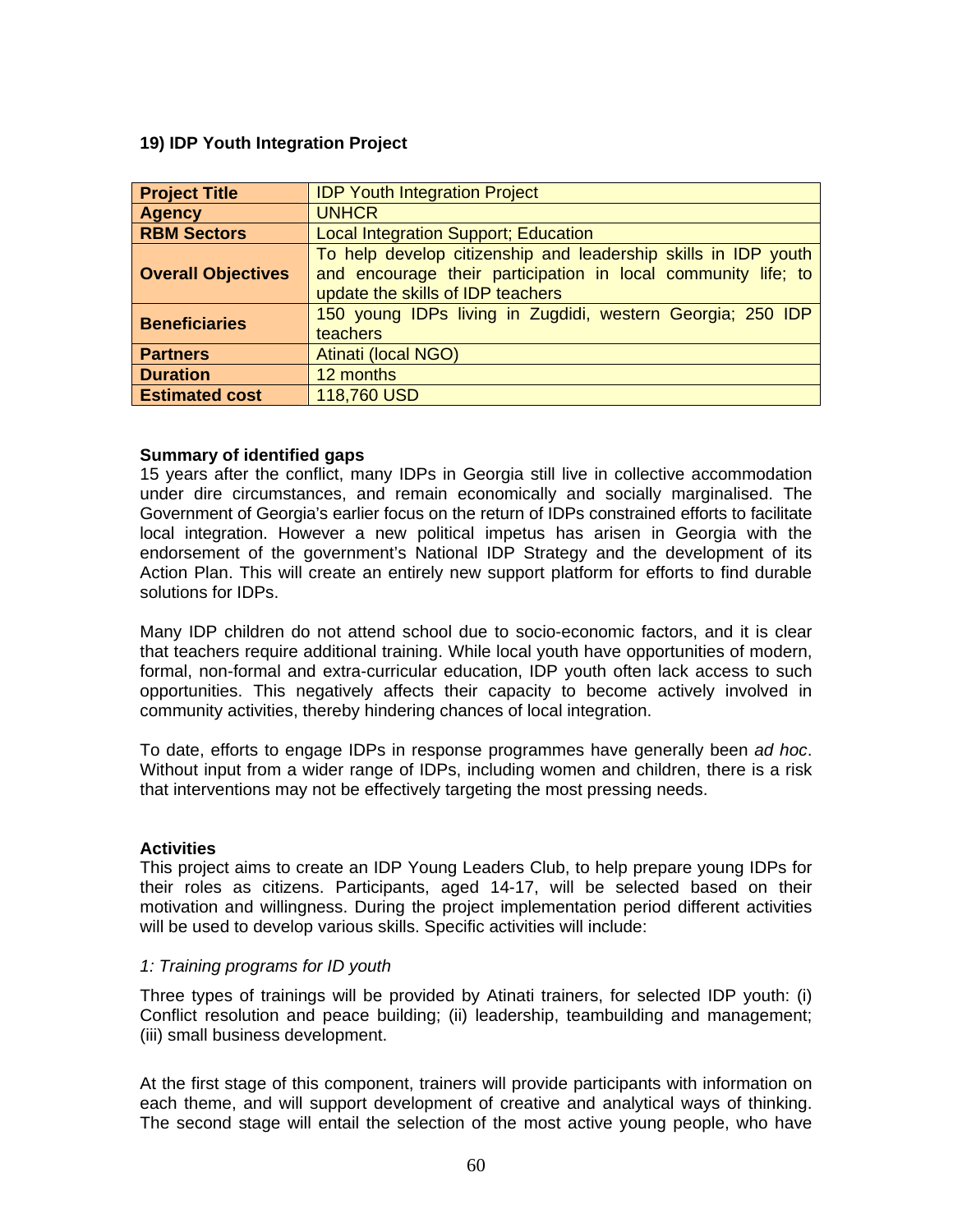demonstrated the capacity and strong commitment to participate in the program. These individuals will be prepared as trainers and taught some skills in Peer Education methodology. They will participate in special 'training of trainers' sessions, enabling them to conduct future sessions themselves. Some 45-50 young trainers will participate in this activity.

At the third stage, the selected young leaders will conduct outdoor trainings for their peers in Zugdidi schools and IDP collective centers.

During the training the trainers will use a variety of interactive methods, to foster development of different skills and encourage active participation.

# *2: Computer and English Language classes for ID youth;*

English Language and computer classes for ID youth will be held in ATINATI.

For the English classes, groups will be formed according to levels of knowledge. Classes will last for 6 months, and will utilize existing resources of the ATINATI English Learning Center will be used for this; as well as up-to-date text books, audio and video manuals will be used to make the learning process more attractive, interesting and fruitful for the participants. A total of 120 young IDPs will participate in this component of the project.

A member of the European Volunteer Service will be involved in this project, and will lead English Conversational club for participants. This will provide an excellent opportunity to develop skills in colloquial English.

Through computer classes the young IDPs will learn how to use computer Office programs, Internet Explorer and Power Point. The duration of this course will be 3 months (36 lessons). The young people will also take part in internet chat sessions held at ATINATI computer center.

# *3: Meeting of IDP youth with Community Leaders*

Meetings will be arranged between IDP youth and prominent members of the local community: politicians, businessmen, writers, poets, active citizens, successful university students, representatives of mass-media, old people. Most of these will be IDPs themselves.

IDP youth will be told in advance who they are going to meet, and will receive some information about him or her to prepare for the meeting. It will be particularly useful for young IDPs to meet successful adult IDPs, so as to give them hope and motivation for their future. These meeting will also influence their formation as active citizens, identify their own expectations and help them make informed decisions about their future.

# *4: Community Service activities in Zugdidi*

To complement the theoretical knowledge they will acquire, participants will also get directly involved in Community Service activities. The activities will be selected as those where IDP youth can make a real contribution: These could include: library, museum, Botanical Garden, schools, churches, monasteries, kindergartens, IDP collective centers, cinema and theatre. These experiences will introduce participants to the practice of volunteer citizen engagement, as well as increasing their participation in local community life, their self-esteem and level of integration.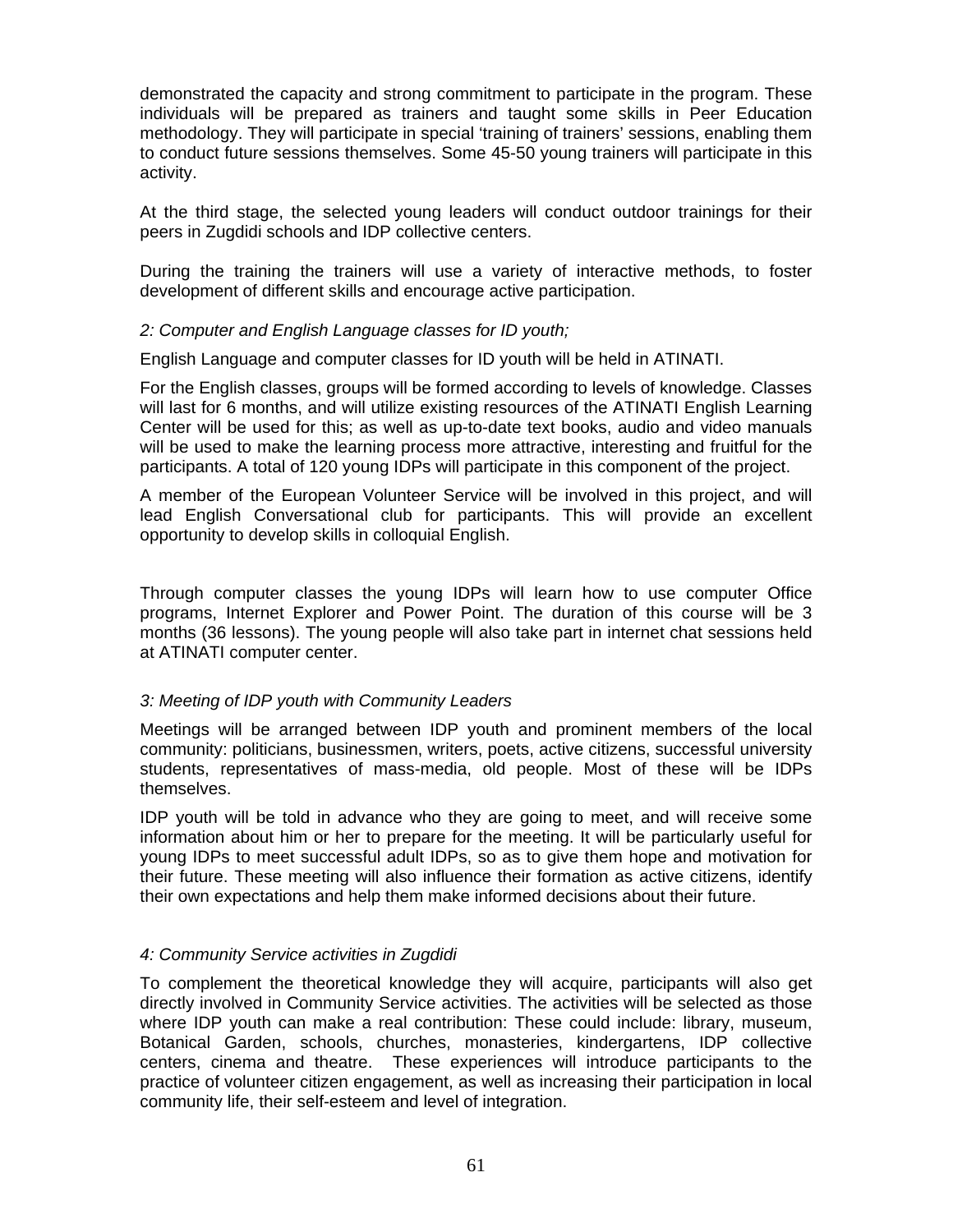# *5: Preparatory classes for National examinations*

Some recent reforms in the field of education have greatly affected national examinations in Georgia. However these changes are not well understood in the IDP community. Children have to take additional classes in order to improve their general skills and languages, so as to pass the exams successfully, but this is often unaffordable for IDP youth.

This component of the project envisages organizing preparation courses for General Skills (verbal and math), which IDP youth will be able to attend free of charge. The courses will be of 3-month duration.

# *6: Training programs for teachers and active parents;*

In light of recent changes to the Georgian education system, the retraining of teachers is becoming increasingly necessary. This project will provide trainings on a variety of relevant topics, for teachers as well as active parents. Topics covered will include: interactive learning methods; civic education; drama in education; alternative methods of conflict resolution; peace-building; human rights education

In the ATINATI office one 2-day training session will be held each month for 20-22 participants (teachers and parents).

# **Expected Outcomes:**

- **Increase the IDP youth awareness and their competence: participants will attend** English and computer classes, obtaining essential knowledge and undergoing progress tests;
- **Increase IDP youth participation in local community life: participants are engaged in** community service projects, supporting their local integration and bringing benefits to local community members;
- Support IDP youth career-guidance: participants will meet with prominent members of local community to better inform decisions about their future;
- It will support development of leadership skills in ID youth useful for them not only at school but generally for life: at least 40 young persons will participate in training of trainers sessions and apply the skills they have learned with their peers;
- It will improve qualification of IDP teachers, so as to improve and to increase employment opportunities: 250 teachers and parents will attend training sessions and acquire important information on teaching methods and civic education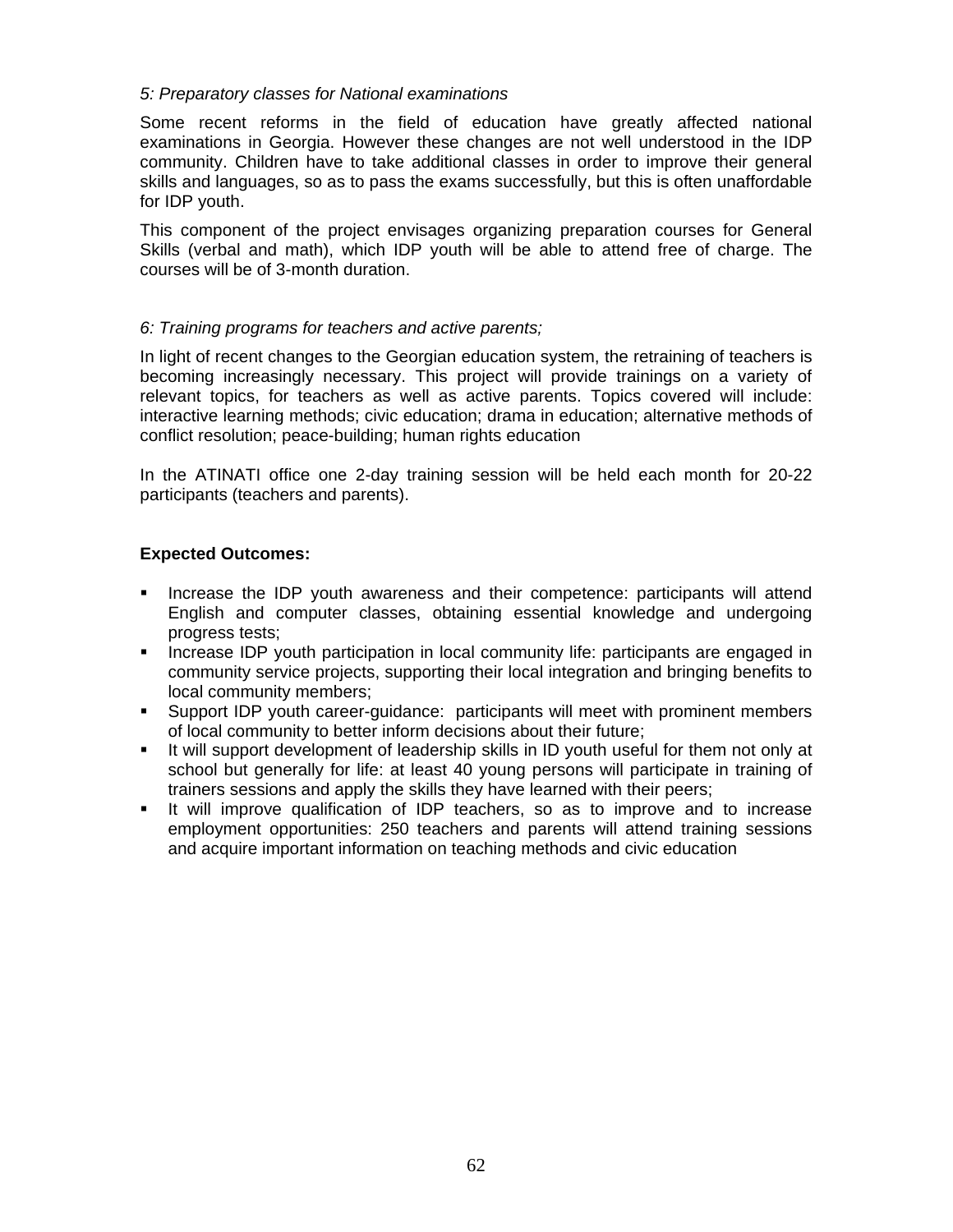# **Suggested Costs**

| Item description                                                               | <b>Unit</b>  | # of<br>units | <b>Cost per</b><br>unit | Total \$  |
|--------------------------------------------------------------------------------|--------------|---------------|-------------------------|-----------|
| Salaries for project staff (coordinator,<br>assistant, accountant, translator) | Month        | 12            | 1,750                   | 21,000    |
| Salaries for administration (office manager,<br>guards, cleaners)              | Month        | 12            | 750                     | 9,000     |
| <b>Technical Equipment</b>                                                     | Lump Sum     | 1             | 4,800                   | 4,800     |
| Training Programme for IDP Youth                                               | Month        | 12            | 1,500                   | 18,000    |
| Training of Trainers (three sessions)                                          | Lump Sum     | 1             | 11,400                  | 11,400    |
| Training Programme for teachers<br>and<br>parents                              | Lump Sum     |               | 13,970                  | 13,970    |
| English class teacher (6 groups)                                               | <b>Month</b> | 12            | 840                     | 1,680     |
| Materials for English classes                                                  | Lump Sum     |               | 8,700                   | 8,700     |
| Computer class teacher (4 groups)                                              | Month        | 12            | 480                     | 5,760     |
| Materials for compute class                                                    | Lump Sum     |               | 1,150                   | 1,150     |
| Meetings with community leaders                                                | Lump Sum     | 1             | 2,640                   | 2,640     |
| Preparatory classes for national exams<br>(salaries for four teachers)         | Month        | 12            | 600                     | 7,200     |
| Materials for preparatory classes                                              | Lump Sum     | 1             | 500                     | 500       |
| Administrative costs                                                           | Month        | 12            | 380                     | 4,560     |
| Transportation                                                                 | Month        | 12            | 700                     | 8,400     |
|                                                                                |              |               |                         |           |
| <b>GRAND TOTAL</b>                                                             |              |               |                         | \$118,760 |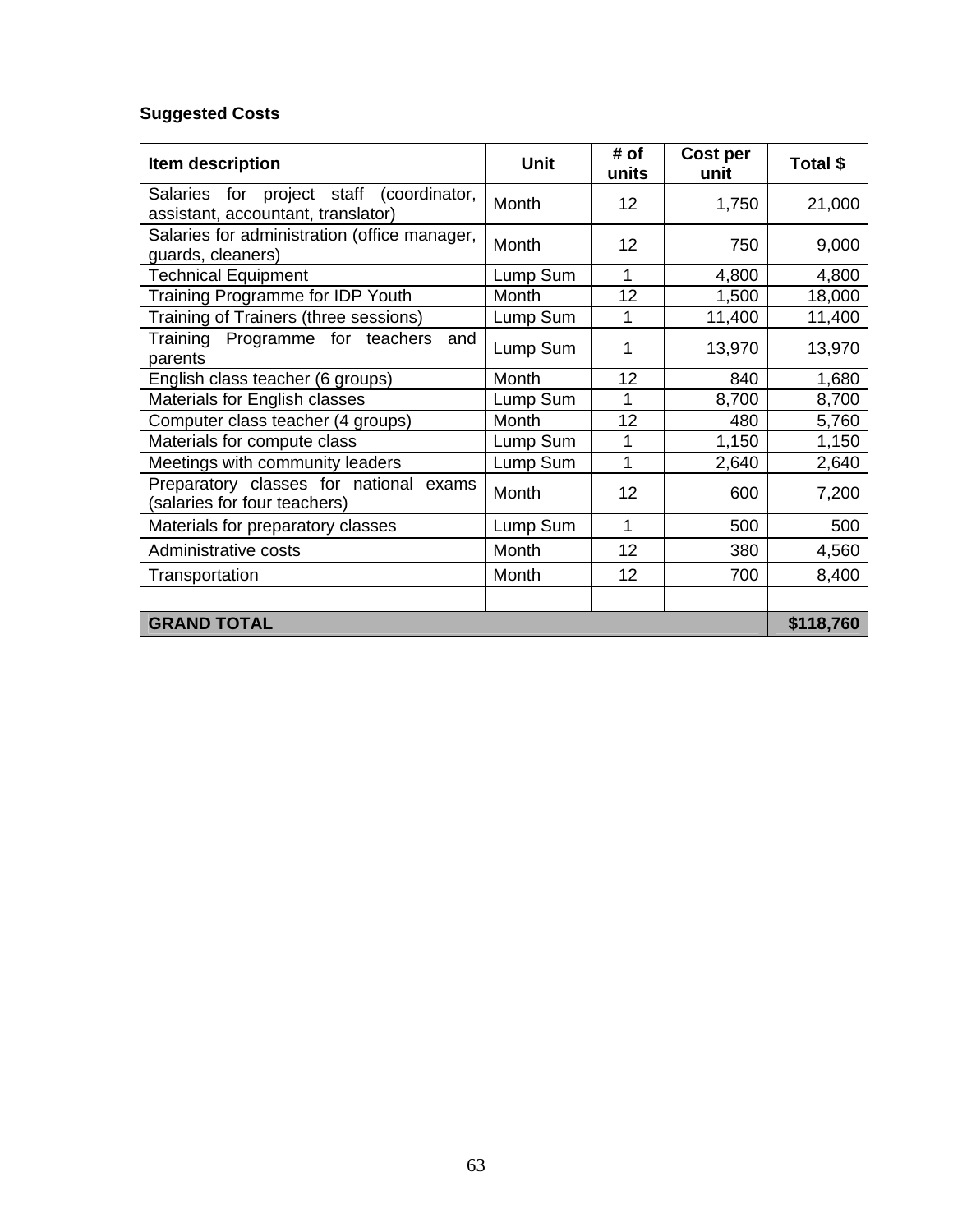# <span id="page-63-0"></span>**20) Model Social Housing for Local Integration of Particularly Vulnerable IDPs**

| <b>Project Title</b>      | Model Social Housing for Local Integration of Particularly<br><b>Vulnerable IDPs</b>                                                                                                                                                                                                                                                                                                                               |  |  |  |  |
|---------------------------|--------------------------------------------------------------------------------------------------------------------------------------------------------------------------------------------------------------------------------------------------------------------------------------------------------------------------------------------------------------------------------------------------------------------|--|--|--|--|
| <b>Agency</b>             | <b>UNHCR and Swiss Agency for Development and Cooperation</b><br>(SDC)                                                                                                                                                                                                                                                                                                                                             |  |  |  |  |
| <b>RBM Sectors</b>        | Local Integration Support; National Administrative Framework;<br>Shelter/Other Infrastructure; Self-reliance and livelihoods                                                                                                                                                                                                                                                                                       |  |  |  |  |
| <b>Overall Objectives</b> | i) To provide replicable models of social housing in three selected<br>municipalities; ii) to provide public housing to most vulnerable<br>IDPs; and iii) to strengthen the capacities of relevant local<br>authorities to support and participate to the provision of basic<br>social services to them and to extend public housing and social<br>services to larger groups of vulnerable persons, including IDPs |  |  |  |  |
| <b>Beneficiaries</b>      | Particularly vulnerable IDPs – the elderly, single parents,<br>graduates of state residential childcare institutions, disabled and<br>other socially deprived families unable to solve their housing<br>problems without help from outside                                                                                                                                                                         |  |  |  |  |
| <b>Partners</b>           | UNDP; Ministry of Labor, Health and Social Affairs of Georgia;<br>Ministry of Refugees and Accommodation of Georgia; Selected<br><b>Municipalities</b>                                                                                                                                                                                                                                                             |  |  |  |  |
| <b>Duration</b>           | 12 months                                                                                                                                                                                                                                                                                                                                                                                                          |  |  |  |  |
| <b>Estimated cost</b>     | USD 3,070,000                                                                                                                                                                                                                                                                                                                                                                                                      |  |  |  |  |

# **Summary of identified gaps**

 $\overline{a}$ 

15 years after the conflict, many IDP still live in collective accommodation under dire circumstances, and remain economically and socially marginalised. The Government of Georgia's earlier focus on the return of IDPs constrained efforts to facilitate local integration. However a new political impetus has arisen in Georgia with the endorsement of the government's National IDP Strategy and the development of its Action Plan. This will create an entirely new support platform for efforts to find durable solutions for IDPs.

Housing is a major problem for the IDPs in Georgia, which underlies many other protection gaps in terms of their basic needs, including adequate water, health and safety. Efforts to provide IDPs with shelter took place in an unorganized manner and have been complicated by the lack of a National Housing Policy.<sup>[1](#page-63-1)</sup> Collective centers (CCs) accommodating nearly half of IDP households (45%), in addition to having been deprived of their previous functionality and often accompanied by irreversible dilapidation, in many cases are totally unfit to be used as residential dwellings. The inadequate living conditions in the CCs jeopardize the lives, health and well-being of their inhabitants, and hinder the social and economic development of the country.

More than half of Georgia's 250,000 IDPs, most of them displaced in the course of the Abkhazia conflict in 1992-94, live in the private sector (55%); in some cases in

<span id="page-63-1"></span><sup>&</sup>lt;sup>1</sup> UNHCR and its implementing partners are advocating with the Government of Georgia for the elaboration of a National Housing Policy, based on its link to the State IDP Strategy.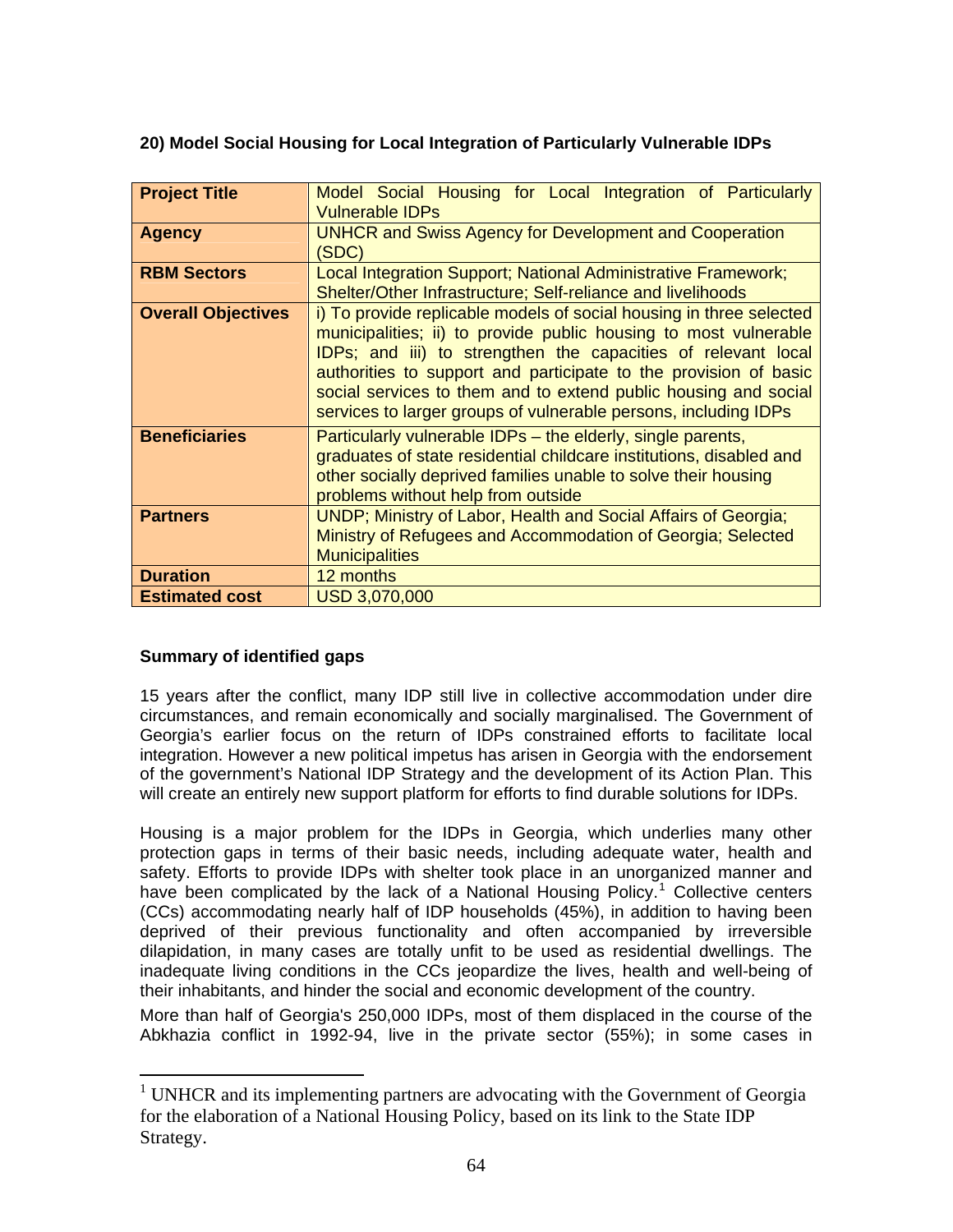purchased squalid houses, but more often with relatives or friends in rented or purchased apartments. IDPs in the private sector are not necessarily better off than those in the collective centers; these IDPs frequently live squeezed into small space, in inadequate living conditions. This situation may also lead to additional stress and tension with the host families, and can have a major negative impact on their chances of local integration.

The development of the State IDP Strategy, initiated and led by the State Ministry of Refugees and Accommodation (MRA) and ratified by the Government of Georgia in February 2007, clearly plans to gradually vacate and close CCs by offering other types of tailor made housing solutions to improve IDPs' living conditions. However, standard shelter programs implemented by different actors so far target those IDPs that are more or less capable of taking care of their housing needs, and thus leave vulnerable IDPs behind.

It is also relevant that there is no national Social Protection Strategy covering the vulnerable population, including IDPs.<sup>[2](#page-64-0)</sup>

Different types of housing projects implemented so far (majority of them being emergency shelter repairs) have not been sustainable and effective in the long run. Poverty and unemployment among IDPs impedes them from taking care of the rehabilitated dwellings which become untenable again in the course of time.

This project is in line with objective 2.2 of the Georgian National Strategy and Action Plan for IDPs, namely to 'improve the socio-economic conditions of IDPs'. It is also in keeping with the priorities of many international donors as communicated at the conclusion of the international donor mission to Georgia (March 31 - April 4, 2008).

In line with the Georgian Government's IDP Strategy, the beneficiaries' residence in the houses will last until the conditions are met for safe and dignified return of IDPs to their permanent places of residence and/or as long as there is a need for the social protection of the beneficiaries from the State's side.

This project is linked to other projects, particularly the tailor-made housing support project (Concept No 4) and vocational training and employment project (Project Concept No 14) as well as other projects addressing the reintegration and basic needs of the most vulnerable IDPs.

# **Activities proposed**

 $\overline{a}$ 

This action is a modeling exercise, targeting sustainability by assuring the ownership by the selected municipalities, as well as reintegration through benefiting the most vulnerable IDPs and local population together.

In order to help the most vulnerable among the displaced, homeless, graduates of state residential childcare institutions, elderly, poor families without breadwinners with many children to maintain their independence and relative self-reliance in the least restrictive environment, without feeling marginalized, a continuum of community based services proves to be very successful and cost-effective. Continuum of care refers to a number of

<span id="page-64-0"></span> $2^2$  UNHCR and its implementing partners are advocating with the Government of Georgia for the elaboration of a National Social Protection Policy, based on its link to the State IDP Strategy.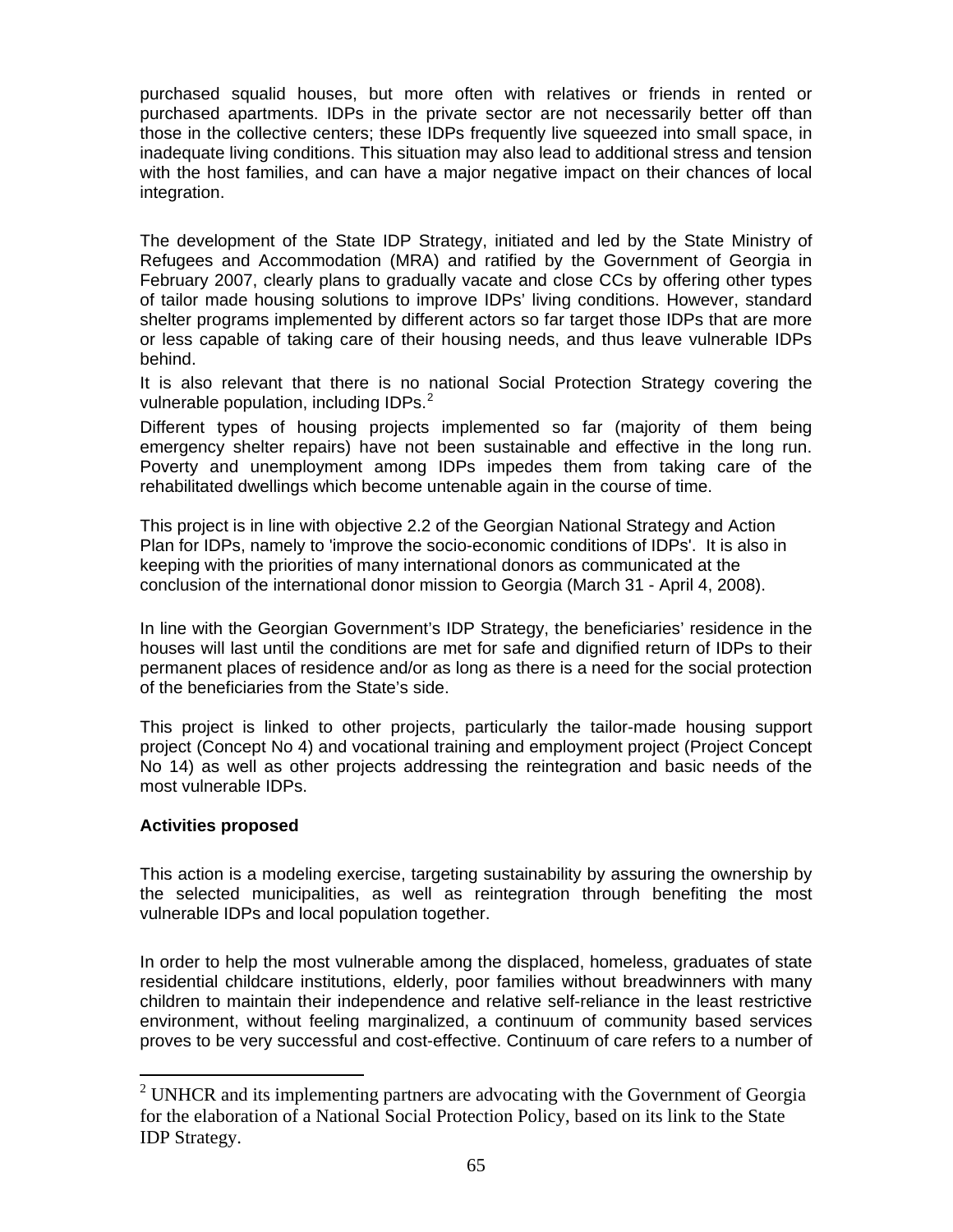services which need to be in place in order to provide needed care for the vulnerable people who have multiple and complex needs, without creating gaps between services. This kind of continuum is ensured by the Social Housing in Supportive Environment (SHSE) projects.

The beneficiaries of the project are vulnerable groups of the population – the elderly, single parents, graduates of state residential childcare institutions, disabled and other socially deprived families unable to live without help from outside. The project builds on the important role of the host (a local or a displaced) family with working capacity that helps, cares for and shares the life with other vulnerable residents. The project represents an integrated approach where the emotional and physical well-being of beneficiaries is the priority.

Specific activities will include:

 $\overline{a}$ 

*1) Selection of the target municipalities:* Three municipalities will be selected according to their willingness to own the projects and replicate them as well as the availability of public building and other resources for this action in the selected municipality.

The relevant Municipality, being an owner and indirect possessor of the buildings, is additionally responsible to:

Selected municipalities must agree on assuming responsibilities not only for the elaboration and implementation of the project, but also during the all existence of the public building which they will be ultimately responsible for.

*2) Formation of Joint Commissions:* These Commissions will select the beneficiaries and oversee the project implementation. They will comprise the project partners – respective Municipality, Ministry of Labor, Health and Social Affairs, Ministry of Refugees and Accommodation, an agency responsible for the social component and SDC/HA. They will select beneficiaries in an open and transparent manner on the basis of already elaborated beneficiary selection criteria.

*3) Selection of the beneficiaries:* Residential spaces in the houses will be distributed with the ratio - 60% for IDPs and 40% for vulnerable persons among the local population.

The Host of SHSE and his/her family members will likewise be considered to be beneficiaries of the project. The Host of SHSE will be a family consisting of members with working capacity. It will be a socially vulnerable IDP or a local family. While selecting Hosts, priority will be given to the vulnerable IDP families with children accommodated in CCs.

The Host Families, linked with and coached by the respective Municipality's social workers, will play a key role in building adequate (family) Supportive Environment. They will be financially supported by the Municipality which will ensure that the Host Families perform their duties and comply with rules and regulations established by the Municipality.

- *4) Construction/Reparation:* This activity attains the provision of housing units with apartments $3$  for the vulnerable people and vulnerable Host Families on the land plot allocated by the relevant Municipality.
- *5) Social care training:* This activity attains developing capacities of the local authorities, namely training the respective Municipality staff to become social workers to provide their services to the SHSE beneficiaries, foster the adoption of SHSE concept into

<span id="page-65-0"></span><sup>&</sup>lt;sup>3</sup> In the ongoing SHSE pilot project in Tbilisi, considering the dimension of the project (4 two-storey housing units with 28 apartments in total), 26 apartments have been given to the vulnerable persons (IDPs and locals) and 2 apartments to the Host Families.